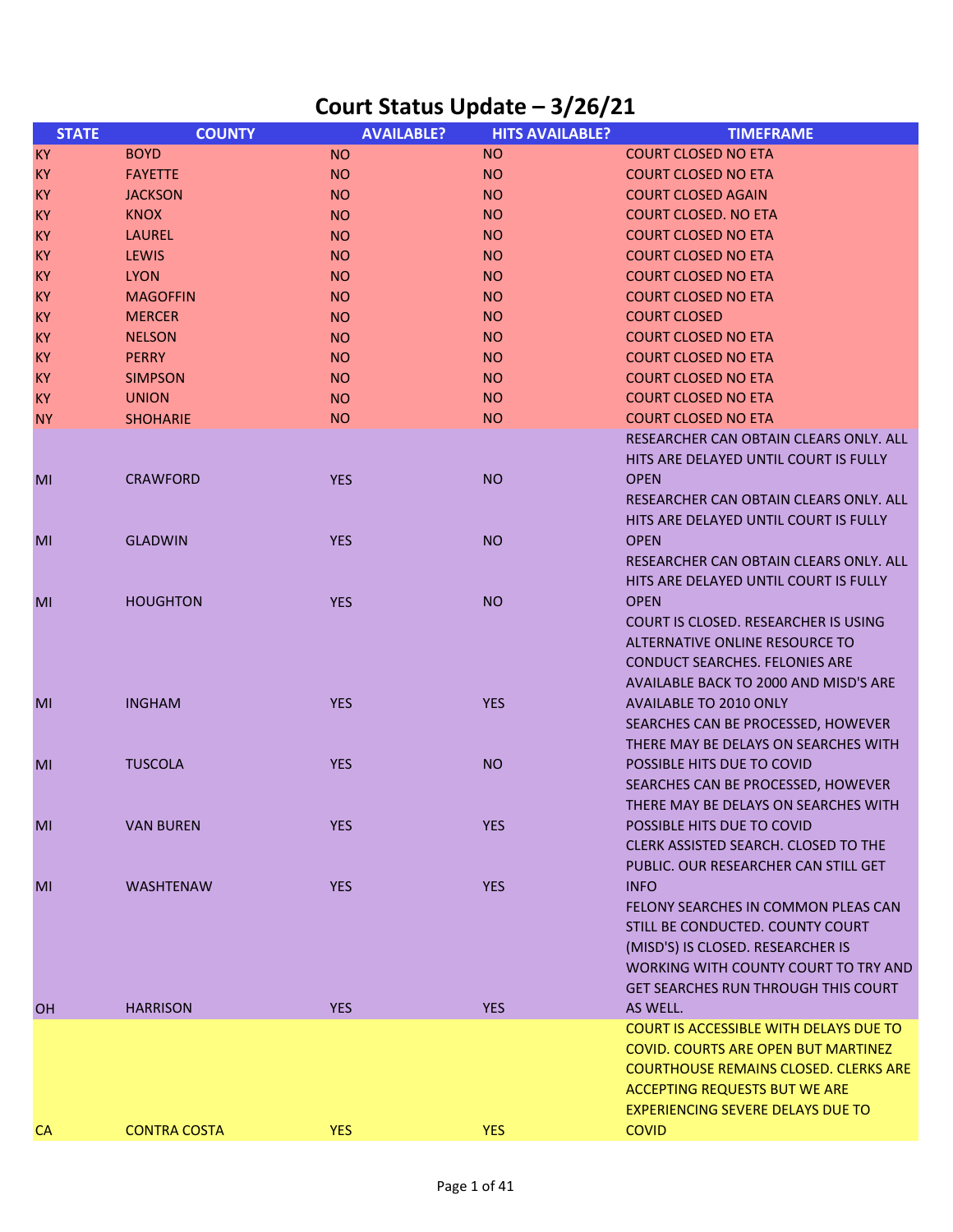| Court Status Update - 3/26/21 |                     |                   |                                          |                                                                                                                                                                                                                                                                                   |
|-------------------------------|---------------------|-------------------|------------------------------------------|-----------------------------------------------------------------------------------------------------------------------------------------------------------------------------------------------------------------------------------------------------------------------------------|
| <b>STATE</b>                  | <b>COUNTY</b>       | <b>AVAILABLE?</b> | <b>HITS AVAILABLE?</b>                   | <b>TIMEFRAME</b>                                                                                                                                                                                                                                                                  |
|                               |                     |                   |                                          | <b>COURTS ARE OPENED TO RESEARCHERS AND</b><br>ARE ALLOWED TO SIGN UP FOR 1 HOUR<br>SESSIONS. CLERKS ARE ASSISTING WITH<br><b>POSSIBLE RECORDS BUT ARE SEVERELY</b><br>DELAYED WITH BACKLOG AND COURT                                                                             |
| <b>CA</b>                     | <b>SANTA CLARA</b>  | <b>YES</b>        | <b>YES</b>                               | <b>RESTRICTIONS DUE TO COVID</b><br><b>COURT IS ACCESSIBLE WITH DELAYS. ANY</b><br>SEARCH WITH POSSIBLE HITS REQUIRING<br><b>CLERK ASSISTANCE CAN TAKE 10 BUSINESS</b><br>DAYS OR LONGER. CLERKS EXPERIENCING                                                                     |
| <b>CA</b>                     | <b>SOLANO</b>       | <b>YES</b>        | <b>YES</b>                               | <b>DELAYS DUE TO COVID RESTRICTIONS</b><br>SEARCHES CAN BE PROCESSED, HOWEVER<br>THERE MAY BE DELAYS ON SEARCHES WITH<br>POSSIBLE HITS DUE TO COVID. COURT WAS<br>CLOSED FOR A LONG TIME SO THERE IS ALSO<br>A BACKLOG OF SEARCHES WHICH IS ALSO                                  |
| <b>CA</b>                     | <b>STANISLAUS</b>   | <b>YES</b>        | <b>YES</b>                               | <b>CAUSING DELAYS</b><br><b>COURT IS SEVERELY DELAYED. RESEARCHERS</b><br><b>CAN ONLY SEARCH BY LIMITED</b><br>APPOINTMENT TIMES. CLERKS ARE ONLY<br>ASSISTING WITH POSSIBLE HITS TWICE PER<br>WEEK AND ITS FIRST COME FIRST SERVE. ANY<br>SEARCHES WITH POSSIBLE RECORDS WILL BE |
| GA                            | <b>CLAYTON</b>      | <b>YES</b>        | <b>YES</b>                               | <b>SEVERELY DELAYED</b><br><b>COURT IS CLOSED BUT SEARCHES RUN VIA</b><br>ONLINE. EXPECT DELAYS ON SEARCHES WITH                                                                                                                                                                  |
| <b>GA</b>                     | <b>DEKALB</b>       | <b>YES</b>        | <b>YES</b>                               | <b>POSSIBLE RECORDS</b><br>SEARCHES CAN BE PROCESSED, HOWEVER<br>THERE MAY BE DELAYS ON SEARCHES WITH                                                                                                                                                                             |
| <b>GA</b>                     | <b>FULTON</b>       | <b>YES</b>        | <b>YES</b>                               | POSSIBLE HITS DUE TO COVID<br>COURT IS CLOSED, NO ETA. CLERKS WILL RUN                                                                                                                                                                                                            |
| <b>NY</b>                     | <b>COLUMBIA</b>     | <b>YES</b>        | <b>NO</b>                                | <b>CLEARS ONLY. ALL SEARCHES WITH HITS WILL</b><br>NOT BE PROCESSED AT THIS TIME                                                                                                                                                                                                  |
|                               |                     |                   | YES-UNLESS CLERK<br><b>ASSISTANCE IS</b> |                                                                                                                                                                                                                                                                                   |
| AL                            | <b>ALL COUNTIES</b> | YES               | <b>NEEDED</b>                            | <b>COURTS ARE OPEN</b><br>SEARCHES CAN BE PROCESSED, HOWEVER                                                                                                                                                                                                                      |
| AR                            | <b>JEFFERSON</b>    | YES               | <b>YES</b>                               | THERE MAY BE DELAYS DUE TO COVID<br>SEARCHES CAN BE PROCESSED, HOWEVER                                                                                                                                                                                                            |
| AR                            | PULASKI             | YES               | YES                                      | THERE MAY BE DELAYS DUE TO COVID<br>SEARCHES CAN BE PROCESSED, HOWEVER<br>THERE MAY BE DELAYS ON SEARCHES WITH                                                                                                                                                                    |
| AR                            | <b>UNION</b>        | YES               | YES                                      | POSSIBLE HITS DUE TO COVID<br>COURT IS OPEN BUT DELAYED DUE TO COVID<br>(REDUCED STAFFING AND RESTRICTIONS IN                                                                                                                                                                     |
| AZ                            | <b>MARICOPA</b>     | YES               | YES                                      | PLACE)                                                                                                                                                                                                                                                                            |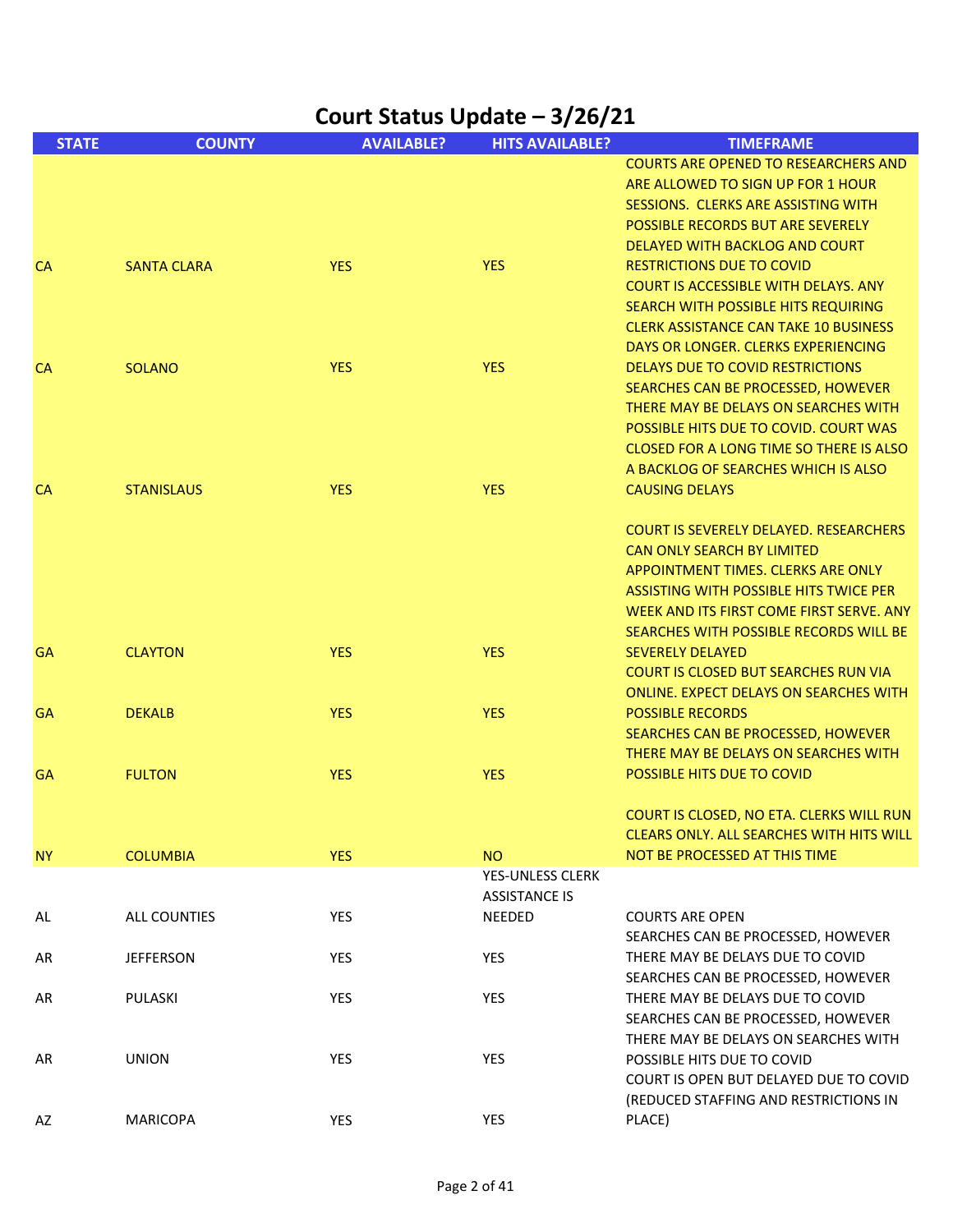|              | Court Status Update - 3/26/21 |                   |                        |                                                                                                                                                                                                                                                                                  |  |
|--------------|-------------------------------|-------------------|------------------------|----------------------------------------------------------------------------------------------------------------------------------------------------------------------------------------------------------------------------------------------------------------------------------|--|
| <b>STATE</b> | <b>COUNTY</b>                 | <b>AVAILABLE?</b> | <b>HITS AVAILABLE?</b> | <b>TIMEFRAME</b>                                                                                                                                                                                                                                                                 |  |
|              |                               |                   |                        | SEARCHES CAN BE PROCESSED, HOWEVER<br>THERE MAY BE DELAYS ON SEARCHES WITH                                                                                                                                                                                                       |  |
| CA           | ALAMEDA                       | YES               | <b>YES</b>             | POSSIBLE HITS DUE TO COVID<br>SEARCHES CAN BE PROCESSED, HOWEVER<br>THERE MAY BE DELAYS ON SEARCHES WITH                                                                                                                                                                         |  |
| CA           | <b>BUTTE</b>                  | YES               | YES                    | POSSIBLE HITS DUE TO COVID<br>SEARCHES CAN BE PROCESSED, HOWEVER                                                                                                                                                                                                                 |  |
| CA           | <b>COLUSA</b>                 | YES               | YES                    | THERE MAY BE DELAYS ON SEARCHES WITH<br>POSSIBLE HITS DUE TO COVID<br>SEARCHES CAN BE PROCESSED, HOWEVER                                                                                                                                                                         |  |
| CA           | EL DORADO                     | YES               | YES                    | THERE MAY BE DELAYS ON SEARCHES WITH<br>POSSIBLE HITS DUE TO COVID<br>SEARCHES CAN BE PROCESSED, HOWEVER                                                                                                                                                                         |  |
| CA           | <b>GLENN</b>                  | YES               | <b>YES</b>             | THERE MAY BE DELAYS ON SEARCHES WITH<br>POSSIBLE HITS DUE TO COVID                                                                                                                                                                                                               |  |
|              |                               |                   |                        | PUBLIC TERMINAL IN COURT IS STILL NOT<br>ACCESSABLE. CLERKS ARE NOW HELPING<br>WITH SEARCHES FOR A FEE. THEY ARE<br>CHARGING \$15 FOR EVERY 10 MINUTES THEY<br>SPEND SEARCHING. RESEARCHER IS<br>CHARGING A \$2 COURT FEE NOW TO COVER<br>THAT. UPDATED PRICING IN HYVE AND WILL |  |
| CA           | <b>HUMBOLDT</b>               | YES               | <b>YES</b>             | TAKE FEE OFF WHEN COURT IS OPEN FULLY<br>SEARCHES CAN BE PROCESSED, HOWEVER<br>THERE MAY BE DELAYS ON SEARCHES WITH                                                                                                                                                              |  |
| CA           | <b>IMPERIAL</b>               | YES               | <b>YES</b>             | POSSIBLE HITS DUE TO COVID<br>SEARCHES CAN BE PROCESSED, HOWEVER<br>THERE MAY BE DELAYS ON SEARCHES WITH                                                                                                                                                                         |  |
| CA           | <b>KINGS</b>                  | YES               | YES                    | POSSIBLE HITS DUE TO COVID<br>SEARCHES CAN BE PROCESSED, HOWEVER<br>THERE MAY BE DELAYS ON SEARCHES WITH                                                                                                                                                                         |  |
| CA           | LAKE                          | YES               | YES                    | POSSIBLE HITS DUE TO COVID<br>COURT HAS RE-OPENED. RESEARCHERS CAN<br>SEARCH VIA APPOINTMENT ONLY. EXPECT                                                                                                                                                                        |  |
| CA           | <b>LOS ANGELES</b>            | YES               | <b>YES</b>             | DELAYS.                                                                                                                                                                                                                                                                          |  |
|              |                               |                   |                        | RESEARCHER IS ABLE TO OBTAIN CLEAR<br>RESULTS QUICKLY. HOWEVER, CASE DETAILS<br>AND ID'S COME FROM THE CLERKS AND THEY                                                                                                                                                           |  |
| CA           | <b>MARIN</b>                  | YES               | YES                    | ARE SEVERELY DELAYED DUE TO COVID<br>COURT IS OPEN BUT WITH CLERK DELAYS<br>AND IS RESTRICTED DUE TO COVID. EXPECT                                                                                                                                                               |  |
| CA           | <b>MENDOCINO</b>              | <b>YES</b>        | YES                    | DELAYS ON SEARCHES WITH POSSIBLE HITS                                                                                                                                                                                                                                            |  |
|              |                               |                   |                        | SEARCHES CAN BE PROCESSED, HOWEVER<br>EXPECT DELAYS ON SEARCHES WITH<br>POSSIBLE HITS DUE TO COVID RESTRICTIONS                                                                                                                                                                  |  |
| CA           | <b>MONTEREY</b>               | YES               | YES                    | AND LIMITATIONS AT THE COURT                                                                                                                                                                                                                                                     |  |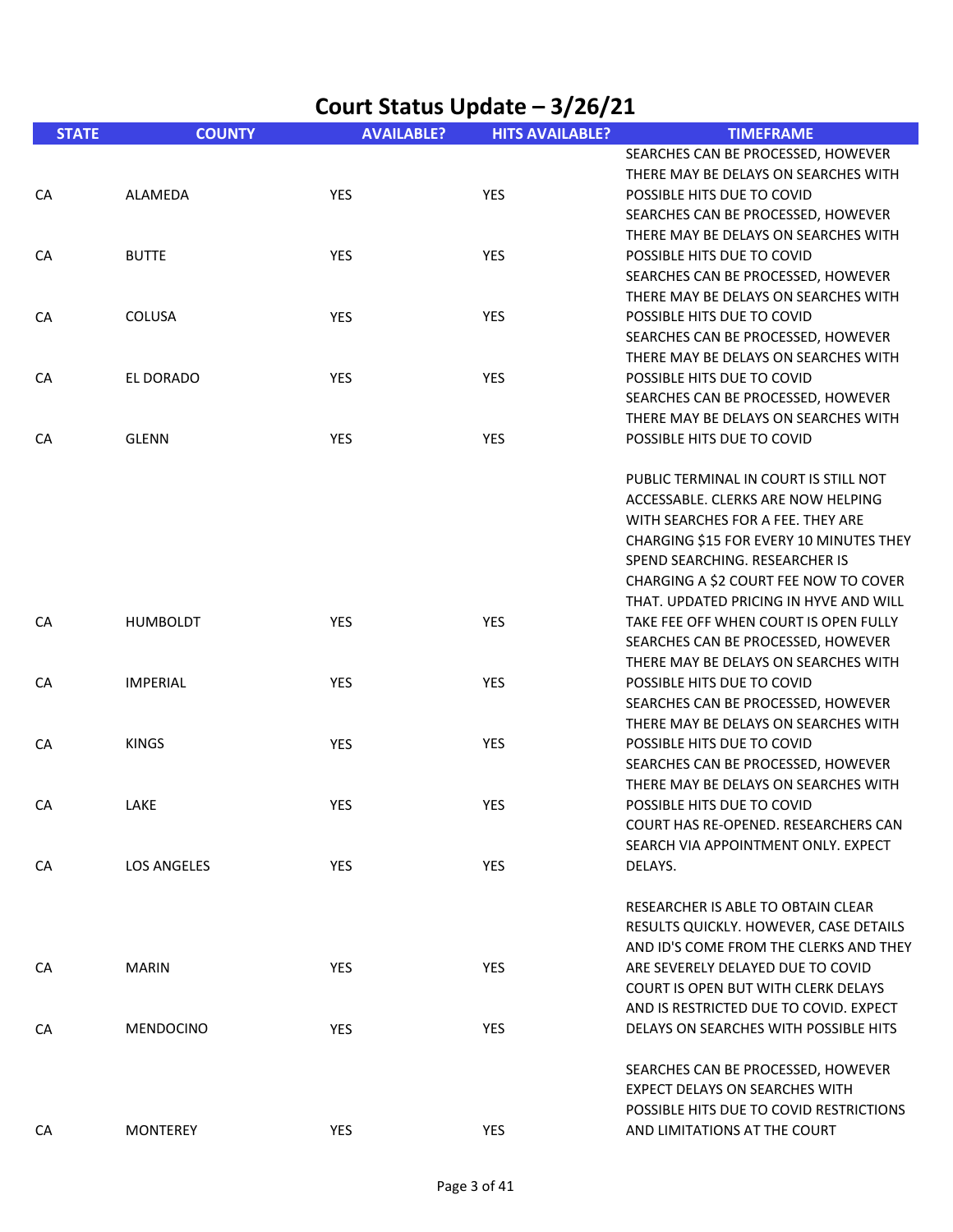|              | Court Status Update - 3/26/21 |                   |                        |                                                                            |  |  |
|--------------|-------------------------------|-------------------|------------------------|----------------------------------------------------------------------------|--|--|
| <b>STATE</b> | <b>COUNTY</b>                 | <b>AVAILABLE?</b> | <b>HITS AVAILABLE?</b> | <b>TIMEFRAME</b>                                                           |  |  |
|              |                               |                   |                        | SEARCHES CAN BE PROCESSED, HOWEVER                                         |  |  |
|              |                               |                   |                        | <b>EXPECT DELAYS ON SEARCHES WITH</b>                                      |  |  |
| CA           | <b>NAPA</b>                   | <b>YES</b>        | <b>YES</b>             | POSSIBLE HITS DUE TO COVID                                                 |  |  |
|              |                               |                   |                        | SEARCHES CAN BE PROCESSED, HOWEVER                                         |  |  |
|              |                               |                   |                        | THERE MAY BE DELAYS ON SEARCHES WITH                                       |  |  |
| CA           | <b>NEVADA</b>                 | YES               | YES                    | POSSIBLE HITS DUE TO COVID                                                 |  |  |
|              |                               |                   |                        | SEARCHES CAN BE PROCESSED, HOWEVER                                         |  |  |
|              |                               |                   |                        | <b>EXPECT DELAYS ON SEARCHES WITH</b>                                      |  |  |
| CA           | ORANGE                        | YES               | YES                    | POSSIBLE HITS DUE TO COVID                                                 |  |  |
|              |                               |                   |                        | LIMITED STAFF UNTIL FURTHER NOTICE. NO                                     |  |  |
|              |                               |                   |                        | ETA AS TO WHEN COURT WILL OPEN FULLY.                                      |  |  |
|              |                               |                   |                        | FILES CANNOT BE OBTAINED AT THIS TIME                                      |  |  |
|              |                               |                   |                        | <b>BUT ALL SEARCHES ARE ABLE TO BE</b>                                     |  |  |
|              |                               |                   |                        | COMPLETED. ANY POSSIBLE HIT NEEDING A                                      |  |  |
|              |                               |                   |                        | FILE PULL IS NOT ABLE TO BE PROCESSED AT                                   |  |  |
| CA           | <b>PLACER</b>                 | YES               | YES                    | THIS TIME.                                                                 |  |  |
|              |                               |                   |                        | SEARCHES CAN BE PROCESSED, HOWEVER                                         |  |  |
|              |                               |                   |                        | THERE MAY BE DELAYS ON SEARCHES WITH                                       |  |  |
| CA           | <b>SAN BENITO</b>             | YES               | <b>YES</b>             | POSSIBLE HITS DUE TO COVID                                                 |  |  |
|              |                               |                   |                        | SEARCHES CAN BE PROCESSED, HOWEVER                                         |  |  |
|              |                               |                   |                        | THERE MAY BE DELAYS ON SEARCHES WITH                                       |  |  |
| CA           | <b>SAN BERNARDINO</b>         | YES               | YES                    | POSSIBLE HITS DUE TO COVID                                                 |  |  |
|              |                               |                   |                        | SEARCHES CAN BE PROCESSED, HOWEVER                                         |  |  |
|              |                               |                   |                        | THERE MAY BE DELAYS ON SEARCHES WITH                                       |  |  |
| CA           | <b>SAN DIEGO</b>              | YES               | YES                    | POSSIBLE HITS DUE TO COVID                                                 |  |  |
|              |                               |                   |                        | CLERKS OFFICE IS CLOSED TO THE PUBLIC BUT                                  |  |  |
|              |                               |                   |                        | RESEARCHERS ARE ABLE TO SEARCH ON                                          |  |  |
|              |                               |                   |                        | PUBLIC TERMINALS AND OBTAIN CASE                                           |  |  |
|              |                               |                   |                        | PRINTOUTS FOR POSSIBLE RECORDS TWICE                                       |  |  |
|              |                               |                   |                        | PER WEEK. EXPECT DELAYS ESPECIALLY ON                                      |  |  |
| CA           | <b>SAN FRANCISCO</b>          | YES               | YES                    | SEARCHES WITH POSSIBLE RECORDS.                                            |  |  |
|              |                               |                   |                        | SEARCHES CAN BE PROCESSED, HOWEVER                                         |  |  |
|              |                               |                   |                        | THERE MAY BE DELAYS ON SEARCHES WITH                                       |  |  |
| CA           | <b>SAN JOAQUIN</b>            | <b>YES</b>        | YES                    | POSSIBLE HITS DUE TO COVID                                                 |  |  |
|              |                               |                   |                        | SEARCHES CAN BE PROCESSED, HOWEVER                                         |  |  |
|              |                               |                   |                        | THERE MAY BE DELAYS ON SEARCHES WITH                                       |  |  |
| CA           | <b>SAN LUIS OBISPO</b>        | YES               | YES                    | POSSIBLE HITS DUE TO COVID                                                 |  |  |
|              |                               |                   |                        | SEARCHES CAN BE PROCESSED, HOWEVER                                         |  |  |
|              |                               |                   |                        | THERE MAY BE DELAYS ON SEARCHES WITH                                       |  |  |
| CA           | <b>SAN MATEO</b>              | <b>YES</b>        | <b>YES</b>             | POSSIBLE HITS DUE TO COVID                                                 |  |  |
|              |                               |                   |                        | SEARCHES CAN BE PROCESSED, HOWEVER<br>THERE MAY BE DELAYS ON SEARCHES WITH |  |  |
|              |                               |                   |                        |                                                                            |  |  |
| CA           | SANTA BARBARA                 | YES               | YES                    | POSSIBLE HITS DUE TO COVID                                                 |  |  |
|              |                               |                   |                        | SEARCHES CAN BE PROCESSED, HOWEVER                                         |  |  |
|              |                               |                   |                        | THERE MAY BE DELAYS ON SEARCHES WITH                                       |  |  |
| CA           | <b>SANTA CRUZ</b>             | <b>YES</b>        | <b>YES</b>             | POSSIBLE HITS DUE TO COVID<br>SEARCHES CAN BE PROCESSED, HOWEVER           |  |  |
|              |                               |                   |                        | THERE MAY BE DELAYS ON SEARCHES WITH                                       |  |  |
|              | <b>SHASTA</b>                 |                   | YES                    | POSSIBLE HITS DUE TO COVID                                                 |  |  |
| CA           |                               | YES               |                        |                                                                            |  |  |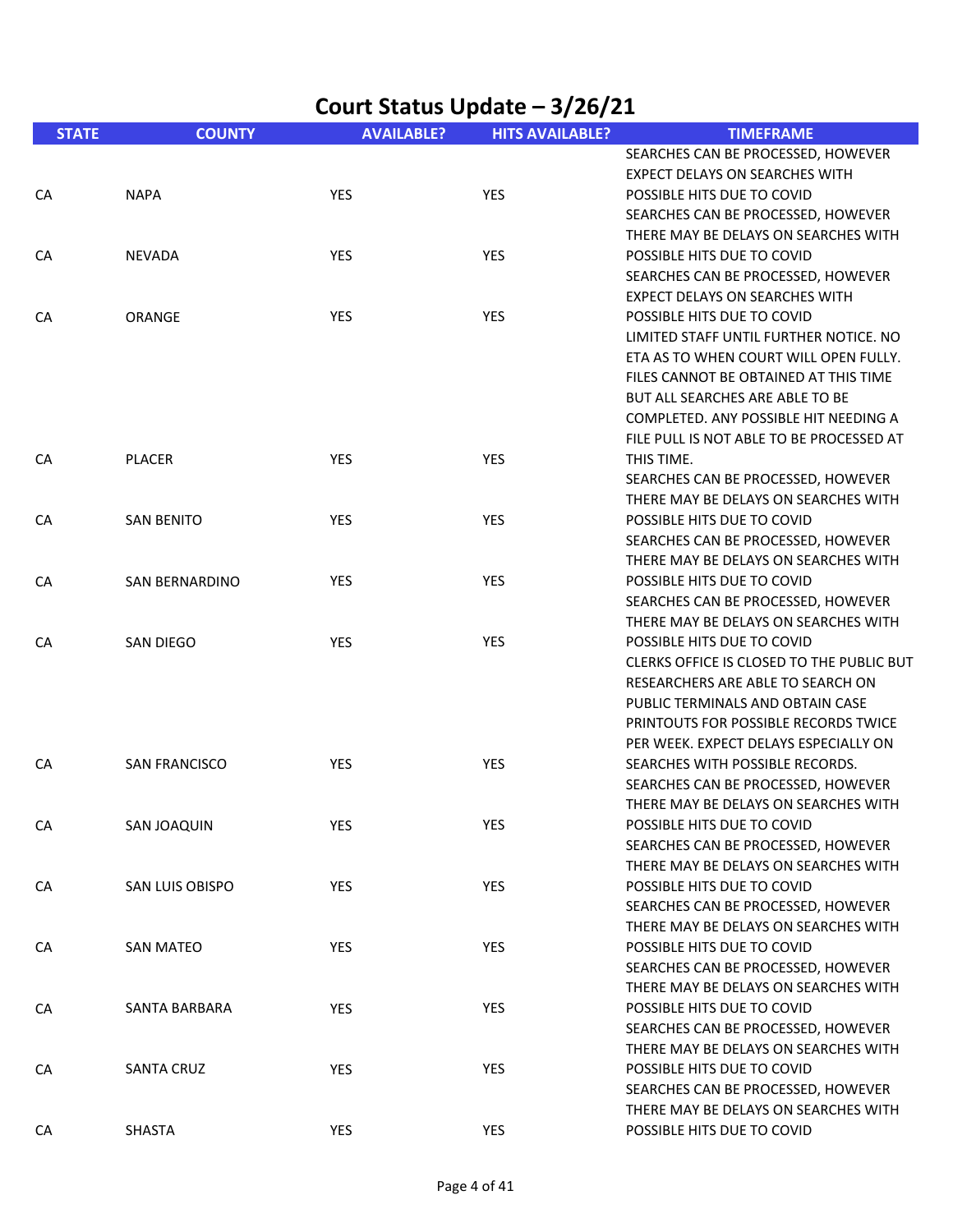| <b>STATE</b> | <b>COUNTY</b>        | <b>AVAILABLE?</b> | <b>HITS AVAILABLE?</b> | <b>TIMEFRAME</b>                          |
|--------------|----------------------|-------------------|------------------------|-------------------------------------------|
|              |                      |                   |                        | SEARCHES CAN BE PROCESSED, HOWEVER        |
|              |                      |                   |                        | THERE MAY BE DELAYS ON SEARCHES WITH      |
| CA           | <b>SIERRA</b>        | <b>YES</b>        | YES                    | POSSIBLE HITS DUE TO COVID                |
|              |                      |                   |                        | SEARCHES CAN BE PROCESSED, HOWEVER        |
|              |                      |                   |                        | THERE MAY BE DELAYS ON SEARCHES WITH      |
| CA           | SISKIYOU             | <b>YES</b>        | <b>YES</b>             | POSSIBLE HITS DUE TO COVID                |
|              |                      |                   |                        | SEARCHES CAN BE PROCESSED, HOWEVER        |
|              |                      |                   |                        | THERE MAY BE DELAYS ON SEARCHES WITH      |
| CA           | SONOMA               | YES               | YES                    | POSSIBLE HITS DUE TO COVID                |
|              |                      |                   |                        | SEARCHES CAN BE PROCESSED, HOWEVER        |
|              |                      |                   |                        | THERE MAY BE DELAYS ON SEARCHES WITH      |
| CA           | <b>TEHAMA</b>        | YES               | <b>YES</b>             | POSSIBLE HITS DUE TO COVID                |
|              |                      |                   |                        | SEARCHES CAN BE PROCESSED, HOWEVER        |
|              |                      |                   |                        | THERE MAY BE DELAYS ON SEARCHES WITH      |
| CA           | <b>TULARE</b>        | <b>YES</b>        | <b>YES</b>             | POSSIBLE HITS DUE TO COVID                |
|              |                      |                   |                        | SEARCHES CAN BE PROCESSED, HOWEVER        |
|              |                      |                   |                        | THERE MAY BE DELAYS ON SEARCHES WITH      |
| CA           | <b>TUOLUMNE</b>      | <b>YES</b>        | YES                    | POSSIBLE HITS DUE TO COVID                |
|              |                      |                   |                        | <b>COURT HAS REDUCED SERVICES UNTIL</b>   |
|              |                      |                   |                        | FURTHER NOTICE. ONLY SEARCHES WITH        |
|              |                      |                   |                        | POSSIBLE RECORDS NEEDING CLERK            |
| CA           | <b>VENTURA</b>       | YES               | YES                    | ASSISTANCE OR FILES MAY BE AFFECTED       |
|              |                      |                   |                        |                                           |
|              |                      |                   |                        | COURT IS OPEN. EXPECT DELAYS ON           |
|              |                      |                   |                        | SEARCHES THAT NEED CLERK ASSISTANCE.      |
| CA           | <b>YUBA</b>          | <b>YES</b>        | <b>YES</b>             | FILE PULLS ARE STILL DELAYED AT THIS TIME |
|              |                      |                   |                        |                                           |
|              |                      |                   |                        | COURT IS SEVERLY DELAYED DUE TO COVID.    |
|              |                      |                   |                        | WILL HOLD FOR 30 DAYS AND CLOSE           |
| CA           | <b>SUTTER</b>        | YES               | YES                    | W/COVID WORDING IF NOT COMPLETED          |
|              |                      |                   |                        | SEARCHES CAN BE PROCESSED, HOWEVER        |
|              |                      |                   |                        | THERE MAY BE DELAYS ON SEARCHES WITH      |
| CA           | <b>PLUMAS</b>        | YES               | YES                    | POSSIBLE HITS DUE TO COVID                |
|              |                      |                   |                        | SEARCHES CAN BE PROCESSED, HOWEVER        |
|              |                      |                   |                        | THERE MAY BE DELAYS ON SEARCHES WITH      |
|              |                      |                   |                        | POSSIBLE HITS NEEDING CLERK ASSISTANCE    |
| CO           | ALL COUNTIES         | YES               | YES                    | DUE TO COVID                              |
|              |                      |                   |                        | SEARCHES CAN BE PROCESSED, HOWEVER        |
|              |                      |                   |                        | THERE MAY BE DELAYS ON SEARCHES WITH      |
|              |                      |                   |                        | POSSIBLE HITS NEEDING FILE PULLS OR CLERK |
| CT           | ALL COUNTIES         | YES               | YES                    | ASSISTANCE DUE TO COVID                   |
|              |                      |                   |                        | SEARCHES CAN BE PROCESSED, HOWEVER        |
|              |                      |                   |                        | THERE MAY BE DELAYS ON SEARCHES WITH      |
| DC           | <b>WASHINGTON DC</b> | <b>YES</b>        | <b>YES</b>             | POSSIBLE HITS DUE TO COVID                |
|              |                      |                   |                        | SEARCHES CAN BE PROCESSED, HOWEVER        |
|              |                      |                   |                        | THERE MAY BE DELAYS ON SEARCHES WITH      |
| DE           | ALL COUNTIES         | <b>YES</b>        | <b>YES</b>             | POSSIBLE HITS DUE TO COVID                |
|              |                      |                   |                        |                                           |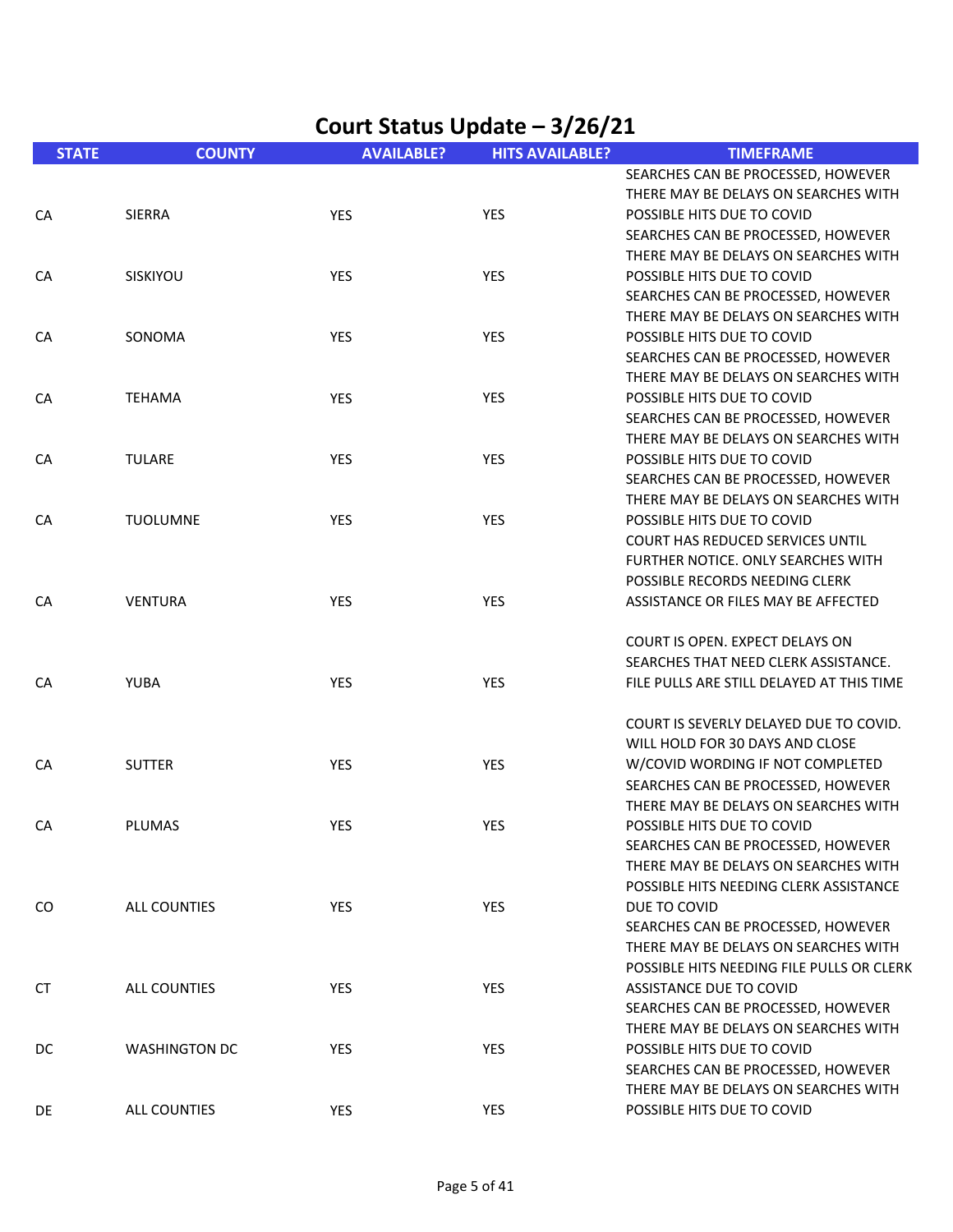| Court Status Update - 3/26/21 |                 |                   |                        |                                                                                                                                                                                            |  |
|-------------------------------|-----------------|-------------------|------------------------|--------------------------------------------------------------------------------------------------------------------------------------------------------------------------------------------|--|
| <b>STATE</b>                  | <b>COUNTY</b>   | <b>AVAILABLE?</b> | <b>HITS AVAILABLE?</b> | <b>TIMEFRAME</b>                                                                                                                                                                           |  |
| FL.                           | <b>BROWARD</b>  | <b>YES</b>        | <b>YES</b>             | SEARCHES CAN BE PROCESSED, HOWEVER<br>THERE MAY BE DELAYS ON SEARCHES WITH<br>POSSIBLE HITS NEEDING FILE PULLS OR CLERK<br>ASSISTANCE DUE TO COVID<br>SEARCHES CAN BE PROCESSED, HOWEVER   |  |
| FL.                           | DADE            | YES               | <b>YES</b>             | THERE MAY BE DELAYS ON SEARCHES WITH<br>POSSIBLE HITS NEEDING FILE PULLS OR CLERK<br>ASSISTANCE DUE TO COVID<br>SEARCHES CAN BE PROCESSED, HOWEVER<br>THERE MAY BE DELAYS ON SEARCHES WITH |  |
| FL                            | HILLSBOROUGH    | YES               | <b>YES</b>             | POSSIBLE HITS NEEDING FILES PULLED OR<br><b>CLERK ASSISTANCE DUE TO COVID</b><br>SEARCHES CAN BE PROCESSED, HOWEVER<br>THERE MAY BE DELAYS ON SEARCHES WITH                                |  |
| FL                            | <b>MARION</b>   | YES               | YES                    | POSSIBLE HITS NEEDING FILES PULLED OR<br><b>CLERK ASSISTANCE DUE TO COVID</b><br>SEARCHES CAN BE PROCESSED, HOWEVER<br>THERE MAY BE DELAYS ON SEARCHES WITH                                |  |
| FL.                           | ORANGE          | YES               | <b>YES</b>             | POSSIBLE HITS NEEDING FILES PULLED OR<br><b>CLERK ASSISTANCE DUE TO COVID</b><br>SEARCHES CAN BE PROCESSED, HOWEVER<br>THERE MAY BE DELAYS ON SEARCHES WITH                                |  |
| FL                            | <b>VOLUSIA</b>  | YES               | <b>YES</b>             | POSSIBLE HITS NEEDING FILES PULLED OR<br>CLERK ASSISTANCE DUE TO COVID<br>SEARCHES CAN BE PROCESSED, HOWEVER<br>THERE MAY BE DELAYS ON SEARCHES WITH                                       |  |
| GА                            | <b>APPLING</b>  | YES               | YES                    | POSSIBLE HITS DUE TO COVID<br>SEARCHES CAN BE PROCESSED, HOWEVER<br>THERE MAY BE DELAYS ON SEARCHES WITH                                                                                   |  |
| GA                            | <b>ATKINSON</b> | YES               | YES                    | POSSIBLE HITS DUE TO COVID<br>SEARCHES CAN BE PROCESSED, HOWEVER<br>THERE MAY BE DELAYS ON SEARCHES WITH                                                                                   |  |
| GA                            | <b>BACON</b>    | <b>YES</b>        | YES                    | POSSIBLE HITS DUE TO COVID<br>SEARCHES CAN BE PROCESSED, HOWEVER<br>THERE MAY BE DELAYS ON SEARCHES WITH                                                                                   |  |
| GA                            | BAKER           | YES               | YES                    | POSSIBLE HITS DUE TO COVID<br>SEARCHES CAN BE PROCESSED, HOWEVER<br>THERE MAY BE DELAYS ON SEARCHES WITH                                                                                   |  |
| GА                            | <b>BALDWIN</b>  | <b>YES</b>        | <b>YES</b>             | POSSIBLE HITS DUE TO COVID<br>SEARCHES CAN BE PROCESSED, HOWEVER<br>THERE MAY BE DELAYS ON SEARCHES WITH                                                                                   |  |
| GА                            | <b>BANKS</b>    | YES               | YES                    | POSSIBLE HITS DUE TO COVID<br>SEARCHES CAN BE PROCESSED, HOWEVER<br>THERE MAY BE DELAYS ON SEARCHES WITH                                                                                   |  |
| GA                            | <b>BARROW</b>   | YES               | <b>YES</b>             | POSSIBLE HITS DUE TO COVID<br>SEARCHES CAN BE PROCESSED, HOWEVER<br>THERE MAY BE DELAYS ON SEARCHES WITH                                                                                   |  |
| GА                            | <b>BARTOW</b>   | YES               | YES                    | POSSIBLE HITS DUE TO COVID                                                                                                                                                                 |  |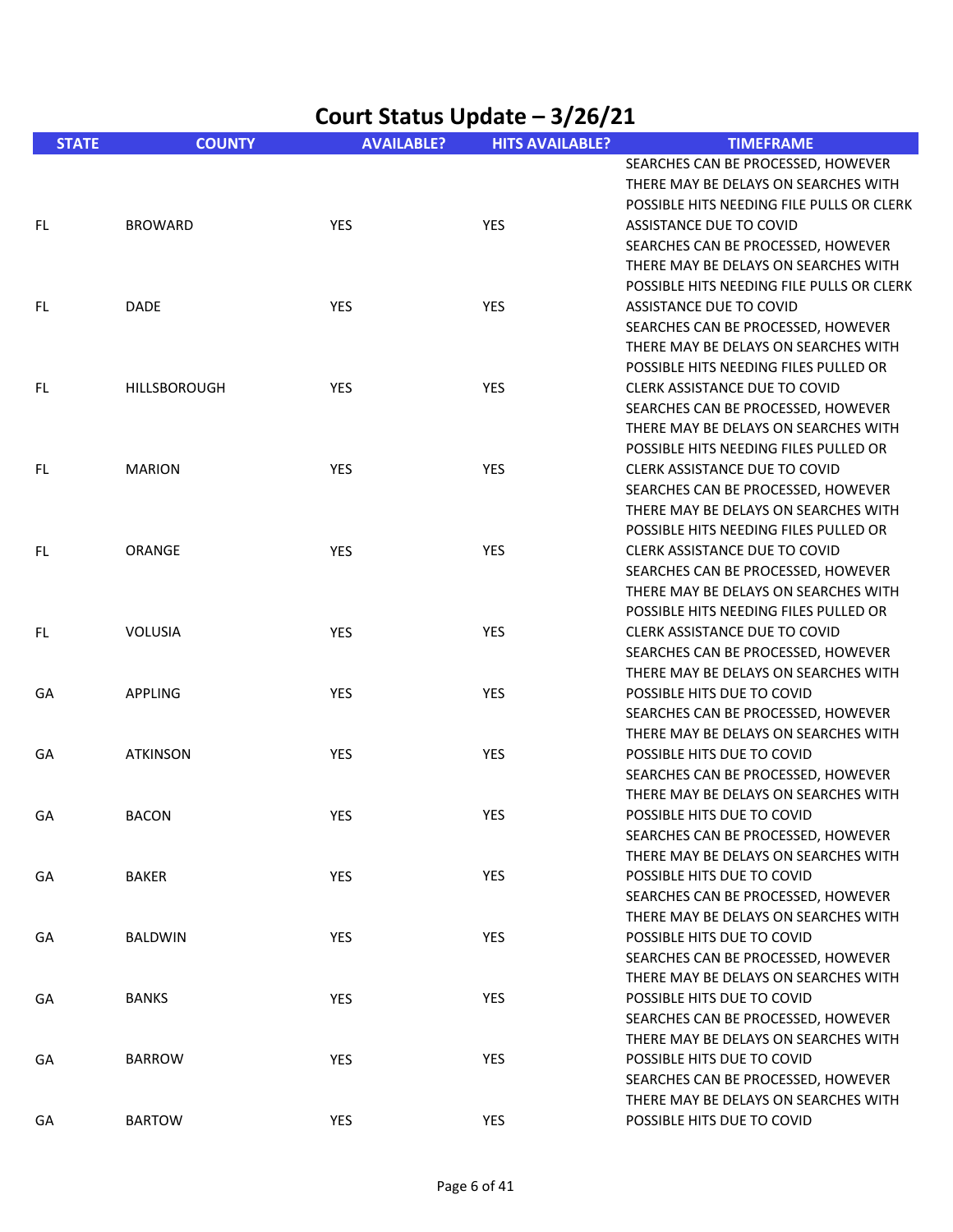| Court Status Update - 3/26/21 |                 |                   |                        |                                                                                                              |
|-------------------------------|-----------------|-------------------|------------------------|--------------------------------------------------------------------------------------------------------------|
| <b>STATE</b>                  | <b>COUNTY</b>   | <b>AVAILABLE?</b> | <b>HITS AVAILABLE?</b> | <b>TIMEFRAME</b>                                                                                             |
| GA                            | <b>BEN HILL</b> | <b>YES</b>        | YES                    | SEARCHES CAN BE PROCESSED, HOWEVER<br>THERE MAY BE DELAYS ON SEARCHES WITH<br>POSSIBLE HITS DUE TO COVID     |
|                               |                 |                   |                        | SEARCHES CAN BE PROCESSED, HOWEVER<br>THERE MAY BE DELAYS ON SEARCHES WITH                                   |
| GA                            | <b>BERRIEN</b>  | <b>YES</b>        | YES                    | POSSIBLE HITS DUE TO COVID<br>SEARCHES CAN BE PROCESSED, HOWEVER<br>THERE ARE DELAYS. COURT IS OPERATING     |
| GA                            | <b>BIBB</b>     | <b>YES</b>        | YES                    | WITH RESTRICTIONS DUE TO COVID<br>SEARCHES CAN BE PROCESSED, HOWEVER<br>THERE MAY BE DELAYS ON SEARCHES WITH |
| GA                            | <b>BLECKLEY</b> | <b>YES</b>        | <b>YES</b>             | POSSIBLE HITS DUE TO COVID<br>SEARCHES CAN BE PROCESSED, HOWEVER<br>THERE MAY BE DELAYS ON SEARCHES WITH     |
| GA                            | <b>BRANTLEY</b> | <b>YES</b>        | YES                    | POSSIBLE HITS DUE TO COVID<br>SEARCHES CAN BE PROCESSED, HOWEVER<br>THERE MAY BE DELAYS ON SEARCHES WITH     |
| GA                            | <b>BROOKS</b>   | YES               | <b>YES</b>             | POSSIBLE HITS DUE TO COVID<br>SEARCHES CAN BE PROCESSED, HOWEVER<br>THERE MAY BE DELAYS ON SEARCHES WITH     |
| GA                            | <b>BRYAN</b>    | YES               | YES                    | POSSIBLE HITS DUE TO COVID<br>SEARCHES CAN BE PROCESSED, HOWEVER<br>THERE MAY BE DELAYS ON SEARCHES WITH     |
| GA                            | <b>BULLOCH</b>  | <b>YES</b>        | <b>YES</b>             | POSSIBLE HITS DUE TO COVID<br>SEARCHES CAN BE PROCESSED, HOWEVER<br>THERE MAY BE DELAYS ON SEARCHES WITH     |
| GA                            | <b>BURKE</b>    | <b>YES</b>        | YES                    | POSSIBLE HITS DUE TO COVID<br>SEARCHES CAN BE PROCESSED, HOWEVER<br>THERE MAY BE DELAYS ON SEARCHES WITH     |
| GA                            | <b>BUTTS</b>    | <b>YES</b>        | YES                    | POSSIBLE HITS DUE TO COVID<br>SEARCHES CAN BE PROCESSED, HOWEVER<br>THERE MAY BE DELAYS ON SEARCHES WITH     |
| GA                            | CALHOUN         | <b>YES</b>        | YES                    | POSSIBLE HITS DUE TO COVID<br>SEARCHES CAN BE PROCESSED, HOWEVER<br>THERE MAY BE DELAYS ON SEARCHES WITH     |
| GA                            | CAMDEN          | YES               | YES                    | POSSIBLE HITS DUE TO COVID<br>SEARCHES CAN BE PROCESSED, HOWEVER<br>THERE MAY BE DELAYS ON SEARCHES WITH     |
| GA                            | CATOOSA         | <b>YES</b>        | YES                    | POSSIBLE HITS DUE TO COVID<br>SEARCHES CAN BE PROCESSED, HOWEVER<br>THERE MAY BE DELAYS ON SEARCHES WITH     |
| GA                            | CHARLTON        | YES               | <b>YES</b>             | POSSIBLE HITS DUE TO COVID<br>SEARCHES CAN BE PROCESSED, HOWEVER<br>THERE MAY BE DELAYS ON SEARCHES WITH     |
| GA                            | <b>CHATOOGA</b> | <b>YES</b>        | YES                    | POSSIBLE HITS DUE TO COVID<br>SEARCHES CAN BE PROCESSED, HOWEVER<br>THERE MAY BE DELAYS ON SEARCHES WITH     |
| GA                            | <b>CLARKE</b>   | <b>YES</b>        | YES                    | POSSIBLE HITS DUE TO COVID                                                                                   |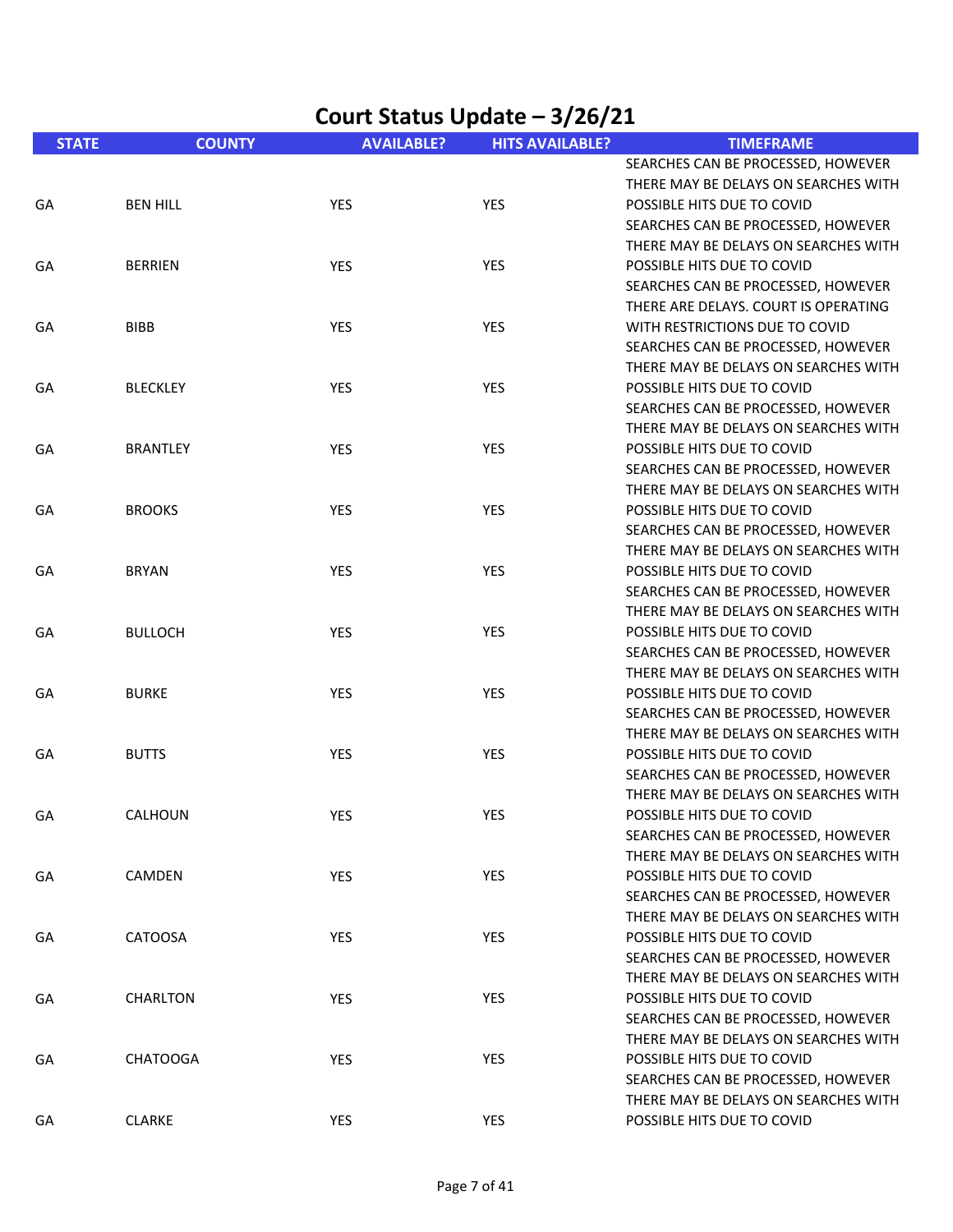| Court Status Update - 3/26/21 |                  |                   |                        |                                                                            |
|-------------------------------|------------------|-------------------|------------------------|----------------------------------------------------------------------------|
| <b>STATE</b>                  | <b>COUNTY</b>    | <b>AVAILABLE?</b> | <b>HITS AVAILABLE?</b> | <b>TIMEFRAME</b>                                                           |
|                               |                  |                   |                        | SEARCHES CAN BE PROCESSED, HOWEVER                                         |
|                               |                  |                   |                        | THERE MAY BE DELAYS ON SEARCHES WITH                                       |
| GA                            | <b>CLAY</b>      | YES               | <b>YES</b>             | POSSIBLE HITS DUE TO COVID                                                 |
|                               |                  |                   |                        | SEARCHES CAN BE PROCESSED, HOWEVER                                         |
|                               | <b>CLINCH</b>    | YES               | <b>YES</b>             | THERE MAY BE DELAYS ON SEARCHES WITH<br>POSSIBLE HITS DUE TO COVID         |
| GА                            |                  |                   |                        | SEARCHES CAN BE PROCESSED, HOWEVER                                         |
|                               |                  |                   |                        | THERE MAY BE DELAYS ON SEARCHES WITH                                       |
| GA                            | COBB             | YES               | <b>YES</b>             | POSSIBLE HITS DUE TO COVID                                                 |
|                               |                  |                   |                        | SEARCHES CAN BE PROCESSED, HOWEVER                                         |
|                               |                  |                   |                        | THERE MAY BE DELAYS ON SEARCHES WITH                                       |
| GА                            | <b>COFFEE</b>    | YES               | <b>YES</b>             | POSSIBLE HITS DUE TO COVID                                                 |
|                               |                  |                   |                        | SEARCHES CAN BE PROCESSED, HOWEVER                                         |
|                               |                  |                   |                        | THERE MAY BE DELAYS ON SEARCHES WITH                                       |
| GA                            | <b>COLQUITT</b>  | YES               | <b>YES</b>             | POSSIBLE HITS DUE TO COVID                                                 |
|                               |                  |                   |                        | COURT IS DELAYED. RESEARCHER IS ONLY                                       |
|                               |                  |                   |                        | ABLE TO VISIT THE COURT THREE TIMES PER                                    |
|                               |                  |                   |                        | WEEK AND USAGE OF PUBLIC TERMINAL IS                                       |
|                               |                  |                   |                        | TIME RESTRICTED. EXPECT DELAYS ON                                          |
|                               |                  |                   |                        | SEARCHES ESPECIALLY THOSE WITH POSSIBLE                                    |
| GA                            | <b>COLUMBIA</b>  | YES               | <b>YES</b>             | <b>HITS</b>                                                                |
|                               |                  |                   |                        | COURT IS DELAYED. RESEARCHERS CAN GAIN                                     |
|                               |                  |                   |                        | ACCESS TO THE COURT BY APPOINTMENT                                         |
|                               |                  |                   |                        | ONLY. EXPECT DELAYS ON SEARCHES                                            |
| GA                            | <b>COOK</b>      | YES               | <b>YES</b>             | <b>ESPECIALLY THOSE WITH POSSIBLE HITS</b>                                 |
|                               |                  |                   |                        | SEARCHES CAN BE PROCESSED, HOWEVER                                         |
|                               |                  |                   |                        | THERE MAY BE DELAYS ON SEARCHES WITH                                       |
| GА                            | COWETTA          | YES               | <b>YES</b>             | POSSIBLE HITS DUE TO COVID                                                 |
|                               |                  |                   |                        | SEARCHES CAN BE PROCESSED, HOWEVER                                         |
|                               |                  |                   |                        | THERE MAY BE DELAYS ON SEARCHES WITH                                       |
| GА                            | <b>CRAWFORD</b>  | <b>YES</b>        | <b>YES</b>             | POSSIBLE HITS DUE TO COVID                                                 |
|                               |                  |                   |                        | SEARCHES CAN BE PROCESSED, HOWEVER<br>THERE MAY BE DELAYS ON SEARCHES WITH |
| GA                            | <b>CRISP</b>     | YES               | YES                    | POSSIBLE HITS DUE TO COVID                                                 |
|                               |                  |                   |                        | SEARCHES CAN BE PROCESSED, HOWEVER                                         |
|                               |                  |                   |                        | THERE MAY BE DELAYS ON SEARCHES WITH                                       |
| GА                            | <b>DADE</b>      | YES               | <b>YES</b>             | POSSIBLE HITS DUE TO COVID                                                 |
|                               |                  |                   |                        | SEARCHES CAN BE PROCESSED, HOWEVER                                         |
|                               |                  |                   |                        | THERE MAY BE DELAYS ON SEARCHES WITH                                       |
| GA                            | <b>DAWSON</b>    | YES               | YES                    | POSSIBLE HITS DUE TO COVID                                                 |
|                               |                  |                   |                        | COURT IS DELAYED. RESEARCHERS CAN                                          |
|                               |                  |                   |                        | ACCESS THE COURT VIA LIMITED TIMES OR                                      |
|                               |                  |                   |                        | APPOINTMENT ONLY. EXPECT DELAYS                                            |
|                               |                  |                   |                        | ESPECIALLY ON SEARCHES WITH POSSIBLE                                       |
| GA                            | <b>DOOLY</b>     | YES               | <b>YES</b>             | <b>HITS</b>                                                                |
|                               |                  |                   |                        | SEARCHES CAN BE PROCESSED, HOWEVER                                         |
|                               |                  |                   |                        | THERE MAY BE DELAYS ON SEARCHES WITH                                       |
| GA                            | <b>DOUGHERTY</b> | YES               | YES                    | POSSIBLE HITS DUE TO COVID                                                 |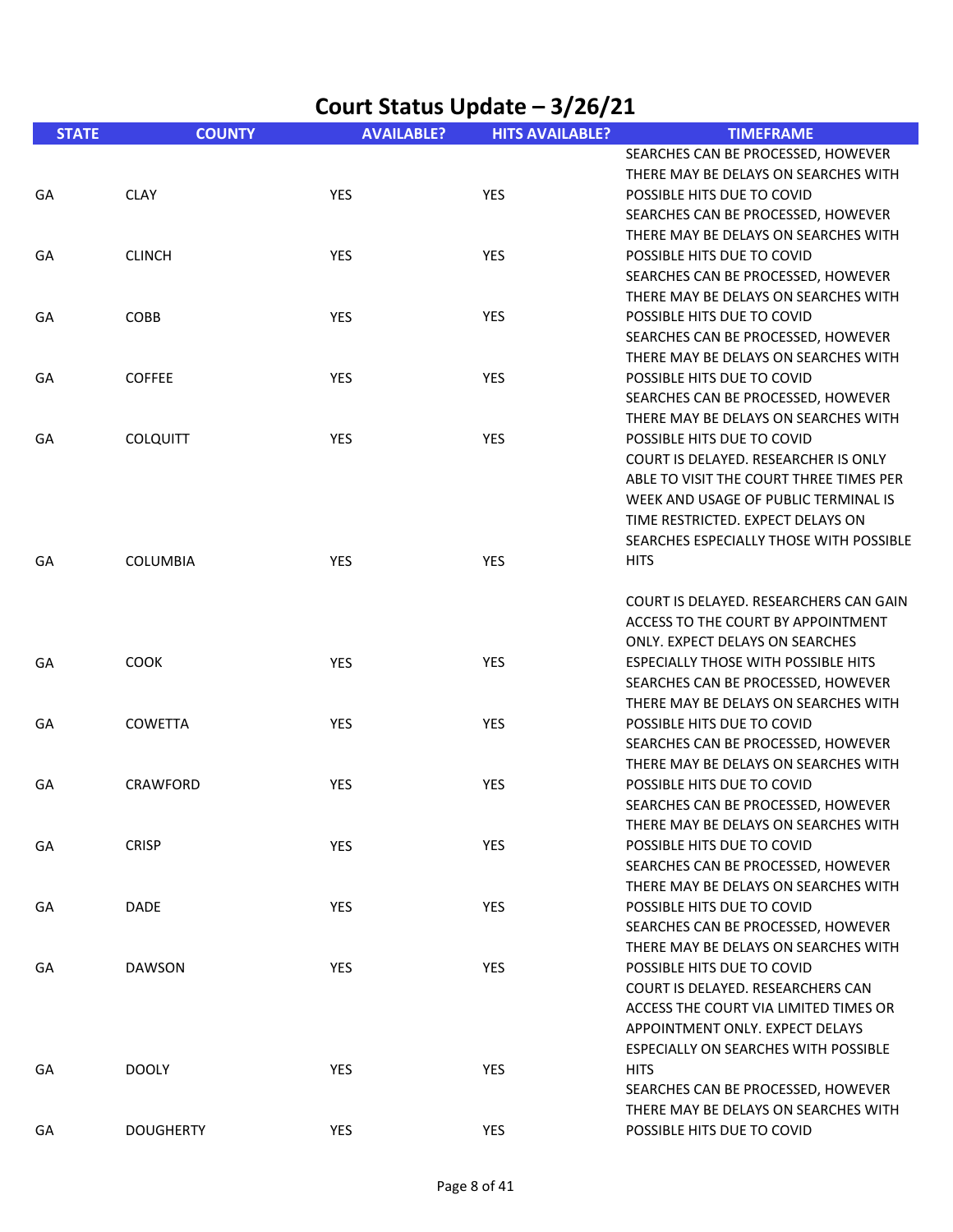| <b>STATE</b> | <b>COUNTY</b>   | <b>AVAILABLE?</b> | <b>HITS AVAILABLE?</b> | <b>TIMEFRAME</b>                           |
|--------------|-----------------|-------------------|------------------------|--------------------------------------------|
|              |                 |                   |                        | SEARCHES CAN BE PROCESSED, HOWEVER         |
|              |                 |                   |                        | THERE MAY BE DELAYS ON SEARCHES WITH       |
| GA           | <b>DOUGLAS</b>  | <b>YES</b>        | YES                    | POSSIBLE HITS DUE TO COVID                 |
|              |                 |                   |                        | SEARCHES CAN BE PROCESSED, HOWEVER         |
|              |                 |                   |                        | THERE MAY BE DELAYS ON SEARCHES WITH       |
| GA           | <b>EARLY</b>    | YES               | YES                    | POSSIBLE HITS DUE TO COVID                 |
|              |                 |                   |                        | SEARCHES CAN BE PROCESSED, HOWEVER         |
|              |                 |                   |                        | THERE MAY BE DELAYS ON SEARCHES WITH       |
| GA           | <b>ELBERT</b>   | YES               | YES                    | POSSIBLE HITS DUE TO COVID                 |
|              |                 |                   |                        | SEARCHES CAN BE PROCESSED, HOWEVER         |
|              |                 |                   |                        | THERE MAY BE DELAYS ON SEARCHES WITH       |
| GA           | <b>EMMANUEL</b> | YES               | YES                    | POSSIBLE HITS DUE TO COVID                 |
|              |                 |                   |                        | SEARCHES CAN BE PROCESSED, HOWEVER         |
|              |                 |                   |                        | THERE MAY BE DELAYS ON SEARCHES WITH       |
| GA           | <b>EVANS</b>    | <b>YES</b>        | YES                    | POSSIBLE HITS DUE TO COVID                 |
|              |                 |                   |                        | SEARCHES CAN BE PROCESSED, HOWEVER         |
|              |                 |                   |                        | THERE MAY BE DELAYS ON SEARCHES WITH       |
| GA           | <b>FANNIN</b>   | <b>YES</b>        | YES                    | POSSIBLE HITS DUE TO COVID                 |
|              |                 |                   |                        | COURT IS DELAYED. RESEARCHER CAN           |
|              |                 |                   |                        | ACCESS COURT BY APPOINTMENT ONLY AND       |
|              |                 |                   |                        | EACH APPOINTMENT MUST BE SCHEDULED         |
|              |                 |                   |                        | ONE WEEK IN ADVANCE, APPOINTMENT           |
|              |                 |                   |                        | TIMES ARE FOR TWO HOUR TIME SLOTS          |
|              |                 |                   |                        | ONLY. EXPECT DELAYS ON SEARCHES            |
| GA           | <b>FAYETTE</b>  | YES               | NO.                    | <b>ESPECIALLY THOSE WITH POSSIBLE HITS</b> |
|              |                 |                   |                        | SEARCHES CAN BE PROCESSED, HOWEVER         |
|              |                 |                   |                        | THERE MAY BE DELAYS ON SEARCHES WITH       |
| GA           | <b>FLOYD</b>    | YES               | YES                    | POSSIBLE HITS DUE TO COVID                 |
|              |                 |                   |                        | SEARCHES CAN BE PROCESSED, HOWEVER         |
|              |                 |                   |                        | THERE MAY BE DELAYS ON SEARCHES WITH       |
| GA           | <b>FORSYTH</b>  | <b>YES</b>        | YES                    | POSSIBLE HITS DUE TO COVID                 |
|              |                 |                   |                        | SEARCHES CAN BE PROCESSED, HOWEVER         |
|              |                 |                   |                        | THERE MAY BE DELAYS ON SEARCHES WITH       |
| GA           | <b>FRANKLIN</b> | YES               | YES                    | POSSIBLE HITS DUE TO COVID                 |
|              |                 |                   |                        | SEARCHES CAN BE PROCESSED, HOWEVER         |
|              |                 |                   |                        | THERE MAY BE DELAYS ON SEARCHES WITH       |
| GA           | <b>GILMER</b>   | YES               | YES                    | POSSIBLE HITS DUE TO COVID                 |
|              |                 |                   |                        | SEARCHES CAN BE PROCESSED, HOWEVER         |
|              |                 |                   |                        | THERE MAY BE DELAYS ON SEARCHES WITH       |
| GA           | <b>GLYNN</b>    | YES               | YES                    | POSSIBLE HITS DUE TO COVID                 |
|              |                 |                   |                        | SEARCHES CAN BE PROCESSED, HOWEVER         |
|              |                 |                   |                        | THERE MAY BE DELAYS ON SEARCHES WITH       |
| GA           | <b>GORDON</b>   | YES               | YES                    | POSSIBLE HITS DUE TO COVID                 |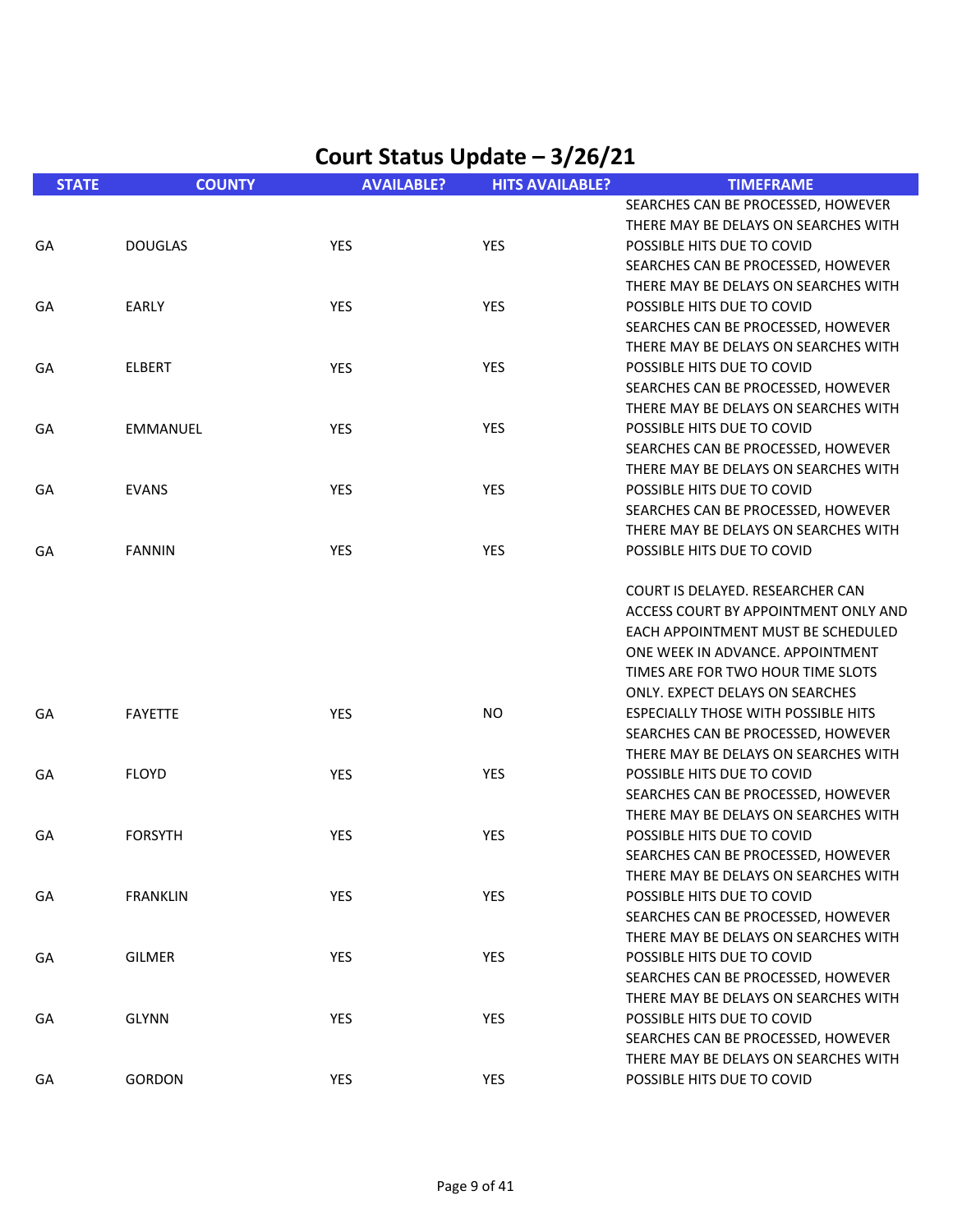|              |                   |                   | Court Status Update - 3/26/21 |                                                                                                                                                                                                                                                                                                                                                                                                                      |
|--------------|-------------------|-------------------|-------------------------------|----------------------------------------------------------------------------------------------------------------------------------------------------------------------------------------------------------------------------------------------------------------------------------------------------------------------------------------------------------------------------------------------------------------------|
| <b>STATE</b> | <b>COUNTY</b>     | <b>AVAILABLE?</b> | <b>HITS AVAILABLE?</b>        | <b>TIMEFRAME</b>                                                                                                                                                                                                                                                                                                                                                                                                     |
| GA           | <b>GREENE</b>     | YES               | YES                           | COURT IS DELAYED. RESEARCHER CAN<br>ACCESS COURT BY APPOINTMENT ONLY WITH<br>LIMITED TIME FOR EACH APPOINTMENT.<br>EXPECT DELAYS ON SEARCHES ESPECIALLY<br>THOSE WITH POSSIBLE HITS.                                                                                                                                                                                                                                 |
|              |                   |                   |                               | COURT IS DELAYED. COURT HAS TAKEN FULL<br>DOB OFF PUBLIC ACCESS. FILES MUST BE<br>PULLED FOR ALL POSSIBLE HITS TO VERIFY<br>ID'S. COURT HAS ALSO PLACED LIMITATIONS<br>ON 10 RECORDS PER RESEARCHER ONLY. NO<br>ETA AS TO WHEN DOB'S WILL BE AVAILABLE<br>ON PUBLIC TERMINAL AGAIN. THIS MAY<br>RESULT IN EXTENDED DELAYS FOR SEARCHES<br>WITH POSSIBLE HITS. COURT IS ALSO NOW<br>DELAYED DUE TO COVID. MAY NEED TO |
| GA           | <b>GWINNETT</b>   | YES               | YES                           | CLOSE SEARCHES AFTER 30 DAY HOLD<br>COURT IS DELAYED. RESEARCHER CAN<br>ACCESS COURT BY APPOINTMENT ONLY.<br>EXPECT DELAYS ON SEARCHES ESPECIALLY                                                                                                                                                                                                                                                                    |
| GA           | <b>HANCOCK</b>    | <b>YES</b>        | <b>YES</b>                    | THOSE WITH POSSIBLE HITS<br>SEARCHES CAN BE PROCESSED, HOWEVER<br>THERE MAY BE DELAYS ON SEARCHES WITH                                                                                                                                                                                                                                                                                                               |
| GA           | <b>HENRY</b>      | YES               | <b>YES</b>                    | POSSIBLE HITS DUE TO COVID<br>SEARCHES CAN BE PROCESSED, HOWEVER<br>THERE MAY BE DELAYS ON SEARCHES WITH                                                                                                                                                                                                                                                                                                             |
| GA           | <b>JACKSON</b>    | YES               | YES                           | POSSIBLE HITS DUE TO COVID<br>SEARCHES CAN BE PROCESSED, HOWEVER<br>THERE MAY BE DELAYS ON SEARCHES WITH                                                                                                                                                                                                                                                                                                             |
| GА           | <b>JASPER</b>     | YES               | YES                           | POSSIBLE HITS DUE TO COVID<br>SEARCHES CAN BE PROCESSED, HOWEVER<br>THERE MAY BE DELAYS ON SEARCHES WITH                                                                                                                                                                                                                                                                                                             |
| GA           | <b>JEFF DAVIS</b> | YES               | YES                           | POSSIBLE HITS DUE TO COVID<br>SEARCHES CAN BE PROCESSED, HOWEVER<br>THERE MAY BE DELAYS ON SEARCHES WITH                                                                                                                                                                                                                                                                                                             |
| GA           | <b>JEFFERSON</b>  | YES               | YES                           | POSSIBLE HITS DUE TO COVID<br>SEARCHES CAN BE PROCESSED, HOWEVER<br>THERE MAY BE DELAYS ON SEARCHES WITH                                                                                                                                                                                                                                                                                                             |
| GA           | <b>JENKINS</b>    | YES               | <b>YES</b>                    | POSSIBLE HITS DUE TO COVID<br>SEARCHES CAN BE PROCESSED, HOWEVER<br>THERE MAY BE DELAYS ON SEARCHES WITH                                                                                                                                                                                                                                                                                                             |
| GA           | <b>JOHNSON</b>    | YES               | YES                           | POSSIBLE HITS DUE TO COVID<br>SEARCHES CAN BE PROCESSED, HOWEVER<br>THERE MAY BE DELAYS ON SEARCHES WITH                                                                                                                                                                                                                                                                                                             |
| GA           | <b>JONES</b>      | YES               | YES                           | POSSIBLE HITS DUE TO COVID<br>SEARCHES CAN BE PROCESSED, HOWEVER<br>THERE MAY BE DELAYS ON SEARCHES WITH                                                                                                                                                                                                                                                                                                             |
| GA           | LANIER            | YES               | YES                           | POSSIBLE HITS DUE TO COVID                                                                                                                                                                                                                                                                                                                                                                                           |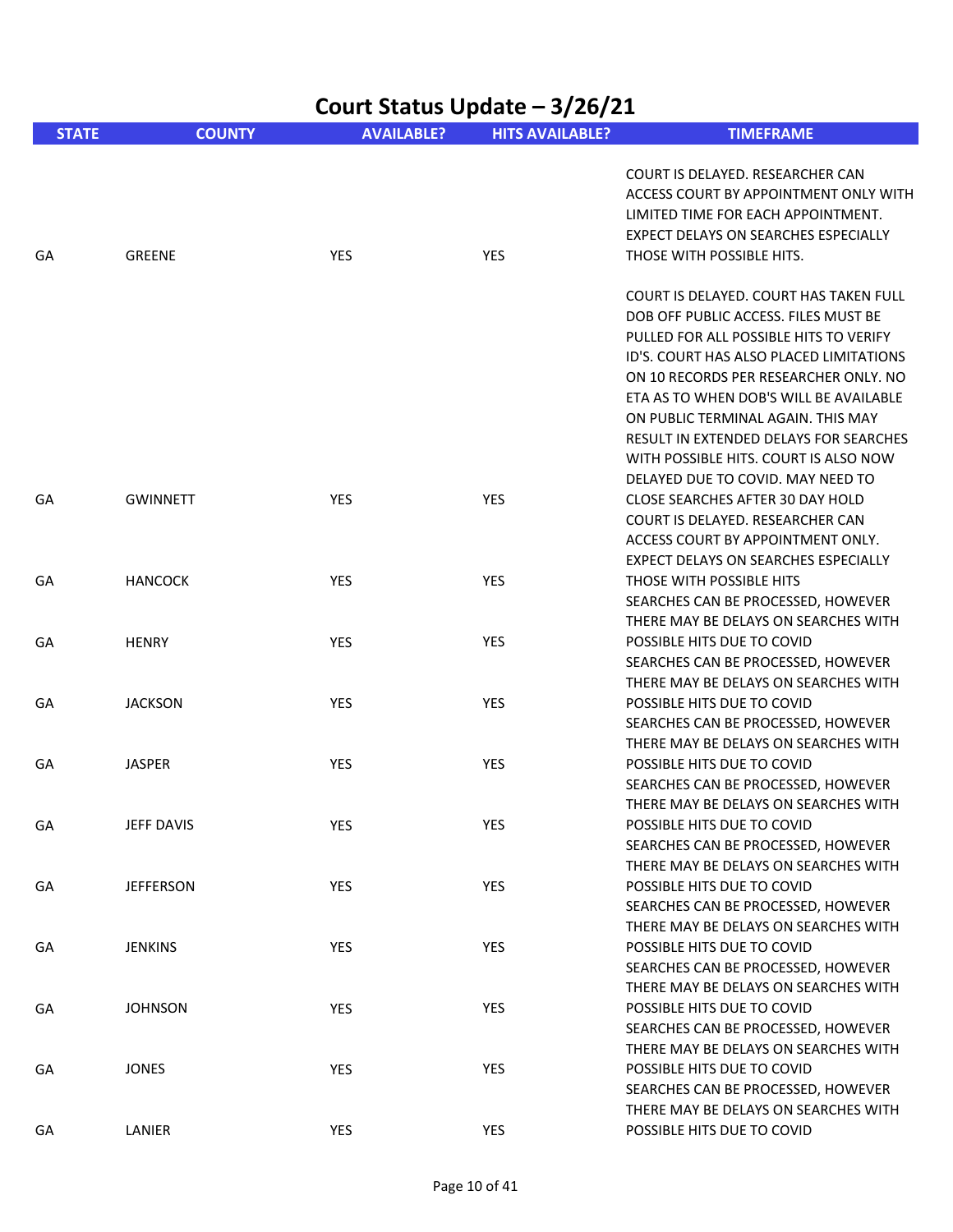|              | Court Status Update - 3/26/21 |                   |                        |                                                                                                                                                                      |  |
|--------------|-------------------------------|-------------------|------------------------|----------------------------------------------------------------------------------------------------------------------------------------------------------------------|--|
| <b>STATE</b> | <b>COUNTY</b>                 | <b>AVAILABLE?</b> | <b>HITS AVAILABLE?</b> | <b>TIMEFRAME</b>                                                                                                                                                     |  |
| GA           | LAURENS                       | YES               | YES                    | SEARCHES CAN BE PROCESSED, HOWEVER<br>THERE MAY BE DELAYS ON SEARCHES WITH<br>POSSIBLE HITS DUE TO COVID<br>COURT IS DELAYED. RESEARCHER CAN                         |  |
| GA           | LEE                           | YES               | YES                    | ACCESS BY APPOINTMENT OR LIMITED TIMES<br><b>ONLY. EXPECT DELAYS ON SEARCHES</b><br><b>ESPECIALLY THOSE WITH POSSIBLE HITS</b><br>SEARCHES CAN BE PROCESSED, HOWEVER |  |
| GA           | <b>LIBERTY</b>                | <b>YES</b>        | YES                    | THERE MAY BE DELAYS ON SEARCHES WITH<br>POSSIBLE HITS DUE TO COVID<br>SEARCHES CAN BE PROCESSED, HOWEVER                                                             |  |
| GA           | LONG                          | <b>YES</b>        | YES                    | THERE MAY BE DELAYS ON SEARCHES WITH<br>POSSIBLE HITS DUE TO COVID<br>SEARCHES CAN BE PROCESSED, HOWEVER<br>THERE MAY BE DELAYS ON SEARCHES WITH                     |  |
| GA           | <b>LUMPKIN</b>                | <b>YES</b>        | YES                    | POSSIBLE HITS DUE TO COVID<br>SEARCHES CAN BE PROCESSED, HOWEVER<br>THERE MAY BE DELAYS ON SEARCHES WITH                                                             |  |
| GA           | <b>MADISON</b>                | <b>YES</b>        | <b>YES</b>             | POSSIBLE HITS DUE TO COVID<br>SEARCHES CAN BE PROCESSED, HOWEVER<br>THERE MAY BE DELAYS ON SEARCHES WITH                                                             |  |
| GA           | <b>MARION</b>                 | <b>YES</b>        | YES                    | POSSIBLE HITS DUE TO COVID<br>SEARCHES CAN BE PROCESSED, HOWEVER<br>THERE MAY BE DELAYS ON SEARCHES WITH                                                             |  |
| GA           | <b>MCDUFFIE</b>               | YES               | YES                    | POSSIBLE HITS DUE TO COVID<br>SEARCHES CAN BE PROCESSED, HOWEVER<br>THERE MAY BE DELAYS ON SEARCHES WITH                                                             |  |
| GA           | <b>MCINTOSH</b>               | YES               | YES                    | POSSIBLE HITS DUE TO COVID<br>SEARCHES CAN BE PROCESSED, HOWEVER<br>THERE MAY BE DELAYS ON SEARCHES WITH                                                             |  |
| GA           | <b>MILLER</b>                 | YES               | YES                    | POSSIBLE HITS DUE TO COVID<br>SEARCHES CAN BE PROCESSED, HOWEVER<br>THERE MAY BE DELAYS ON SEARCHES WITH                                                             |  |
| GA           | <b>MITCHELL</b>               | <b>YES</b>        | YES                    | POSSIBLE HITS DUE TO COVID<br>SEARCHES CAN BE PROCESSED, HOWEVER<br>THERE MAY BE DELAYS ON SEARCHES WITH                                                             |  |
| GA           | <b>MONTGOMERY</b>             | YES               | YES                    | POSSIBLE HITS DUE TO COVID<br>SEARCHES CAN BE PROCESSED, HOWEVER<br>THERE MAY BE DELAYS ON SEARCHES WITH                                                             |  |
| GA           | <b>MURRAY</b>                 | <b>YES</b>        | <b>YES</b>             | POSSIBLE HITS DUE TO COVID<br>SEARCHES CAN BE PROCESSED, HOWEVER<br>THERE MAY BE DELAYS ON SEARCHES WITH                                                             |  |
| GA           | <b>MUSCOGEE</b>               | YES               | YES                    | POSSIBLE HITS DUE TO COVID<br>SEARCHES CAN BE PROCESSED, HOWEVER<br>THERE MAY BE DELAYS ON SEARCHES WITH                                                             |  |
| GA           | <b>NEWTON</b>                 | <b>YES</b>        | <b>YES</b>             | POSSIBLE HITS DUE TO COVID<br>SEARCHES CAN BE PROCESSED, HOWEVER<br>THERE MAY BE DELAYS ON SEARCHES WITH                                                             |  |
| GA           | <b>OCONEE</b>                 | YES               | <b>YES</b>             | POSSIBLE HITS DUE TO COVID                                                                                                                                           |  |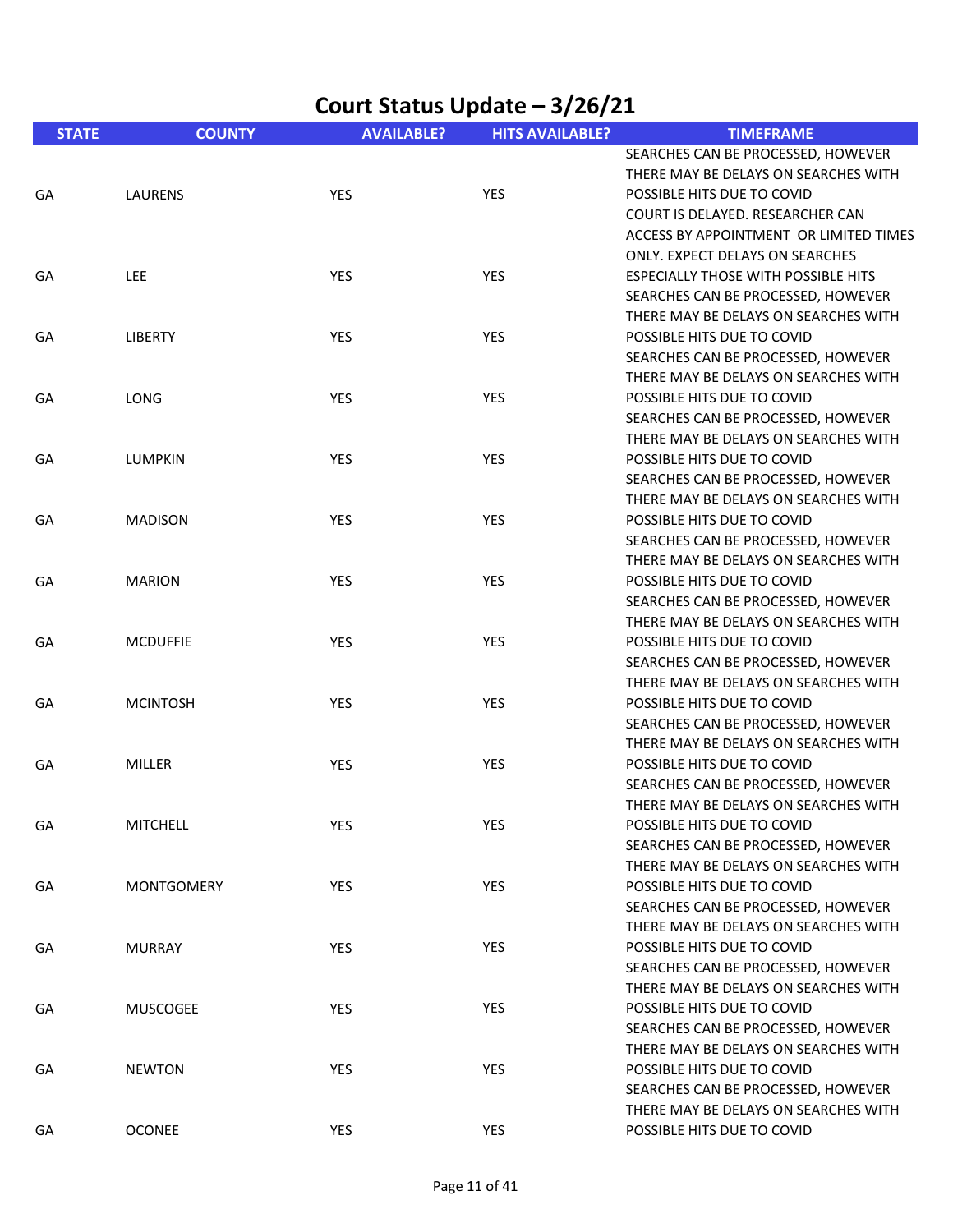| <b>STATE</b> | <b>COUNTY</b>     | <b>AVAILABLE?</b> | <b>HITS AVAILABLE?</b> | <b>TIMEFRAME</b>                                                           |
|--------------|-------------------|-------------------|------------------------|----------------------------------------------------------------------------|
|              |                   |                   |                        | SEARCHES CAN BE PROCESSED, HOWEVER                                         |
|              |                   |                   |                        | THERE MAY BE DELAYS ON SEARCHES WITH                                       |
| GA           | <b>OGLETHORPE</b> | YES               | <b>YES</b>             | POSSIBLE HITS DUE TO COVID                                                 |
|              |                   |                   |                        | SEARCHES CAN BE PROCESSED, HOWEVER                                         |
|              |                   |                   |                        | THERE MAY BE DELAYS ON SEARCHES WITH                                       |
| GA           | <b>PEACH</b>      | YES               | <b>YES</b>             | POSSIBLE HITS DUE TO COVID                                                 |
|              |                   |                   |                        | COURT IS DELAYED. RESEARCHER CAN                                           |
|              |                   |                   |                        | ACCESS COURT DURING LIMITED OR                                             |
|              |                   |                   |                        | APPOINTMENT TIMES ONLY, ONLY TWO                                           |
|              |                   |                   |                        | PEOPLE ARE ALLOWED AT A TIME. EXPECT                                       |
|              |                   |                   |                        | DELAYS ON SEARCHES ESPECIALLY THOSE                                        |
| GA           | <b>PIERCE</b>     | YES               | <b>YES</b>             | WITH POSSIBLE RECORDS                                                      |
|              |                   |                   |                        | COURT IS DELAYED. RESEARCHER CAN                                           |
|              |                   |                   |                        | ACCESS COURT VIA 1 HOUR APPOINTMENT                                        |
|              |                   |                   |                        | PER DAY. EXPECT DELAYS ON SEARCHES                                         |
| GA           | <b>POLK</b>       | YES               | <b>YES</b>             | <b>ESPECIALLY THOSE WITH POSSIBLE HITS</b>                                 |
|              |                   |                   |                        | SEARCHES CAN BE PROCESSED, HOWEVER<br>THERE MAY BE DELAYS ON SEARCHES WITH |
| GA           | PULASKI           | YES               | <b>YES</b>             | POSSIBLE HITS DUE TO COVID                                                 |
|              |                   |                   |                        | SEARCHES CAN BE PROCESSED, HOWEVER                                         |
|              |                   |                   |                        | THERE MAY BE DELAYS ON SEARCHES WITH                                       |
| GA           | PUTNAM            | <b>YES</b>        | <b>YES</b>             | POSSIBLE HITS DUE TO COVID                                                 |
|              |                   |                   |                        | SEARCHES CAN BE PROCESSED, HOWEVER                                         |
|              |                   |                   |                        | THERE MAY BE DELAYS ON SEARCHES WITH                                       |
| GA           | QUITMAN           | YES               | <b>YES</b>             | POSSIBLE HITS DUE TO COVID                                                 |
|              |                   |                   |                        |                                                                            |
|              |                   |                   |                        | COURT IS DELAYED. RESEARCHER CAN                                           |
|              |                   |                   |                        | ACCESS COURT WITH APPOINTMENT ONLY.                                        |
|              |                   |                   |                        | EXPECT DELAYS ON SEARCHES ESPECIALLY                                       |
| GA           | <b>RABUN</b>      | YES               | YES                    | THOSE WITH POSSIBLE RECORDS                                                |
|              |                   |                   |                        | SEARCHES CAN BE PROCESSED, HOWEVER                                         |
|              |                   |                   |                        | THERE MAY BE DELAYS ON SEARCHES WITH                                       |
| GA           | <b>RANDOLPH</b>   | YES               | <b>YES</b>             | POSSIBLE HITS DUE TO COVID                                                 |
|              |                   |                   |                        | SEARCHES CAN BE PROCESSED, HOWEVER                                         |
|              |                   |                   |                        | THERE MAY BE DELAYS ON SEARCHES WITH                                       |
| GА           | RICHMOND          | <b>YES</b>        | YES                    | POSSIBLE HITS DUE TO COVID                                                 |
|              |                   |                   |                        | SEARCHES CAN BE PROCESSED, HOWEVER                                         |
|              |                   |                   |                        | THERE MAY BE DELAYS ON SEARCHES WITH                                       |
| GA           | <b>ROCKDALE</b>   | YES               | <b>YES</b>             | POSSIBLE HITS DUE TO COVID                                                 |
|              |                   |                   |                        | SEARCHES CAN BE PROCESSED, HOWEVER<br>THERE MAY BE DELAYS ON SEARCHES WITH |
|              | <b>SCREVEN</b>    |                   |                        | POSSIBLE HITS DUE TO COVID                                                 |
| GА           |                   | <b>YES</b>        | <b>YES</b>             | COURT IS DELAYED. RESEARCHERS CAN                                          |
|              |                   |                   |                        | ACCESS COURT VIA APPOINTMENT ONLY.                                         |
|              |                   |                   |                        | EXPECT DELAYS ON SEARCHES ESPECIALLY                                       |
| GA           | SEMINOLE          | YES               | YES                    | THOSE WITH POSSIBLE RECORDS                                                |
|              |                   |                   |                        |                                                                            |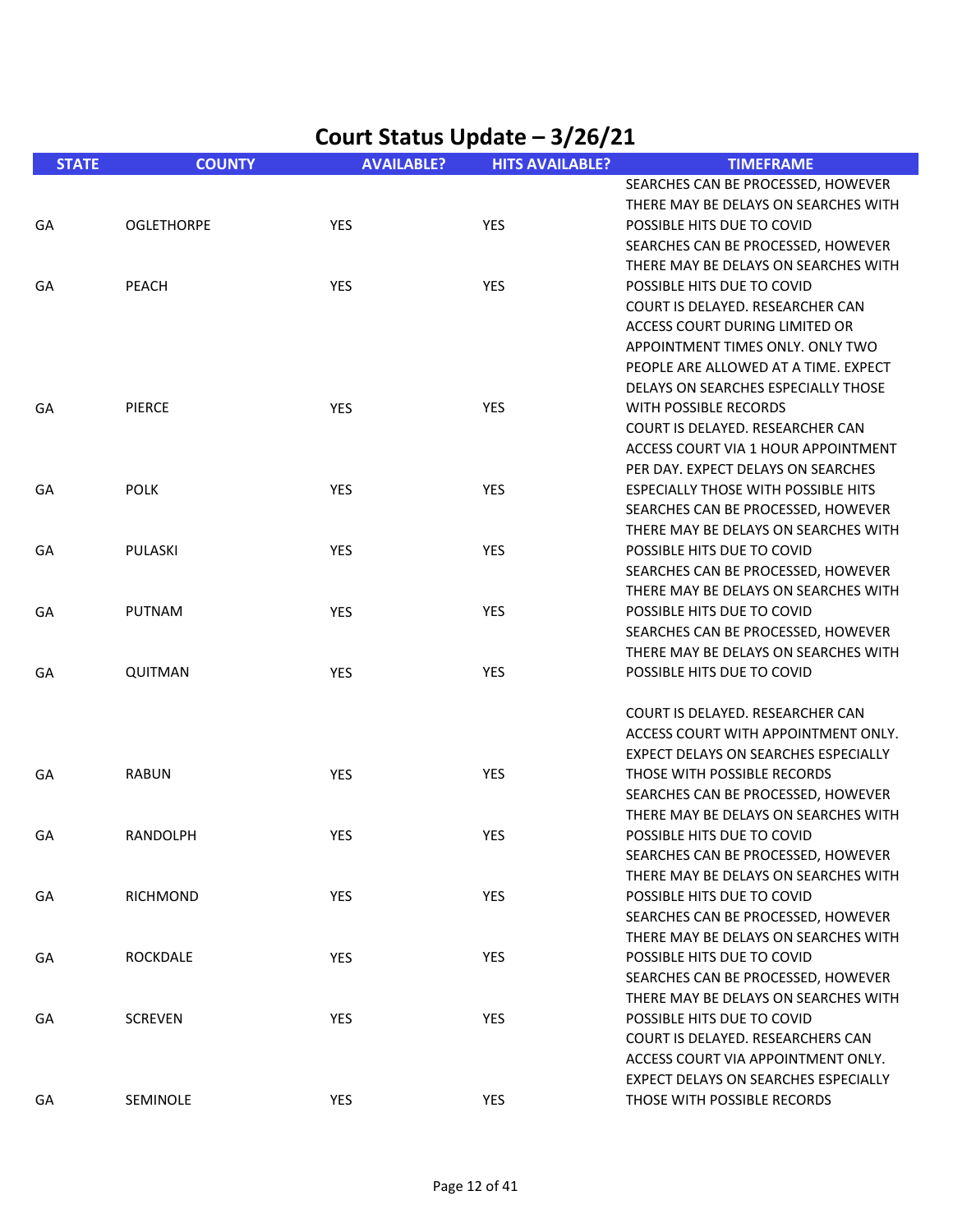|              | Court Status Update - 3/26/21 |                   |                        |                                                                            |  |  |
|--------------|-------------------------------|-------------------|------------------------|----------------------------------------------------------------------------|--|--|
| <b>STATE</b> | <b>COUNTY</b>                 | <b>AVAILABLE?</b> | <b>HITS AVAILABLE?</b> | <b>TIMEFRAME</b>                                                           |  |  |
|              |                               |                   |                        | COURT IS DELAYED. COVID RESTRICTIONS IN                                    |  |  |
|              |                               |                   |                        | PLACE AT COURT MAKES IT DIFFICULT FOR                                      |  |  |
|              |                               |                   |                        | RESEARCHERS. EXPECT DELAYS ON SEARCHES                                     |  |  |
| GA           | SPALDING                      | <b>YES</b>        | <b>YES</b>             | <b>ESPECIALLY THOSE WITH POSSIBLE HITS</b>                                 |  |  |
|              |                               |                   |                        | SEARCHES CAN BE PROCESSED, HOWEVER                                         |  |  |
|              |                               |                   |                        | THERE MAY BE DELAYS ON SEARCHES WITH                                       |  |  |
| GA           | <b>STEWART</b>                | YES               | <b>YES</b>             | POSSIBLE HITS DUE TO COVID                                                 |  |  |
|              |                               |                   |                        | SEARCHES CAN BE PROCESSED, HOWEVER                                         |  |  |
|              |                               |                   |                        | THERE MAY BE DELAYS ON SEARCHES WITH                                       |  |  |
| GA           | <b>TALBOT</b>                 | YES               | <b>YES</b>             | POSSIBLE HITS DUE TO COVID                                                 |  |  |
|              |                               |                   |                        | SEARCHES CAN BE PROCESSED, HOWEVER                                         |  |  |
|              |                               |                   |                        | THERE MAY BE DELAYS ON SEARCHES WITH                                       |  |  |
| GA           | <b>TALIAFERRO</b>             | YES               | YES                    | POSSIBLE HITS DUE TO COVID                                                 |  |  |
|              |                               |                   |                        | SEARCHES CAN BE PROCESSED, HOWEVER                                         |  |  |
|              |                               |                   |                        | THERE MAY BE DELAYS ON SEARCHES WITH                                       |  |  |
| GA           | <b>TATTNALL</b>               | YES               | YES                    | POSSIBLE HITS DUE TO COVID                                                 |  |  |
|              |                               |                   |                        | SEARCHES CAN BE PROCESSED, HOWEVER                                         |  |  |
|              |                               |                   |                        | THERE MAY BE DELAYS ON SEARCHES WITH                                       |  |  |
| GA           | <b>TAYLOR</b>                 | <b>YES</b>        | YES                    | POSSIBLE HITS DUE TO COVID                                                 |  |  |
|              |                               |                   |                        | SEARCHES CAN BE PROCESSED, HOWEVER<br>THERE MAY BE DELAYS ON SEARCHES WITH |  |  |
| GA           | <b>TELFAIR</b>                | YES               | <b>YES</b>             | POSSIBLE HITS DUE TO COVID                                                 |  |  |
|              |                               |                   |                        | SEARCHES CAN BE PROCESSED, HOWEVER                                         |  |  |
|              |                               |                   |                        | THERE MAY BE DELAYS ON SEARCHES WITH                                       |  |  |
| GA           | <b>TERRELL</b>                | YES               | <b>YES</b>             | POSSIBLE HITS DUE TO COVID                                                 |  |  |
|              |                               |                   |                        | SEARCHES CAN BE PROCESSED, HOWEVER                                         |  |  |
|              |                               |                   |                        | THERE MAY BE DELAYS ON SEARCHES WITH                                       |  |  |
| GA           | <b>TOMBS</b>                  | YES               | <b>YES</b>             | POSSIBLE HITS DUE TO COVID                                                 |  |  |
|              |                               |                   |                        | SEARCHES CAN BE PROCESSED, HOWEVER                                         |  |  |
|              |                               |                   |                        | THERE MAY BE DELAYS ON SEARCHES WITH                                       |  |  |
| GA           | <b>TOWNS</b>                  | YES               | YES                    | POSSIBLE HITS DUE TO COVID                                                 |  |  |
|              |                               |                   |                        | SEARCHES CAN BE PROCESSED, HOWEVER                                         |  |  |
|              |                               |                   |                        | THERE MAY BE DELAYS ON SEARCHES WITH                                       |  |  |
| GA           | <b>TREUTLEN</b>               | <b>YES</b>        | YES                    | POSSIBLE HITS DUE TO COVID                                                 |  |  |
|              |                               |                   |                        | SEARCHES CAN BE PROCESSED, HOWEVER                                         |  |  |
|              |                               |                   |                        | THERE MAY BE DELAYS ON SEARCHES WITH                                       |  |  |
| GA           | <b>TROUP</b>                  | YES               | YES                    | POSSIBLE HITS DUE TO COVID                                                 |  |  |
|              |                               |                   |                        | SEARCHES CAN BE PROCESSED, HOWEVER                                         |  |  |
|              |                               |                   |                        | THERE MAY BE DELAYS ON SEARCHES WITH                                       |  |  |
| GA           | <b>TURNER</b>                 | <b>YES</b>        | <b>YES</b>             | POSSIBLE HITS DUE TO COVID                                                 |  |  |
|              |                               |                   |                        | SEARCHES CAN BE PROCESSED, HOWEVER                                         |  |  |
|              |                               |                   |                        | THERE MAY BE DELAYS ON SEARCHES WITH                                       |  |  |
| GA           | <b>TWIGGS</b>                 | <b>YES</b>        | <b>YES</b>             | POSSIBLE HITS DUE TO COVID                                                 |  |  |
|              |                               |                   |                        | SEARCHES CAN BE PROCESSED, HOWEVER                                         |  |  |
|              |                               |                   |                        | THERE MAY BE DELAYS ON SEARCHES WITH                                       |  |  |
| GA           | <b>UNION</b>                  | YES               | YES                    | POSSIBLE HITS DUE TO COVID                                                 |  |  |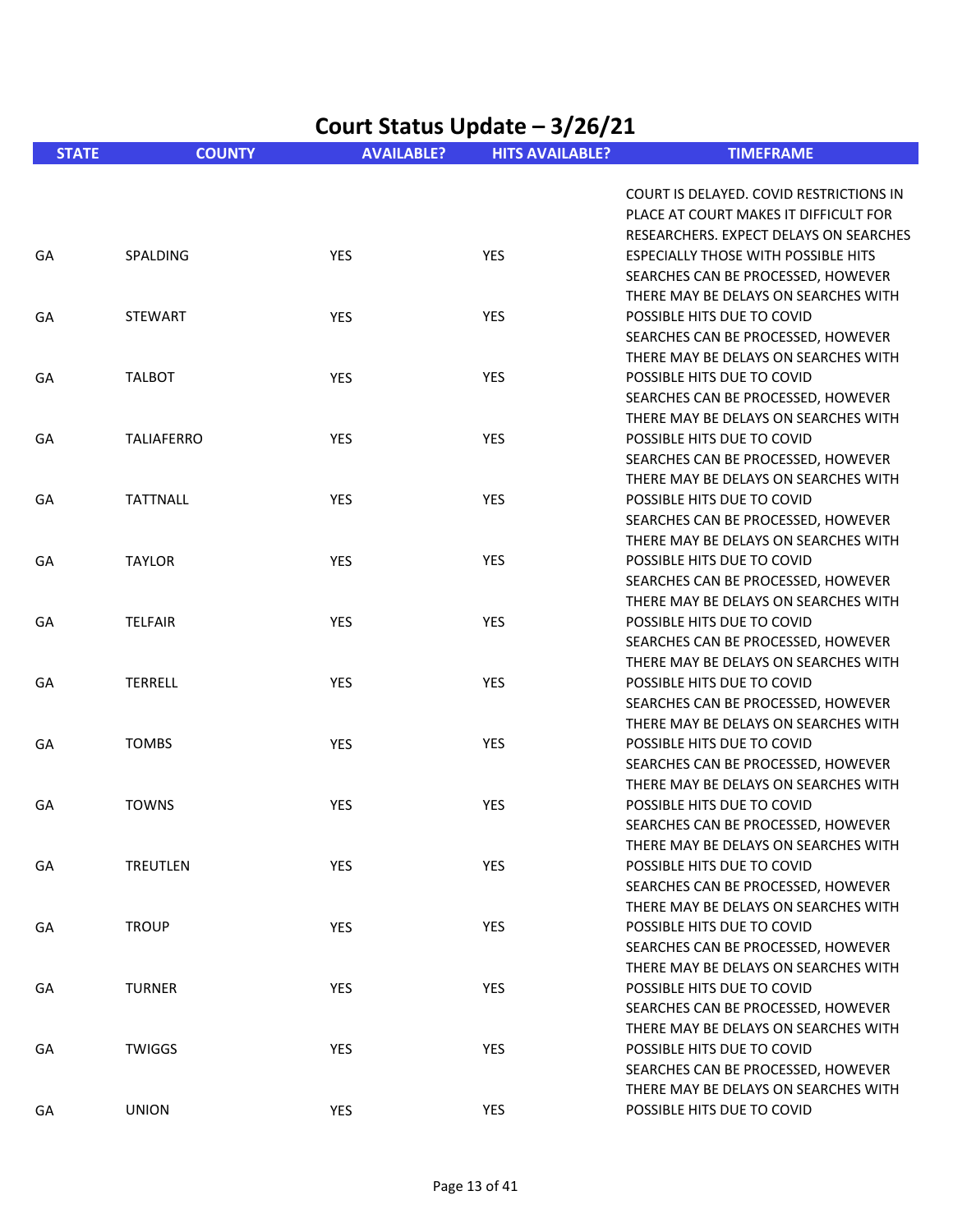| <b>STATE</b> | <b>COUNTY</b>     | <b>AVAILABLE?</b> | <b>HITS AVAILABLE?</b> | <b>TIMEFRAME</b>                      |
|--------------|-------------------|-------------------|------------------------|---------------------------------------|
|              |                   |                   |                        | SEARCHES CAN BE PROCESSED, HOWEVER    |
|              |                   |                   |                        | THERE MAY BE DELAYS ON SEARCHES WITH  |
| GA           | <b>UPSON</b>      | <b>YES</b>        | <b>YES</b>             | POSSIBLE HITS DUE TO COVID            |
|              |                   |                   |                        | SEARCHES CAN BE PROCESSED, HOWEVER    |
|              |                   |                   |                        | THERE MAY BE DELAYS ON SEARCHES WITH  |
| GA           | <b>WALKER</b>     | YES               | YES                    | POSSIBLE HITS DUE TO COVID            |
|              |                   |                   |                        | COURT IS DELAYED. RESEARCHER CAN      |
|              |                   |                   |                        | ACCESS COURT ONLY BY CALLING AHEAD OF |
|              |                   |                   |                        | TIME AND ENSURING THEY CAN ENTER.     |
|              |                   |                   |                        | EXPECT DELAYS ON SEARCHES ESPECIALLY  |
| GA           | <b>WALTON</b>     | <b>YES</b>        | <b>YES</b>             | THOSE WITH POSSIBLE HITS              |
|              |                   |                   |                        | SEARCHES CAN BE PROCESSED, HOWEVER    |
|              |                   |                   |                        | THERE MAY BE DELAYS ON SEARCHES WITH  |
| GA           | <b>WARE</b>       | <b>YES</b>        | YES                    | POSSIBLE HITS DUE TO COVID            |
|              |                   |                   |                        | SEARCHES CAN BE PROCESSED, HOWEVER    |
|              |                   |                   |                        | THERE MAY BE DELAYS ON SEARCHES WITH  |
| GA           | <b>WASHINGTON</b> | YES               | YES                    | POSSIBLE HITS DUE TO COVID            |
|              |                   |                   |                        | SEARCHES CAN BE PROCESSED, HOWEVER    |
|              |                   |                   |                        | THERE MAY BE DELAYS ON SEARCHES WITH  |
| GA           | <b>WAYNE</b>      | <b>YES</b>        | YES                    | POSSIBLE HITS DUE TO COVID            |
|              |                   |                   |                        | SEARCHES CAN BE PROCESSED, HOWEVER    |
|              |                   |                   |                        | THERE MAY BE DELAYS ON SEARCHES WITH  |
| GA           | WEBSTER           | <b>YES</b>        | YES                    | POSSIBLE HITS DUE TO COVID            |
|              |                   |                   |                        | SEARCHES CAN BE PROCESSED, HOWEVER    |
|              |                   |                   |                        | THERE MAY BE DELAYS ON SEARCHES WITH  |
| GA           | WHEELER           | <b>YES</b>        | YES                    | POSSIBLE HITS DUE TO COVID            |
|              |                   |                   |                        | SEARCHES CAN BE PROCESSED, HOWEVER    |
|              |                   |                   |                        | THERE MAY BE DELAYS ON SEARCHES WITH  |
| GA           | WHITFIELD         | <b>YES</b>        | YES                    | POSSIBLE HITS DUE TO COVID            |
|              |                   |                   |                        | SEARCHES CAN BE PROCESSED, HOWEVER    |
|              |                   |                   |                        | THERE MAY BE DELAYS ON SEARCHES WITH  |
| GA           | <b>WILCOX</b>     | <b>YES</b>        | YES                    | POSSIBLE HITS DUE TO COVID            |
|              |                   |                   |                        | SEARCHES CAN BE PROCESSED, HOWEVER    |
|              |                   |                   |                        | THERE MAY BE DELAYS ON SEARCHES WITH  |
| GA           | <b>WILKES</b>     | YES               | YES                    | POSSIBLE HITS DUE TO COVID            |
|              |                   |                   |                        | SEARCHES CAN BE PROCESSED, HOWEVER    |
|              |                   |                   |                        | THERE MAY BE DELAYS ON SEARCHES WITH  |
| GA           | <b>WILKINSON</b>  | <b>YES</b>        | YES                    | POSSIBLE HITS DUE TO COVID            |
|              |                   |                   |                        | SEARCHES CAN BE PROCESSED, HOWEVER    |
|              |                   |                   |                        | THERE MAY BE DELAYS ON SEARCHES WITH  |
| GА           | <b>WORTH</b>      | <b>YES</b>        | <b>YES</b>             | POSSIBLE HITS DUE TO COVID            |
|              |                   |                   |                        | SEARCHES CAN BE PROCESSED, HOWEVER    |
|              |                   |                   |                        | THERE MAY BE DELAYS ON SEARCHES WITH  |
| GA           | CHATHAM           | YES               | <b>NO</b>              | POSSIBLE HITS DUE TO COVID            |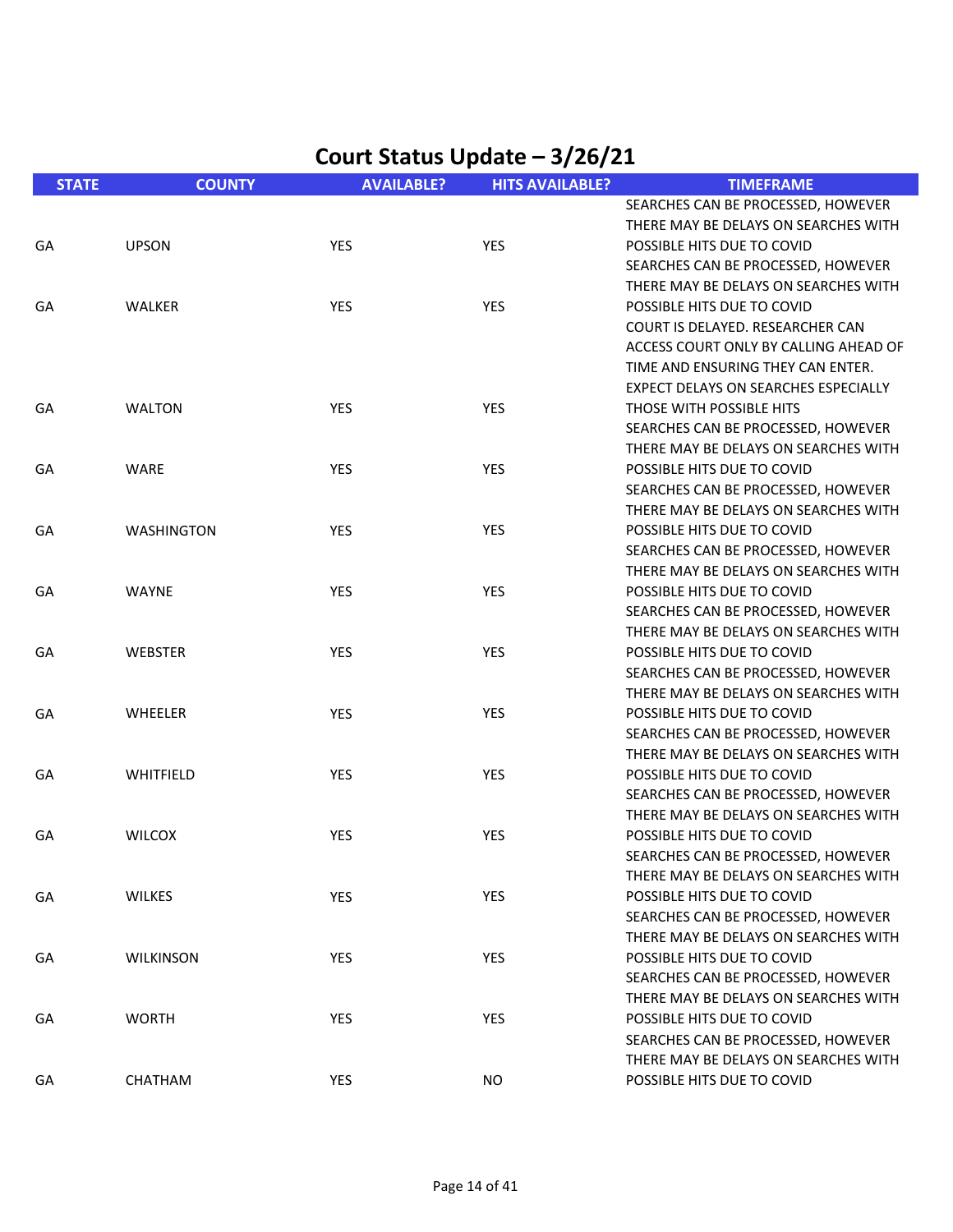| Court Status Update - 3/26/21 |                     |                   |                        |                                                                            |
|-------------------------------|---------------------|-------------------|------------------------|----------------------------------------------------------------------------|
| <b>STATE</b>                  | <b>COUNTY</b>       | <b>AVAILABLE?</b> | <b>HITS AVAILABLE?</b> | <b>TIMEFRAME</b>                                                           |
|                               |                     |                   |                        | COURT IS DELAYED. RESEARCHER CAN                                           |
|                               |                     |                   |                        | ACCESS VIA APPOINTMENT ONLY ON                                             |
|                               |                     |                   |                        | MONDAY, WEDNESDAY AND FRIDAY FOR 2-3<br>HOURS AT A TIME. EXPECT DELAYS ON  |
|                               |                     |                   |                        | SEARCHES ESPECIALLY THOSE WITH POSSIBLE                                    |
| GA                            | <b>HARALSON</b>     | YES               | <b>YES</b>             | <b>RECORDS</b>                                                             |
|                               |                     |                   |                        | SEARCHES CAN BE PROCESSED, HOWEVER                                         |
|                               |                     |                   |                        | THERE MAY BE DELAYS ON SEARCHES WITH                                       |
| GA                            | <b>LINCOLN</b>      | YES               | <b>YES</b>             | POSSIBLE HITS DUE TO COVID                                                 |
|                               |                     |                   |                        | SEARCHES CAN BE PROCESSED, HOWEVER                                         |
|                               |                     |                   |                        | THERE MAY BE DELAYS ON SEARCHES WITH                                       |
| GA                            | CANDLER             | <b>YES</b>        | <b>YES</b>             | POSSIBLE HITS DUE TO COVID                                                 |
|                               |                     |                   |                        | SEARCHES CAN BE PROCESSED, HOWEVER                                         |
|                               |                     |                   |                        | THERE MAY BE DELAYS ON SEARCHES WITH                                       |
| GA                            | LAMAR               | YES               | <b>YES</b>             | POSSIBLE HITS DUE TO COVID                                                 |
|                               |                     |                   |                        | COURT IS CLOSED BUT RESEARCHER CAN                                         |
|                               |                     |                   |                        | STILL ACCESS PUBLIC TERMINAL AS IT IS                                      |
|                               |                     |                   |                        | OUTSIDE THE CLERKS OFFICE. SEARCHES                                        |
|                               |                     |                   |                        | WITH POSSIBLE RECORDS THAT REQUIRE FILE                                    |
|                               |                     |                   |                        | PULLS OR CLERK ASSISTANCE WILL BE                                          |
|                               |                     |                   |                        | DELAYED AS CLERKS OFFICE IS CLOSED TO                                      |
| GA                            | <b>HOUSTON</b>      | <b>YES</b>        | <b>YES</b>             | THE PUBLIC                                                                 |
|                               |                     |                   |                        | SEARCHES CAN BE PROCESSED, HOWEVER                                         |
|                               |                     |                   |                        | THERE MAY BE DELAYS ON SEARCHES WITH                                       |
| HI                            | <b>ALL COUNTIES</b> | YES               | YES                    | POSSIBLE HITS DUE TO COVID                                                 |
|                               |                     |                   |                        | SEARCHES CAN BE PROCESSED, HOWEVER                                         |
|                               |                     |                   |                        | THERE MAY BE DELAYS ON SEARCHES WITH                                       |
| ID                            | ALL COUNTIES        | YES               | <b>YES</b>             | POSSIBLE HITS DUE TO COVID                                                 |
|                               |                     |                   |                        | SEARCHES CAN BE PROCESSED, HOWEVER                                         |
|                               |                     |                   |                        | THERE MAY BE DELAYS ON SEARCHES WITH                                       |
| IL                            | <b>COOK</b>         | <b>YES</b>        | <b>YES</b>             | POSSIBLE HITS DUE TO COVID                                                 |
|                               |                     |                   |                        | SEARCHES CAN BE PROCESSED, HOWEVER                                         |
|                               |                     |                   |                        | THERE MAY BE DELAYS ON SEARCHES WITH                                       |
| IL.                           | <b>PEORIA</b>       | YES               | YES                    | POSSIBLE HITS DUE TO COVID                                                 |
|                               |                     |                   |                        | SEARCHES CAN BE PROCESSED, HOWEVER                                         |
|                               |                     |                   |                        | THERE MAY BE DELAYS ON SEARCHES WITH                                       |
| IN                            | ALL COUNTIES        | <b>YES</b>        | <b>YES</b>             | POSSIBLE HITS DUE TO COVID                                                 |
|                               |                     |                   |                        | SEARCHES CAN BE PROCESSED, HOWEVER<br>THERE MAY BE DELAYS ON SEARCHES WITH |
| KS                            | SHAWNEE             | <b>YES</b>        | YES                    | POSSIBLE HITS DUE TO COVID                                                 |
|                               |                     |                   |                        | <b>COURT IS DELAYED. ONLY 1 PUBLIC</b>                                     |
|                               |                     |                   |                        | TERMINAL IS OPEN. EXPECT DELAYS ON                                         |
|                               |                     |                   |                        | SEARCHES ESPECIALLY THOSE WITH POSSIBLE                                    |
| КY                            | <b>ADAIR</b>        | YES               | YES                    | <b>RECORDS</b>                                                             |
|                               |                     |                   |                        | SEARCHES CAN BE PROCESSED, HOWEVER                                         |
|                               |                     |                   |                        | THERE MAY BE DELAYS ON SEARCHES WITH                                       |
| KY                            | ALLEN               | YES               | YES                    | POSSIBLE HITS DUE TO COVID                                                 |
|                               |                     |                   |                        |                                                                            |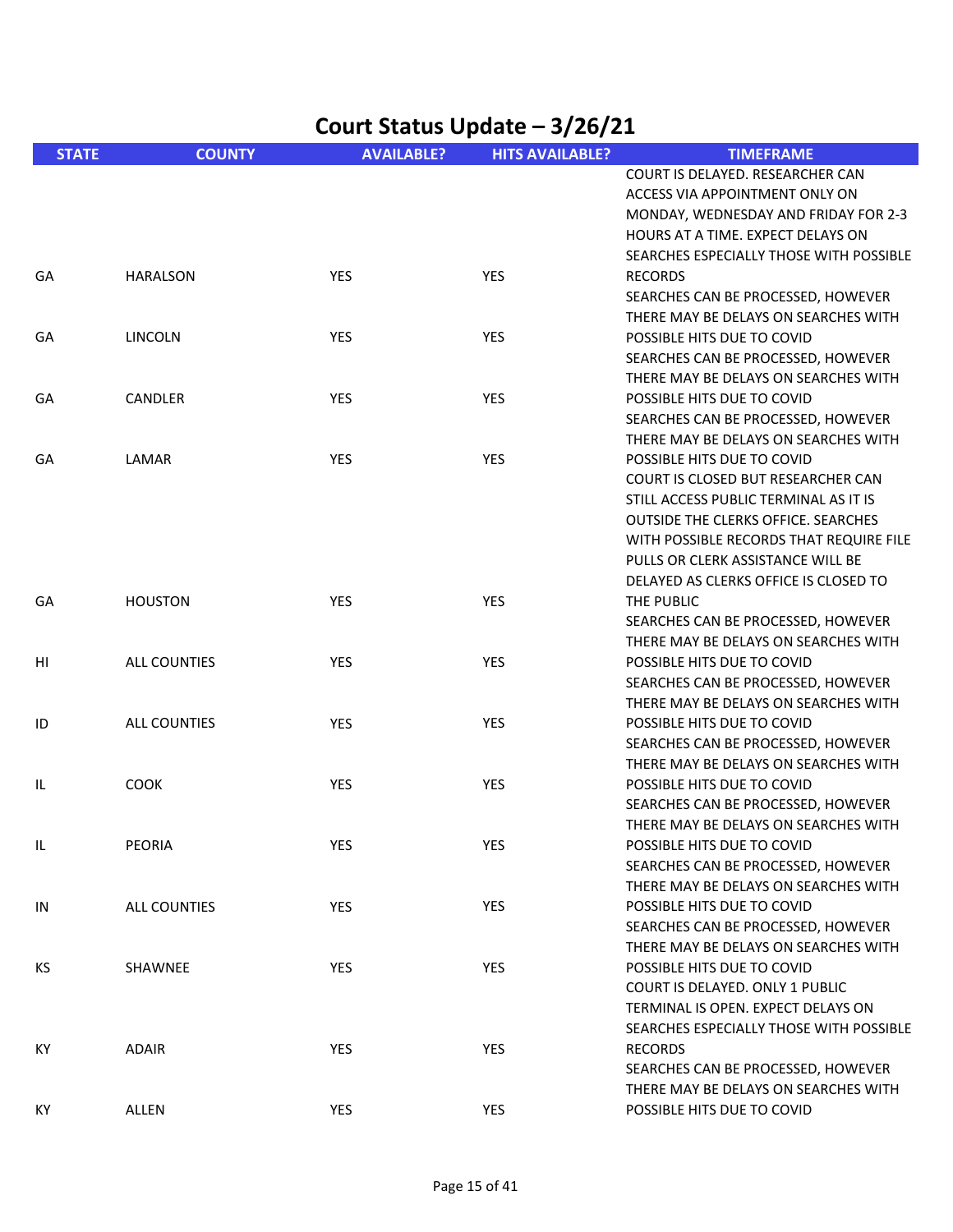| <b>STATE</b> | <b>COUNTY</b>       | <b>AVAILABLE?</b> | <b>HITS AVAILABLE?</b> | <b>TIMEFRAME</b>                        |
|--------------|---------------------|-------------------|------------------------|-----------------------------------------|
|              |                     |                   |                        | SEARCHES CAN BE PROCESSED, HOWEVER      |
|              |                     |                   |                        | THERE MAY BE DELAYS ON SEARCHES WITH    |
| KY           | <b>BALLARD</b>      | YES               | <b>YES</b>             | POSSIBLE HITS DUE TO COVID              |
|              |                     |                   |                        | SEARCHES CAN BE PROCESSED, HOWEVER      |
|              |                     |                   |                        | THERE MAY BE DELAYS ON SEARCHES WITH    |
| KY           | <b>BARREN</b>       | <b>YES</b>        | <b>YES</b>             | POSSIBLE HITS DUE TO COVID              |
|              |                     |                   |                        | COURT IS DELAYED, ONLY 1 PERSON MAY     |
|              |                     |                   |                        | ACCESS COURT AT A TIME. EXPECT DELAYS   |
|              |                     |                   |                        | ON SEARCHES ESPECIALLY THOSE WITH       |
| KY           | <b>BATH</b>         | <b>YES</b>        | <b>YES</b>             | <b>POSSIBLE RECORDS</b>                 |
|              |                     |                   |                        | COURT IS DELAYED. SEARCHES CAN BE       |
|              |                     |                   |                        | PROCESSED, HOWEVER THERE MAY BE         |
|              |                     |                   |                        | DELAYS ON SEARCHES WITH POSSIBLE HITS   |
| KY           | <b>BELL</b>         | YES               | <b>YES</b>             | DUE TO COVID                            |
|              |                     |                   |                        | SEARCHES CAN BE PROCESSED, HOWEVER      |
|              |                     |                   |                        | THERE MAY BE DELAYS ON SEARCHES WITH    |
| KY           | <b>BOONE</b>        | <b>YES</b>        | <b>YES</b>             | POSSIBLE HITS DUE TO COVID              |
|              |                     |                   |                        | COUT IS DELAYED. RESEARCHERS CAN ACCESS |
|              |                     |                   |                        | BY APPOINTMENT ONLY. EXPECT DELAYS ON   |
|              |                     |                   |                        | SEARCHES ESPECIALLY THOSE WITH POSSIBLE |
| КY           | <b>BOURBON</b>      | <b>YES</b>        | <b>YES</b>             | <b>RECORDS</b>                          |
|              |                     |                   |                        | COURT IS DELAYED. RESEARCHERS CAN       |
|              |                     |                   |                        | ACCESS VIA APPOINTMENT ONLY. EXPECT     |
|              |                     |                   |                        | DELAYS ON SEARCHES ESPECIALLY THOSE     |
| ΚY           | <b>BOYLE</b>        | YES               | <b>YES</b>             | WITH POSSIBLE RECORDS                   |
|              |                     |                   |                        | SEARCHES CAN BE PROCESSED, HOWEVER      |
|              |                     |                   |                        | THERE MAY BE DELAYS ON SEARCHES WITH    |
| KY.          | <b>BRACKEN</b>      | <b>YES</b>        | <b>YES</b>             | POSSIBLE HITS DUE TO COVID              |
|              |                     |                   |                        |                                         |
|              |                     |                   |                        | COURT IS DELAYED. RESEARCHERS CAN       |
|              |                     |                   |                        | ACCESS COURT VIA APPOINTMENT 1 DAY PER  |
|              |                     |                   |                        | WEEK ONLY. EXPECT DELAYS ON SEARCHES    |
| KY.          | <b>BREATHITT</b>    | <b>YES</b>        | YES                    | ESPECIALLY THOSE WITH POSSIBLE RECORDS  |
|              |                     |                   |                        | SEARCHES CAN BE PROCESSED, HOWEVER      |
|              |                     |                   |                        | THERE MAY BE DELAYS ON SEARCHES WITH    |
| КY           | <b>BRECKINRIDGE</b> | YES               | YES                    | POSSIBLE HITS DUE TO COVID              |
|              |                     |                   |                        | SEARCHES CAN BE PROCESSED, HOWEVER      |
|              |                     |                   |                        | THERE MAY BE DELAYS ON SEARCHES WITH    |
| KY           | <b>BULLITT</b>      | YES               | YES                    | POSSIBLE HITS DUE TO COVID              |
|              |                     |                   |                        | SEARCHES CAN BE PROCESSED, HOWEVER      |
|              |                     |                   |                        | THERE MAY BE DELAYS ON SEARCHES WITH    |
| КY           | <b>BUTLER</b>       | YES               | YES                    | POSSIBLE HITS DUE TO COVID              |
|              |                     |                   |                        | SEARCHES CAN BE PROCESSED, HOWEVER      |
|              |                     |                   |                        | THERE MAY BE DELAYS ON SEARCHES WITH    |
| КY           | CALDWELL            | <b>YES</b>        | YES                    | POSSIBLE HITS DUE TO COVID              |
|              |                     |                   |                        | SEARCHES CAN BE PROCESSED, HOWEVER      |
|              |                     |                   |                        | THERE MAY BE DELAYS ON SEARCHES WITH    |
| КY           | CALLOWAY            | YES               | YES                    | POSSIBLE HITS DUE TO COVID              |
|              |                     |                   |                        |                                         |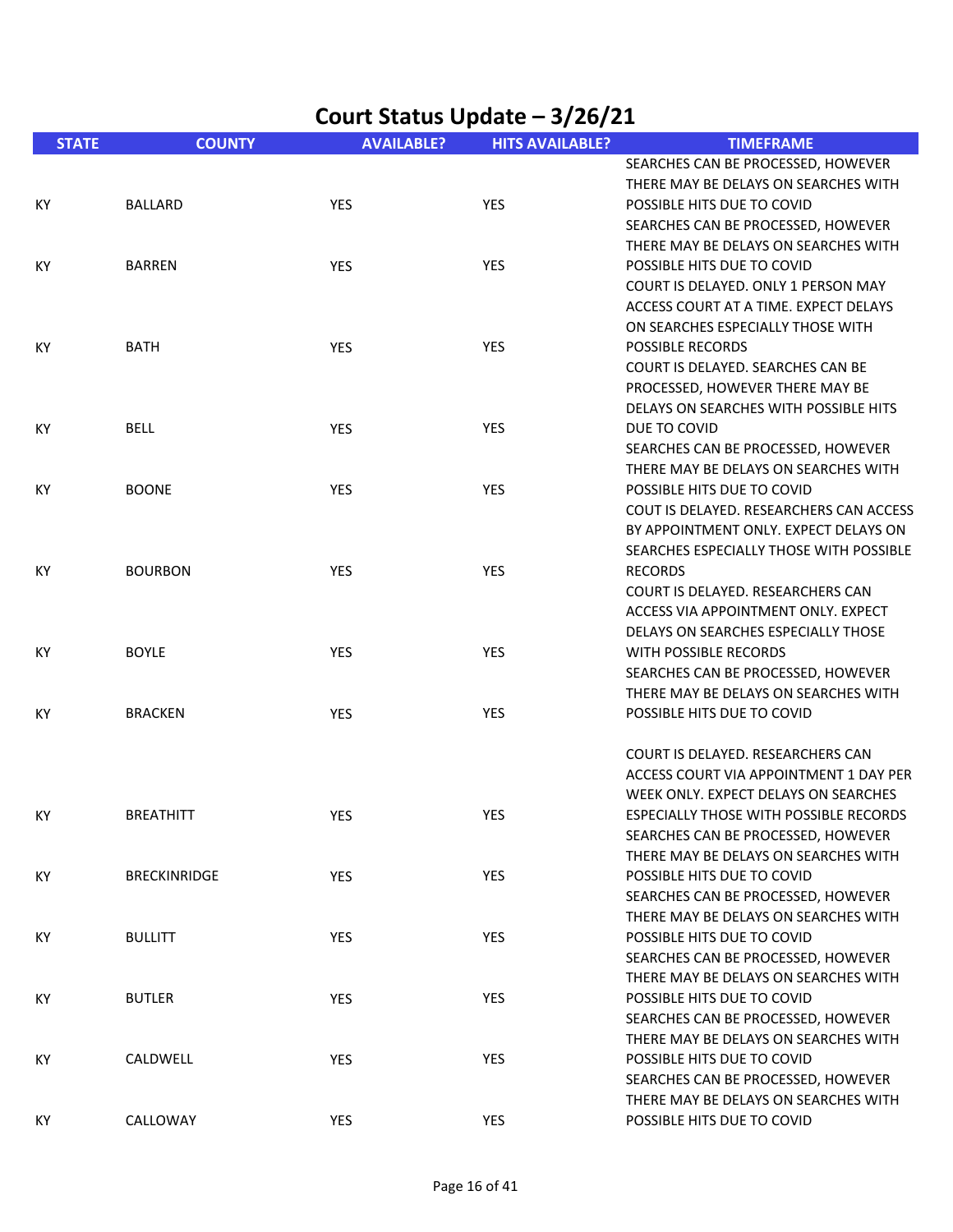| <b>STATE</b> | <b>COUNTY</b>     | <b>AVAILABLE?</b> | <b>HITS AVAILABLE?</b> | <b>TIMEFRAME</b>                        |
|--------------|-------------------|-------------------|------------------------|-----------------------------------------|
|              |                   |                   |                        | SEARCHES CAN BE PROCESSED, HOWEVER      |
|              |                   |                   |                        | THERE MAY BE DELAYS ON SEARCHES WITH    |
| KY.          | CAMPBELL          | <b>YES</b>        | <b>YES</b>             | POSSIBLE HITS DUE TO COVID              |
|              |                   |                   |                        | SEARCHES CAN BE PROCESSED, HOWEVER      |
|              |                   |                   |                        | THERE MAY BE DELAYS ON SEARCHES WITH    |
| KY.          | CARLISLE          | <b>YES</b>        | <b>YES</b>             | POSSIBLE HITS DUE TO COVID              |
|              |                   |                   |                        | SEARCHES CAN BE PROCESSED, HOWEVER      |
|              |                   |                   |                        | THERE MAY BE DELAYS ON SEARCHES WITH    |
| KY.          | CARROLL           | YES               | <b>YES</b>             | POSSIBLE HITS DUE TO COVID              |
|              |                   |                   |                        | COURT IS DELAYED. RESERCHERS CAN ACCESS |
|              |                   |                   |                        | VIA APPOINTMENT ONLY. EXPECT DELAYS ON  |
|              |                   |                   |                        | SEARCHES ESPECIALLY THOSE WITH POSSIBLE |
| KY           | <b>CARTER</b>     | <b>YES</b>        | <b>YES</b>             | <b>RECORDS</b>                          |
|              |                   |                   |                        | COURT IS DELAYED. RESEARCHER CAN        |
|              |                   |                   |                        | ACCESS VIA APPOINTMENT ONLY WITH        |
|              |                   |                   |                        | LIMITED TIMES. EXPECT DELAYS ON         |
|              |                   |                   |                        | SEARCHES ESPECIALLY THOSE WITH POSSIBLE |
| KY           | <b>CHRISTIAN</b>  | YES               | <b>YES</b>             | <b>RECORDS</b>                          |
|              |                   |                   |                        |                                         |
|              |                   |                   |                        | COURT IS DELAYED. RESEARCHER CAN        |
|              |                   |                   |                        | ACCESS VIA APPOINTMENT 2 DAYS A WEEK    |
|              |                   |                   |                        | ONLY. EXPECT DELAYS ON SEARCHES         |
| ΚY           | <b>CLARK</b>      | YES               | <b>YES</b>             | ESPECIALLY THOSE WITH POSSIBLE RECORDS  |
|              |                   |                   |                        | SEARCHES CAN BE PROCESSED, HOWEVER      |
|              |                   |                   |                        | THERE MAY BE DELAYS ON SEARCHES WITH    |
| KY           | <b>CLAY</b>       | <b>YES</b>        | <b>YES</b>             | POSSIBLE HITS DUE TO COVID              |
|              |                   |                   |                        | SEARCHES CAN BE PROCESSED, HOWEVER      |
|              |                   |                   |                        | THERE MAY BE DELAYS ON SEARCHES WITH    |
| KY           | <b>CLINTON</b>    | YES               | YES                    | POSSIBLE HITS DUE TO COVID              |
|              |                   |                   |                        | SEARCHES CAN BE PROCESSED, HOWEVER      |
|              |                   |                   |                        | THERE MAY BE DELAYS ON SEARCHES WITH    |
| КY           | <b>CRITTENDEN</b> | <b>YES</b>        | YES                    | POSSIBLE HITS DUE TO COVID              |
|              |                   |                   |                        | COURT IS DELAYED. RESEARCHER CAN        |
|              |                   |                   |                        | ACCESS COURT VIA APPOINTMENT ONLY.      |
|              |                   |                   |                        | APPOINTS ARE 1 WEEK ON AND 1 WEEK OFF.  |
|              |                   |                   |                        | EXPECT DELAYS ON SEARCHES ESPECIALLY    |
| ΚY           | <b>DAVIESS</b>    | YES               | <b>YES</b>             | THOSE WITH POSSIBLE RECORDS             |
|              |                   |                   |                        | SEARCHES CAN BE PROCESSED, HOWEVER      |
|              |                   |                   |                        | THERE MAY BE DELAYS ON SEARCHES WITH    |
| КY           | <b>EDMONSON</b>   | <b>YES</b>        | YES.                   | POSSIBLE HITS DUE TO COVID              |
|              |                   |                   |                        | SEARCHES CAN BE PROCESSED, HOWEVER      |
|              |                   |                   |                        | THERE MAY BE DELAYS ON SEARCHES WITH    |
| KY           | <b>ELLIOTT</b>    | YES               | YES.                   | POSSIBLE HITS DUE TO COVID              |
|              |                   |                   |                        | SEARCHES CAN BE PROCESSED, HOWEVER      |
|              |                   |                   |                        | THERE MAY BE DELAYS ON SEARCHES WITH    |
| KY           | <b>ESTILL</b>     | YES               | YES                    | POSSIBLE HITS DUE TO COVID              |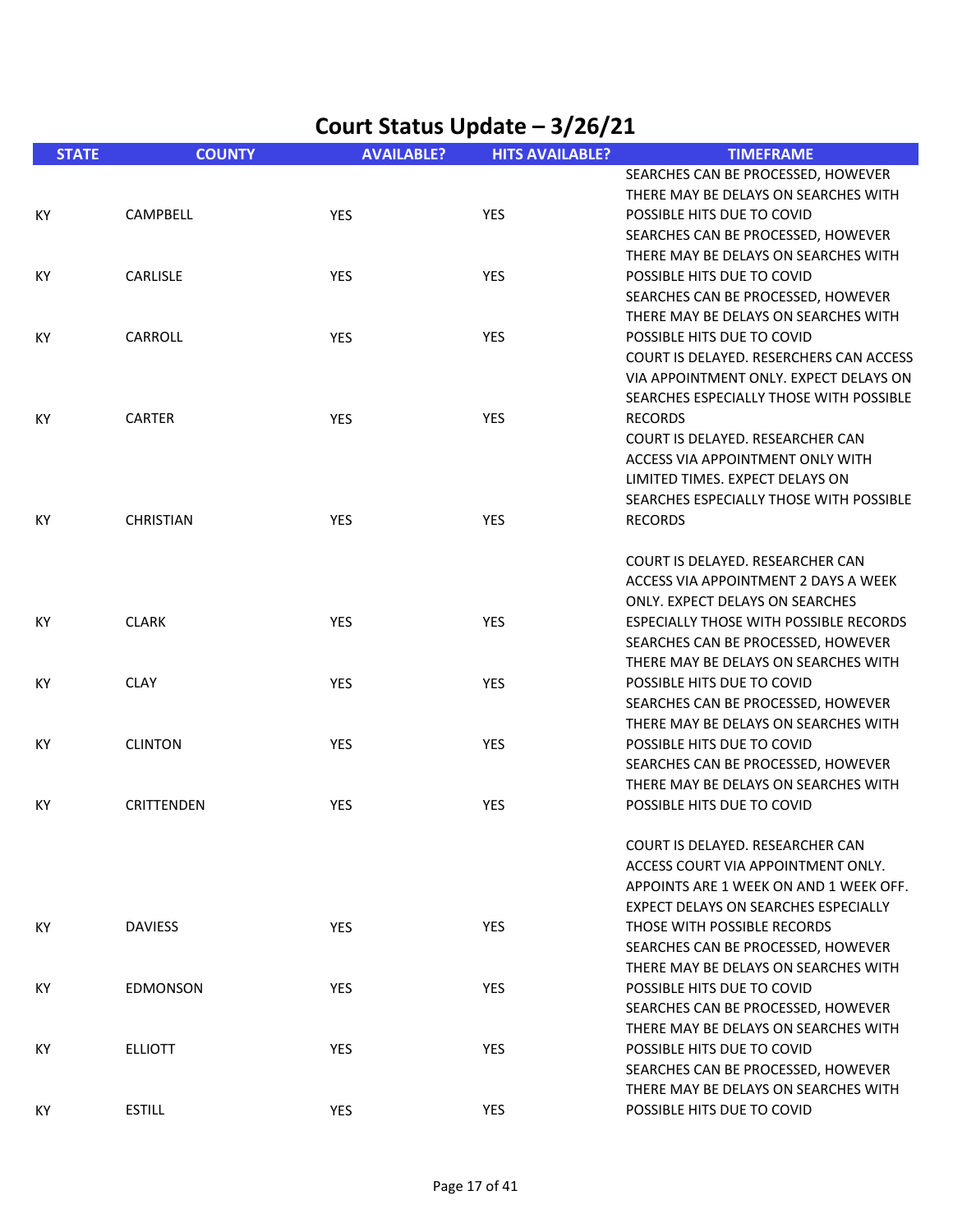| Court Status Update - 3/26/21 |                 |                   |                        |                                                                                                                                                                                                                                         |
|-------------------------------|-----------------|-------------------|------------------------|-----------------------------------------------------------------------------------------------------------------------------------------------------------------------------------------------------------------------------------------|
| <b>STATE</b>                  | <b>COUNTY</b>   | <b>AVAILABLE?</b> | <b>HITS AVAILABLE?</b> | <b>TIMEFRAME</b>                                                                                                                                                                                                                        |
| KY.                           | <b>FLEMING</b>  | <b>YES</b>        | <b>YES</b>             | COURT IS DELAYED. RESEARCHERS CAN<br>ACCESS BY APPOINTMENT ONLY 2-3 TIMES<br>PER WEEK. EXPECT DELAYS WITH SEARCHES<br>ESPECIALLY THOSE WITH POSSIBLE RECORDS<br>COURT IS DELAYED. RESEARCHERS CAN<br>ACCESS BY APPOINTMENT ONLY. EXPECT |
| KY.                           | <b>FLOYD</b>    | <b>YES</b>        | <b>YES</b>             | DELAYS WITH SEARCHES ESPECIALLY THOSE<br>WITH POSSIBLE RECORDS<br>SEARCHES CAN BE PROCESSED, HOWEVER<br>THERE MAY BE DELAYS ON SEARCHES WITH                                                                                            |
| KY                            | <b>FRANKLIN</b> | <b>YES</b>        | <b>YES</b>             | POSSIBLE HITS DUE TO COVID<br>SEARCHES CAN BE PROCESSED, HOWEVER<br>THERE MAY BE DELAYS ON SEARCHES WITH                                                                                                                                |
| KY.                           | <b>FULTON</b>   | <b>YES</b>        | <b>YES</b>             | POSSIBLE HITS DUE TO COVID<br>SEARCHES CAN BE PROCESSED, HOWEVER<br>THERE MAY BE DELAYS ON SEARCHES WITH                                                                                                                                |
| KY.                           | GARRARD         | <b>YES</b>        | <b>YES</b>             | POSSIBLE HITS DUE TO COVID<br>COURT IS DELAYED. RESEARCHER CAN<br>ACCESS BY APPOINTMENT ONLY. EXPECT<br>DELAYS ON SEARCHES ESPECIALLY THOSE                                                                                             |
| KY.                           | <b>GRANT</b>    | <b>YES</b>        | <b>YES</b>             | WITH POSSIBLE RECORDS<br>COURT IS DELAYED. RESEARCHER CAN<br>ACCESS BY APPOINTMENT ONLY. EXPECT<br>DELAYS ON SEARCHES ESPECIALLY THOSE                                                                                                  |
| КY                            | <b>GRAVES</b>   | <b>YES</b>        | <b>YES</b>             | WITH POSSIBLE RECORDS<br>COURT IS DELAYED. RESEARCHER CAN<br>ACCESS VIA APPOINTMENTS ON MONDAY<br>AND FRIDAY ONLY. EXPECT DELAYS ON<br>SEARCHES ESPECIALLY THOSE WITH POSSIBLE                                                          |
| KY.                           | <b>GRAYSON</b>  | YES               | <b>YES</b>             | <b>RECORDS</b><br>SEARCHES CAN BE PROCESSED, HOWEVER<br>THERE MAY BE DELAYS ON SEARCHES WITH                                                                                                                                            |
| KY                            | <b>GREENE</b>   | YES               | <b>YES</b>             | POSSIBLE HITS DUE TO COVID<br>SEARCHES CAN BE PROCESSED, HOWEVER<br>THERE MAY BE DELAYS ON SEARCHES WITH                                                                                                                                |
| KY                            | <b>GREENUP</b>  | <b>YES</b>        | <b>YES</b>             | POSSIBLE HITS DUE TO COVID<br>SEARCHES CAN BE PROCESSED, HOWEVER<br>THERE MAY BE DELAYS ON SEARCHES WITH                                                                                                                                |
| KY                            | <b>HANCOCK</b>  | YES               | <b>YES</b>             | POSSIBLE HITS DUE TO COVID<br>COURT IS DELAYED. RESEARCHER CAN<br>ACCESS COURT IN 2 HOUR APPOINTMENTS<br>AT A TIME. EXPECT DELAYS ON SEARCHES                                                                                           |
| KY.                           | <b>HARDIN</b>   | YES               | <b>YES</b>             | <b>ESPECIALLY THOSE WITH POSSIBLE RECORDS</b><br>SEARCHES CAN BE PROCESSED, HOWEVER<br>THERE MAY BE DELAYS ON SEARCHES WITH                                                                                                             |
| KY                            | HARLAN          | YES               | <b>YES</b>             | POSSIBLE HITS DUE TO COVID                                                                                                                                                                                                              |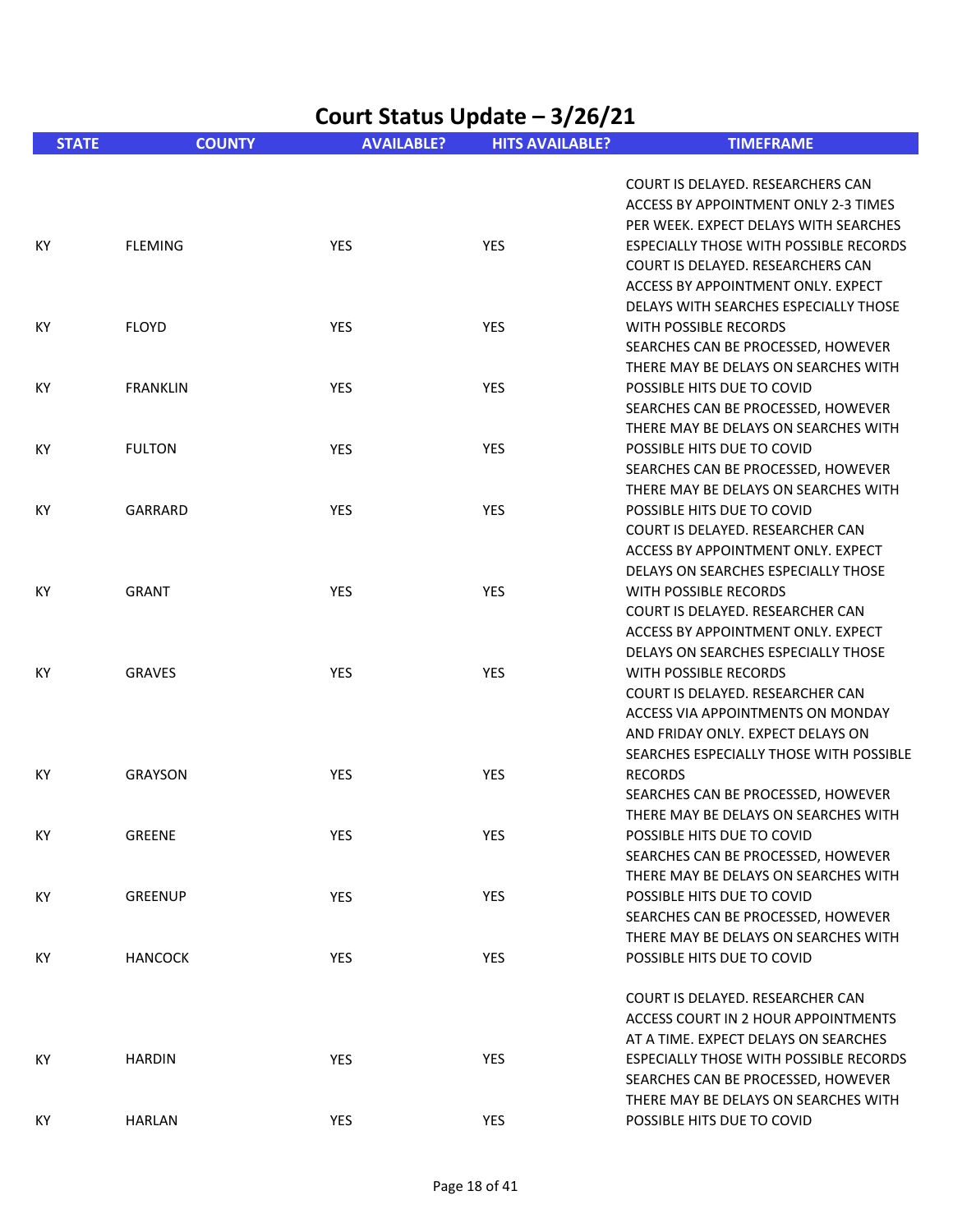|              | Court Status Update - 3/26/21 |                   |                        |                                                                                                                                                                                            |  |  |
|--------------|-------------------------------|-------------------|------------------------|--------------------------------------------------------------------------------------------------------------------------------------------------------------------------------------------|--|--|
| <b>STATE</b> | <b>COUNTY</b>                 | <b>AVAILABLE?</b> | <b>HITS AVAILABLE?</b> | <b>TIMEFRAME</b>                                                                                                                                                                           |  |  |
| КY           | <b>HARRISON</b>               | <b>YES</b>        | <b>YES</b>             | SEARCHES CAN BE PROCESSED, HOWEVER<br>THERE MAY BE DELAYS ON SEARCHES WITH<br>POSSIBLE HITS DUE TO COVID<br>COURT IS DELAYED. RESEARCHER CAN                                               |  |  |
| КY           | <b>HART</b>                   | YES               | YES                    | ACCESS BY APPOINTMENT ONLY. EXPECT<br>DELAYS ON SEARCHES ESPECIALLY THOSE<br><b>WITH POSSIBLE RECORDS</b><br>COURT IS DELAYED. RESEARCHER CAN<br>ACCESS BY APPOINTMENT ONLY. EXPECT        |  |  |
| КY           | <b>HENDERSON</b>              | <b>YES</b>        | <b>YES</b>             | DELAYS ON SEARCHES ESPECIALLY THOSE<br>WITH POSSIBLE RECORDS<br>COURT IS DELAYED. RESEARCHER CAN<br>ACCESS BY APPOINTMENT ONLY. EXPECT                                                     |  |  |
| КY           | <b>HENRY</b>                  | <b>YES</b>        | <b>YES</b>             | DELAYS ON SEARCHES ESPECIALLY THOSE<br>WITH POSSIBLE RECORDS<br>SEARCHES CAN BE PROCESSED, HOWEVER                                                                                         |  |  |
| КY           | <b>HICKMAN</b>                | YES               | <b>YES</b>             | THERE MAY BE DELAYS ON SEARCHES WITH<br>POSSIBLE HITS DUE TO COVID<br>COURT IS DELAYED. RESEARCHER CAN<br>ACCESS BY APPOINTMENT ONLY. EXPECT                                               |  |  |
| КY           | <b>HOPKINS</b>                | <b>YES</b>        | <b>YES</b>             | DELAYS ON SEARCHES ESPECIALLY THOSE<br>WITH POSSIBLE RECORDS<br>COURT IS DELAYED. RESEARCHER CAN<br>ACCESS BY APPOINTMENT ONCE OR TWICE<br>PER WEEK FOR LIMITED TIME. EXPECT               |  |  |
| КY           | <b>JEFFERSON</b>              | <b>YES</b>        | <b>YES</b>             | DELAYS ON SEARCHES ESPECIALLY THOSE<br><b>WITH POSSIBLE HITS</b><br>COURT IS DELAYED. RESEARCHER CAN<br>ACCESS VIA APPOINTMENT ONLY ONCE PER<br>WEEK. EXPECT DELAYS ON SEARCHES            |  |  |
| КY           | <b>JESSAMINE</b>              | <b>YES</b>        | <b>YES</b>             | ESPECIALLY THOSE WITH POSSIBE HITS<br>COURT IS DELAYED. RESEARCHER CAN<br>ACCESS VIA APPOINTMENT IN ONE HOUR<br>INTERVALS PER DAY ONLY. EXPECT DELAYS<br>ON SEARCHES ESPECIALLY THOSE WITH |  |  |
| KY           | <b>JOHNSON</b>                | YES               | <b>YES</b>             | POSSIBLE HITS<br>COURT IS DELAYED. RESEARCHERS CAN<br>ACCESS VIA APPOINTMENT ONLY THREE<br>DAYS PER WEEK. EXPECT DELAYS ON<br>SEARCHES ESPECIALLY THOSE WITH POSSIBLE                      |  |  |
| KY.          | <b>KENTON</b>                 | <b>YES</b>        | <b>YES</b>             | <b>RECORDS</b><br>COURT IS DELAYED. RESEARCHER CAN<br>ACCESS BY APPOINTMENT ONLY. EXPECT<br>DELAYS ON SEARCHES ESPECIALLY THOSE                                                            |  |  |
| КY           | <b>KNOTT</b>                  | <b>YES</b>        | <b>YES</b>             | WITH POSSIBLE RECORDS<br>COURT IS DELAYED. RESEARCHERS CAN<br>ACCESS VIA APPOINTMENT ONLY. EXPECT<br>DELAYS ON SEARCHES ESPECIALLY THOSE                                                   |  |  |
| KY.          | LARUE                         | YES               | <b>YES</b>             | WITH POSSIBLE RECORDS                                                                                                                                                                      |  |  |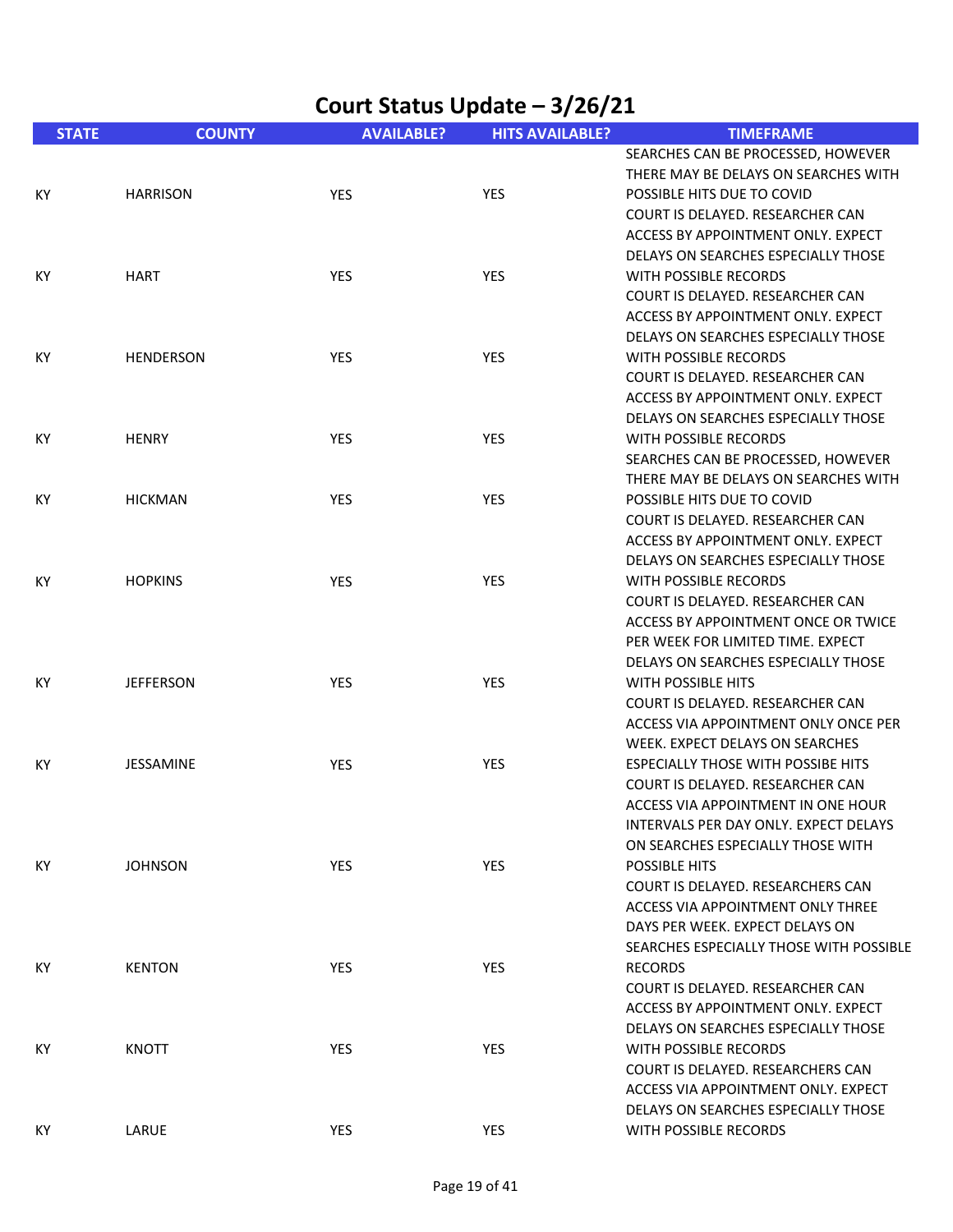| Court Status Update - 3/26/21 |                   |                   |                        |                                                                                                                                                                                          |
|-------------------------------|-------------------|-------------------|------------------------|------------------------------------------------------------------------------------------------------------------------------------------------------------------------------------------|
| <b>STATE</b>                  | <b>COUNTY</b>     | <b>AVAILABLE?</b> | <b>HITS AVAILABLE?</b> | <b>TIMEFRAME</b>                                                                                                                                                                         |
|                               |                   |                   |                        | COURT IS DELAYED. RESEARCHER CAN<br>ACCESS VIA APPOINTMENT ONLY. EXPECT<br>DELAYS ON SEARCHES ESPECIALLY THOSE                                                                           |
| КY                            | LAWRENCE          | YES               | YES                    | WITH POSSIBLE RECORDS<br>COURT IS DELAYED. RESEARCHER CAN<br>ACCESS VIA APPOINTMENT ONLY. EXPECT<br>DELAYS ON SEARCHES ESPECIALLY THOSE                                                  |
| КY                            | <b>LEE</b>        | <b>YES</b>        | <b>YES</b>             | WITH POSSIBLE RECORDS<br>SEARCHES CAN BE PROCESSED, HOWEVER<br>THERE MAY BE DELAYS ON SEARCHES WITH                                                                                      |
| KY                            | <b>LESLIE</b>     | <b>YES</b>        | <b>YES</b>             | POSSIBLE HITS DUE TO COVID<br>SEARCHES CAN BE PROCESSED, HOWEVER<br>THERE MAY BE DELAYS ON SEARCHES WITH                                                                                 |
| KY                            | <b>LETCHER</b>    | <b>YES</b>        | YES                    | POSSIBLE HITS DUE TO COVID<br>COURT IS DELAYED. RESEARCHER CAN<br>ACCESS VIA APPOINTMENT ON TUESDAYS<br>AND WEDNESDAYS ONLY. EXPECT DELAYS ON<br>SEARCHES EXPECIALLY THOSE WITH POSSIBLE |
| КY                            | <b>LINCOLN</b>    | <b>YES</b>        | <b>YES</b>             | <b>HITS</b><br>SEARCHES CAN BE PROCESSED, HOWEVER<br>THERE MAY BE DELAYS ON SEARCHES WITH                                                                                                |
| ΚY                            | <b>LIVINGSTON</b> | <b>YES</b>        | <b>YES</b>             | POSSIBLE HITS DUE TO COVID<br>SEARCHES CAN BE PROCESSED, HOWEVER<br>THERE MAY BE DELAYS ON SEARCHES WITH                                                                                 |
| КY                            | LOGAN             | YES               | <b>YES</b>             | POSSIBLE HITS DUE TO COVID<br>COURT IS DELAYED. RESEARCHERS CAN<br>ACCESS VIA APPOINTMENT ONLY. EXPECT<br>DELAYS ON SEARCHES ESPECIALLY THOSE                                            |
| КY                            | <b>MADISON</b>    | YES               | YES                    | WITH POSSIBLE RECORDS<br>SEARCHES CAN BE PROCESSED, HOWEVER<br>THERE MAY BE DELAYS ON SEARCHES WITH                                                                                      |
| KY.                           | <b>MARION</b>     | <b>YES</b>        | <b>YES</b>             | POSSIBLE HITS DUE TO COVID<br>SEARCHES CAN BE PROCESSED, HOWEVER<br>THERE MAY BE DELAYS ON SEARCHES WITH                                                                                 |
| КY                            | MARSHALL          | YES               | YES                    | POSSIBLE HITS DUE TO COVID<br>SEARCHES CAN BE PROCESSED, HOWEVER<br>THERE MAY BE DELAYS ON SEARCHES WITH                                                                                 |
| ΚY                            | <b>MARTIN</b>     | <b>YES</b>        | <b>YES</b>             | POSSIBLE HITS DUE TO COVID<br>SEARCHES CAN BE PROCESSED, HOWEVER<br>THERE MAY BE DELAYS ON SEARCHES WITH                                                                                 |
| КY                            | <b>MASON</b>      | <b>YES</b>        | YES                    | POSSIBLE HITS DUE TO COVID<br>COURT IS DELAYED. RESEARCHERS CAN<br>ACCESS VIA APPOINTMENT ONLY WITH<br>LIMITED TIMES. EXPECT DELAYS ON<br>SEARCHES ESPECIALLY THOSE WITH POSSIBLE        |
| КY                            | <b>MCCRACKEN</b>  | YES               | YES                    | <b>HITS</b><br>SEARCHES CAN BE PROCESSED, HOWEVER<br>THERE MAY BE DELAYS ON SEARCHES WITH                                                                                                |
| КY                            | <b>MCCREARY</b>   | YES               | YES                    | POSSIBLE HITS DUE TO COVID                                                                                                                                                               |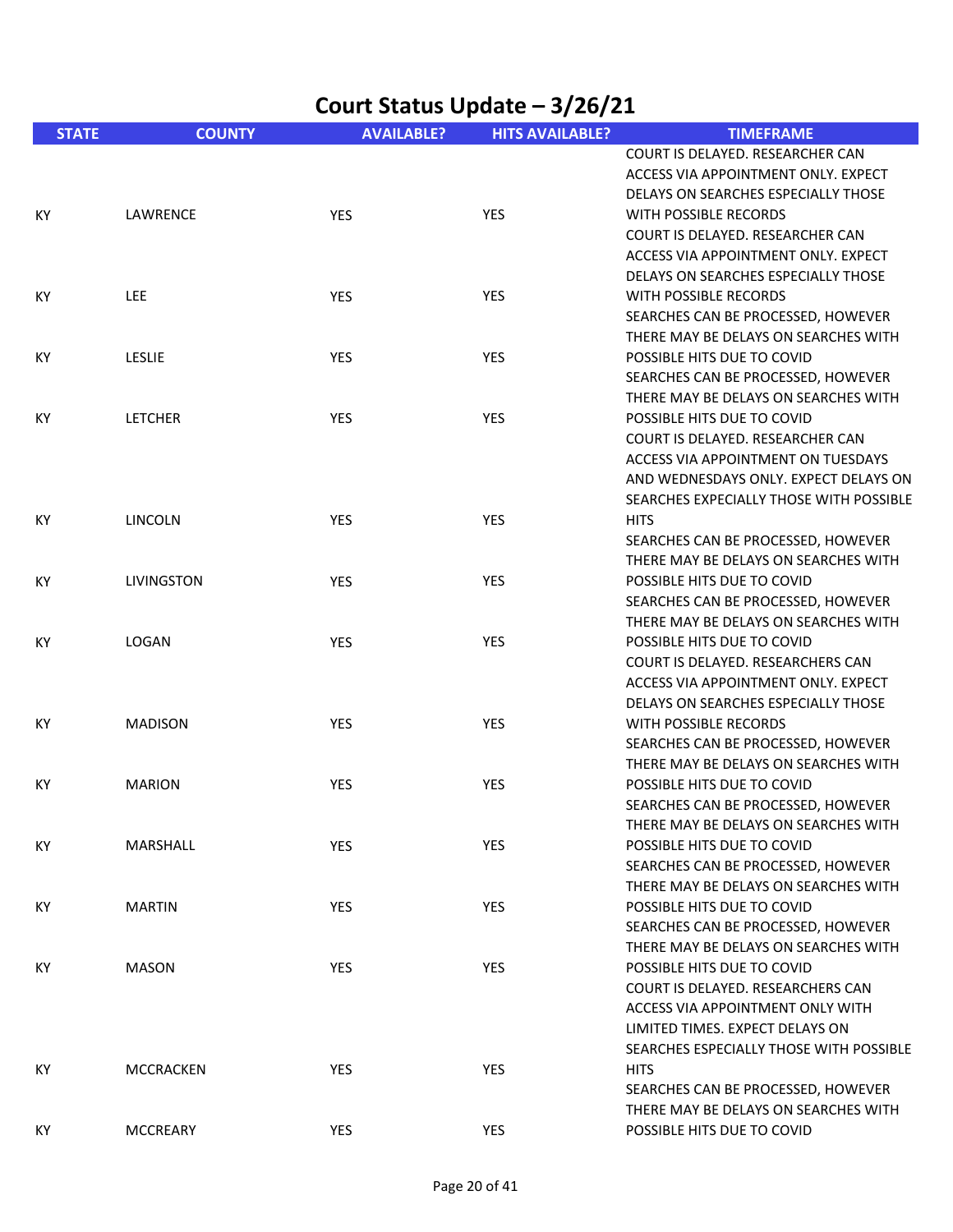| <b>STATE</b> | <b>COUNTY</b>     | <b>AVAILABLE?</b> | <b>HITS AVAILABLE?</b> | <b>TIMEFRAME</b>                                                 |
|--------------|-------------------|-------------------|------------------------|------------------------------------------------------------------|
|              |                   |                   |                        | SEARCHES CAN BE PROCESSED, HOWEVER                               |
|              |                   |                   |                        | THERE MAY BE DELAYS ON SEARCHES WITH                             |
| KY.          | <b>MCLEAN</b>     | <b>YES</b>        | <b>YES</b>             | POSSIBLE HITS DUE TO COVID                                       |
|              |                   |                   |                        | SEARCHES CAN BE PROCESSED, HOWEVER                               |
|              |                   |                   |                        | THERE MAY BE DELAYS ON SEARCHES WITH                             |
| КY           | <b>MEADE</b>      | YES               | <b>YES</b>             | POSSIBLE HITS DUE TO COVID                                       |
|              |                   |                   |                        | SEARCHES CAN BE PROCESSED, HOWEVER                               |
|              |                   |                   |                        | THERE MAY BE DELAYS ON SEARCHES WITH                             |
| KY           | <b>MENIFEE</b>    | YES               | <b>YES</b>             | POSSIBLE HITS DUE TO COVID                                       |
|              |                   |                   |                        | SEARCHES CAN BE PROCESSED, HOWEVER                               |
|              |                   |                   |                        | THERE MAY BE DELAYS ON SEARCHES WITH                             |
| KY           | <b>MONROE</b>     | YES               | <b>YES</b>             | POSSIBLE HITS DUE TO COVID                                       |
|              |                   |                   |                        |                                                                  |
|              |                   |                   |                        | COURT IS DELAYED. RESEARCHER CAN                                 |
|              |                   |                   |                        | ACCESS VIA APPOINTMENTS ON TUESDAYS                              |
|              |                   |                   |                        | ONLY. EXPECT DELAYS ON SEARCHES                                  |
| КY           | <b>MONTGOMERY</b> | <b>YES</b>        | <b>YES</b>             | ESPECIALLY THOSE WITH POSSIBLE RECORDS                           |
|              |                   |                   |                        | SEARCHES CAN BE PROCESSED, HOWEVER                               |
|              |                   |                   |                        | THERE MAY BE DELAYS ON SEARCHES WITH                             |
| KY.          | <b>MORGAN</b>     | YES               | <b>YES</b>             | POSSIBLE HITS DUE TO COVID                                       |
|              |                   |                   |                        |                                                                  |
|              |                   |                   |                        | COURT IS DELAYED. RESEARCHER CAN                                 |
|              |                   |                   |                        | ACCESS COURT VIA APPOINTMENT TWICE A                             |
|              |                   |                   |                        | WEEK ONLY. EXPECT DELAYS ON SEARCHES                             |
| KY.          | <b>MUHLENBURG</b> | <b>YES</b>        | <b>YES</b>             | ESPECIALLY THOSE WITH POSSIBLE RECORDS                           |
|              |                   |                   |                        | SEARCHES CAN BE PROCESSED, HOWEVER                               |
|              |                   |                   |                        | THERE MAY BE DELAYS ON SEARCHES WITH                             |
| КY           | <b>NICHOLAS</b>   | YES               | <b>YES</b>             | POSSIBLE HITS DUE TO COVID                                       |
|              |                   |                   |                        | COURT IS DELAYED. RESEARCHER CAN                                 |
|              |                   |                   |                        | ACCESS VIA APPOINTMENT ONLY. EXPECT                              |
|              |                   |                   |                        | DELAYS ON SEARCHES ESPECIALLY THOSE                              |
| ΚY           | OHIO              | YES               | <b>YES</b>             | WITH POSSIBLE RECORDS                                            |
|              |                   |                   |                        |                                                                  |
|              |                   |                   |                        | COURT IS DELAYED. RESEARCHER CAN                                 |
|              |                   |                   |                        | ACCESS BY APPOINTMENT. EXPECT DELAYS                             |
|              |                   |                   |                        | ON SEARCHES ESPECIALLY THOSE WITH                                |
|              |                   |                   |                        | POSSIBLE RECORDS. NO COURT FILES/COPIES                          |
| ΚY           | <b>OLDHAM</b>     | <b>YES</b>        | <b>YES</b>             | CAN BE RETRIEVED AT THIS TIME.                                   |
|              |                   |                   |                        | SEARCHES CAN BE PROCESSED, HOWEVER                               |
|              |                   |                   |                        | THERE MAY BE DELAYS ON SEARCHES WITH                             |
|              |                   |                   |                        |                                                                  |
| KY           | <b>OWEN</b>       | YES               | <b>YES</b>             | POSSIBLE HITS DUE TO COVID<br>SEARCHES CAN BE PROCESSED, HOWEVER |
|              |                   |                   |                        | THERE MAY BE DELAYS ON SEARCHES WITH                             |
|              |                   |                   |                        |                                                                  |
| КY           | OWSLEY            | YES               | <b>YES</b>             | POSSIBLE HITS DUE TO COVID                                       |
|              |                   |                   |                        | SEARCHES CAN BE PROCESSED, HOWEVER                               |
|              |                   |                   |                        | THERE MAY BE DELAYS ON SEARCHES WITH                             |
| KY           | PENDLETON         | YES               | YES                    | POSSIBLE HITS DUE TO COVID                                       |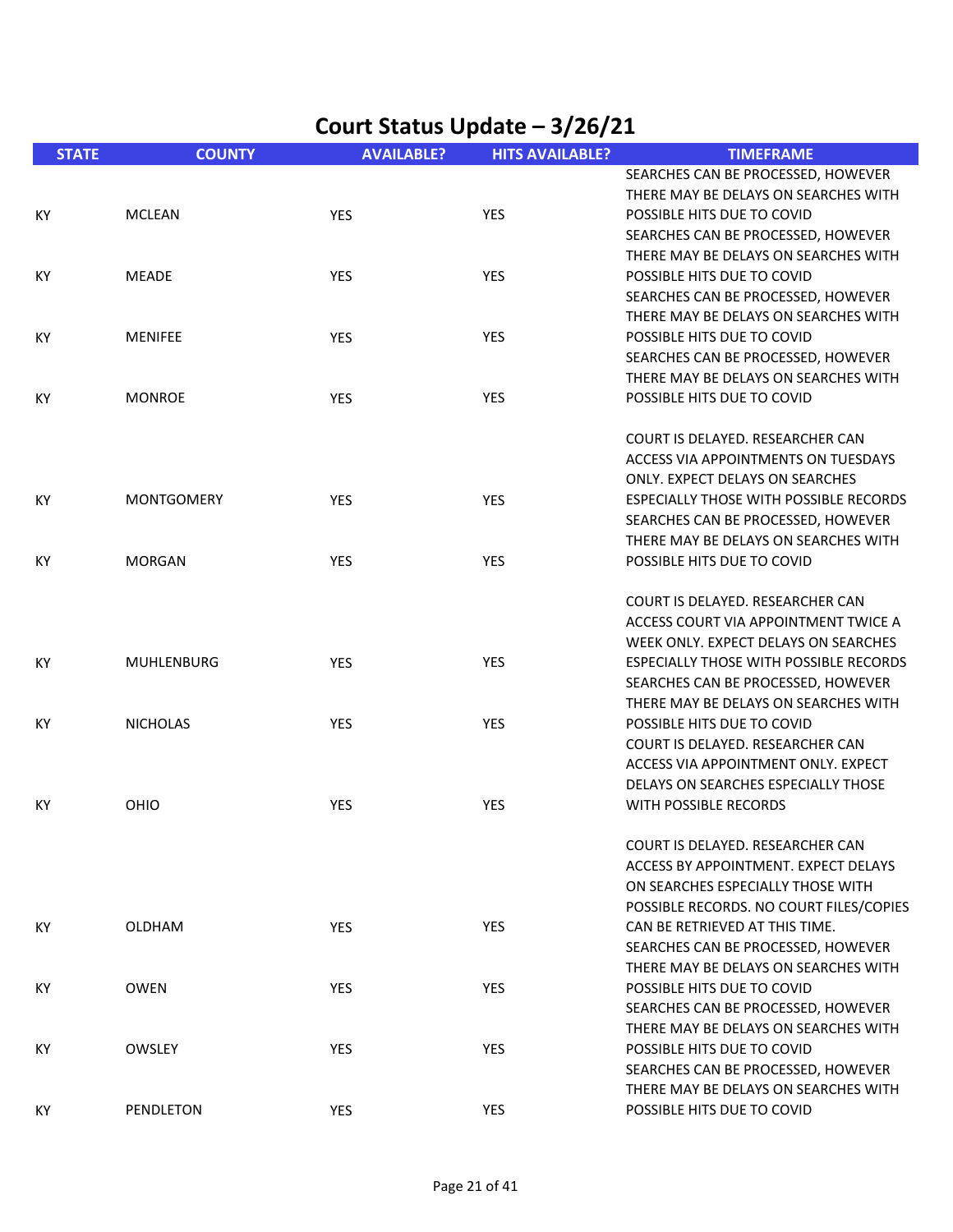|              |                   |                   | $rac{3}{2}$            |                                            |
|--------------|-------------------|-------------------|------------------------|--------------------------------------------|
| <b>STATE</b> | <b>COUNTY</b>     | <b>AVAILABLE?</b> | <b>HITS AVAILABLE?</b> | <b>TIMEFRAME</b>                           |
|              |                   |                   |                        | COURT IS DELAYED. RESEARCHERS CAN          |
|              |                   |                   |                        | ACCESS VIA APPOINTMENT ONLY. EXPECT        |
|              |                   |                   |                        | DELAYS ON SEARCHES ESPECIALLY THOSE        |
| KY           | <b>PIKE</b>       | YES               | YES                    | WITH POSSIBLE RECORDS                      |
|              |                   |                   |                        | SEARCHES CAN BE PROCESSED, HOWEVER         |
|              |                   |                   |                        | THERE MAY BE DELAYS ON SEARCHES WITH       |
| KY           | <b>POWELL</b>     | <b>YES</b>        | YES                    | POSSIBLE HITS DUE TO COVID                 |
|              |                   |                   |                        | COURT IS DELAYED. RESEARCHER CAN           |
|              |                   |                   |                        | ACCESS VIA APPOINTMENT ONLY. EXPECT        |
|              |                   |                   |                        | DELAYS ON SEARCHES ESPECIALLY THOSE        |
| KY           | PULASKI           | YES               | <b>YES</b>             | WITH POSSIBLE RECORDS                      |
|              |                   |                   |                        | SEARCHES CAN BE PROCESSED, HOWEVER         |
|              |                   |                   |                        | THERE MAY BE DELAYS ON SEARCHES WITH       |
| KY           |                   | YES               | YES                    | POSSIBLE HITS DUE TO COVID                 |
|              | <b>ROBERTSON</b>  |                   |                        |                                            |
|              |                   |                   |                        | SEARCHES CAN BE PROCESSED, HOWEVER         |
|              |                   |                   |                        | THERE MAY BE DELAYS ON SEARCHES WITH       |
| KY           | <b>ROCKCASTLE</b> | YES               | YES                    | POSSIBLE HITS DUE TO COVID                 |
|              |                   |                   |                        | COURT IS DELAYED. SEARCHES CAN BE          |
|              |                   |                   |                        | PROCESSED, HOWEVER THERE MAY BE            |
|              |                   |                   |                        | DELAYS ON SEARCHES WITH POSSIBLE HITS      |
| KY           | <b>ROWAN</b>      | YES               | <b>YES</b>             | DUE TO COVID                               |
|              |                   |                   |                        | COURT IS DELAYED. RESEARCHERS CAN          |
|              |                   |                   |                        | ACCESS COURT VIA APPOINTMENT ONLY.         |
|              |                   |                   |                        | EXPECT DELAYS ON SEARCHES ESPECIALLY       |
| KY           | <b>RUSSELL</b>    | YES               | YES                    | THOSE WITH POSSIBLE RECORDS                |
|              |                   |                   |                        | COURT IS DELAYED. RESEARCHER CAN           |
|              |                   |                   |                        | ACCESS COURT VIA APPOINTMENT THREE         |
|              |                   |                   |                        | TIMES PER WEEK ONLY. EXPECT DELAYS ON      |
|              |                   |                   |                        | SEARCHES ESPECIALLY THOSE WITH POSSIBLE    |
| КY           | <b>SCOTT</b>      | YES               | YES                    | <b>RECORDS</b>                             |
|              |                   |                   |                        | COURT IS DELAYED. RESEARCHER CAN           |
|              |                   |                   |                        | ACCESS VIA APPOINTMENT ONCE PER WEEK       |
|              |                   |                   |                        | ONLY. EXPECT DELAYS ON SEARCHES            |
| ΚY           | SHELBY            | YES               | YES                    | <b>ESPECIALLY THOSE WITH POSSIBLE HITS</b> |
|              |                   |                   |                        | COURT IS DELAYED. RESEARCHER CAN           |
|              |                   |                   |                        | ACCESS BY APPOINTMENT ONCE PER WEEK        |
|              |                   |                   |                        | ONLY. EXPECT DELAYS ON SEARCHES            |
| KY.          | <b>SPENCER</b>    | <b>YES</b>        | <b>YES</b>             | <b>ESPECIALLY THOSE WITH POSSIBLE HITS</b> |
|              |                   |                   |                        | COURT IS DELAYED. RESEARCHER CAN           |
|              |                   |                   |                        | ACCESS VIA APPOINTMENT ONLY. EXPECT        |
|              |                   |                   |                        | DELAYS ON SEARCHES ESPECIALLY THOSE        |
| KY           | <b>TAYLOR</b>     | <b>YES</b>        | YES                    | WITH POSSIBLE RECORDS                      |
|              |                   |                   |                        | SEARCHES CAN BE PROCESSED, HOWEVER         |
|              |                   |                   |                        | THERE MAY BE DELAYS ON SEARCHES WITH       |
| KY           | <b>TODD</b>       | YES               | YES                    | POSSIBLE HITS DUE TO COVID                 |
|              |                   |                   |                        |                                            |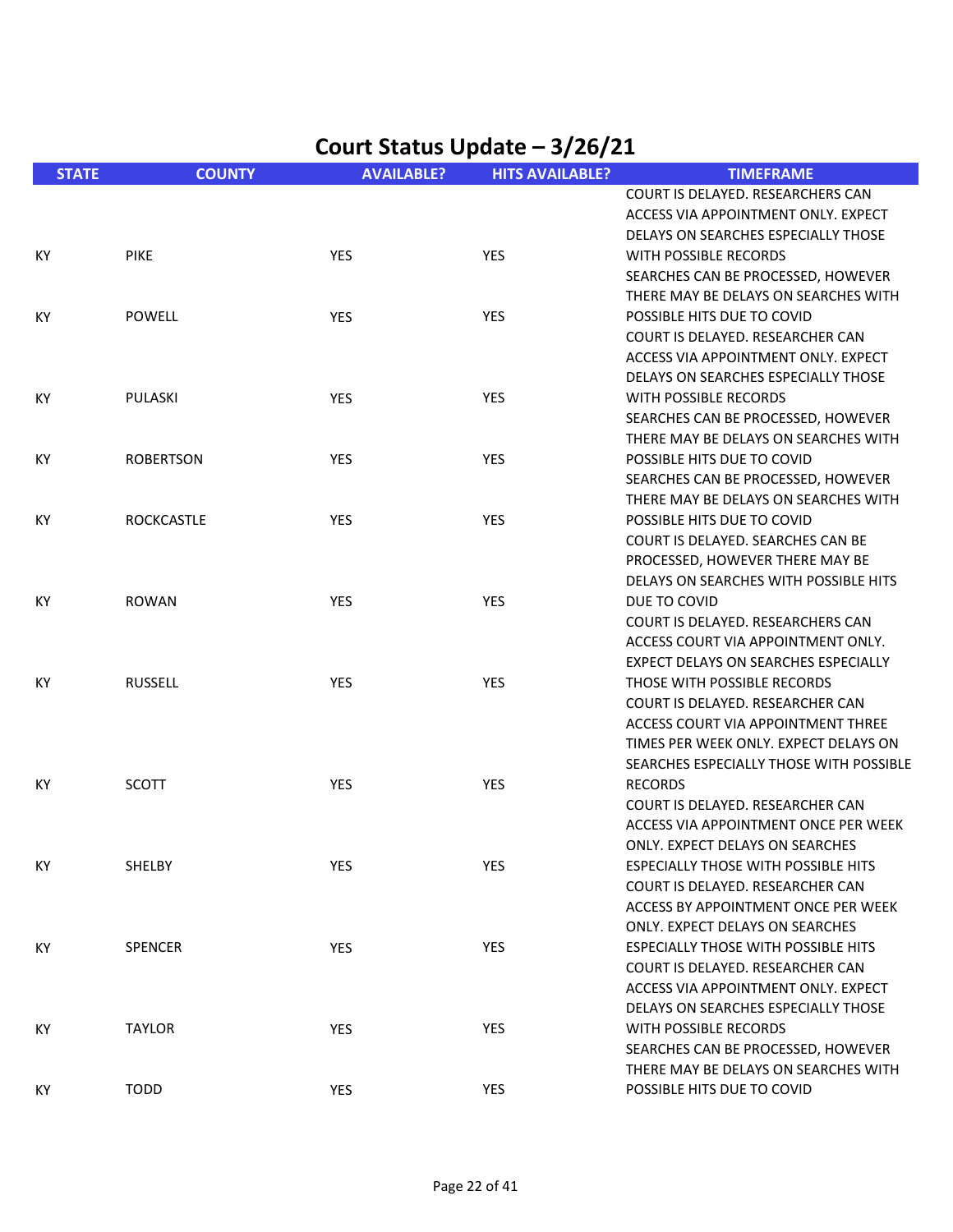| Court Status Update - 3/26/21 |                   |                   |                        |                                                                    |  |
|-------------------------------|-------------------|-------------------|------------------------|--------------------------------------------------------------------|--|
| <b>STATE</b>                  | <b>COUNTY</b>     | <b>AVAILABLE?</b> | <b>HITS AVAILABLE?</b> | <b>TIMEFRAME</b>                                                   |  |
|                               |                   |                   |                        | COURT IS DELAYED. RESEARCHERS CAN                                  |  |
|                               |                   |                   |                        | ACCESS VIA PUBLIC TERMINAL ON 1ST COME                             |  |
|                               |                   |                   |                        | 1ST SERVE BASIS FOR MAX OF 1 HOUR AT A                             |  |
|                               |                   |                   |                        | TIME. EXPECT DELAYS ON SEARCHES                                    |  |
| KY                            | <b>TRIGG</b>      | YES               | <b>YES</b>             | ESPECIALLY THOSE WITH POSSIBLE RECORDS                             |  |
|                               |                   |                   |                        | SEARCHES CAN BE PROCESSED, HOWEVER                                 |  |
|                               |                   |                   | <b>YES</b>             | THERE MAY BE DELAYS ON SEARCHES WITH<br>POSSIBLE HITS DUE TO COVID |  |
| KY                            | TRIMBLE           | <b>YES</b>        |                        | SEARCHES CAN BE PROCESSED, HOWEVER                                 |  |
|                               |                   |                   |                        | THERE MAY BE DELAYS ON SEARCHES WITH                               |  |
| KY                            | WARREN            | YES               | <b>YES</b>             | POSSIBLE HITS DUE TO COVID                                         |  |
|                               |                   |                   |                        | SEARCHES CAN BE PROCESSED, HOWEVER                                 |  |
|                               |                   |                   |                        | THERE MAY BE DELAYS ON SEARCHES WITH                               |  |
| KY                            | <b>WASHINGTON</b> | YES               | YES                    | POSSIBLE HITS DUE TO COVID                                         |  |
|                               |                   |                   |                        | SEARCHES CAN BE PROCESSED, HOWEVER                                 |  |
|                               |                   |                   |                        | THERE MAY BE DELAYS ON SEARCHES WITH                               |  |
| KY                            | <b>WAYNE</b>      | YES               | <b>YES</b>             | POSSIBLE HITS DUE TO COVID                                         |  |
|                               |                   |                   |                        | COURT IS DELAYED. RESEARCHERS CAN                                  |  |
|                               |                   |                   |                        | ACCESS BY APPOINTMENT ONLY. EXPECT                                 |  |
|                               |                   |                   |                        | DELAYS WITH SEARCHES ESPECIALLY THOSE                              |  |
| KY                            | <b>WEBSTER</b>    | YES               | <b>YES</b>             | WITH POSSIBLE RECORDS                                              |  |
|                               |                   |                   |                        | COURT IS DELAYED. RESEARCHERS CAN                                  |  |
|                               |                   |                   |                        | ACCESS VIA APPOINTMENT ONCE A WEEK                                 |  |
|                               |                   |                   |                        | ONLY. EXPECT DELAYS ON SEARCHES                                    |  |
| KY                            | <b>WHITLEY</b>    | YES               | <b>YES</b>             | ESPECIALLY THOSE WITH POSSIBLE RECORDS                             |  |
|                               |                   |                   |                        | COURT IS DELAYED. RESEARCHER CAN                                   |  |
|                               |                   |                   |                        | ACCESS VIA APPOINTMENT THREE DAYS A                                |  |
|                               |                   |                   |                        | WEEK ONLY. EXPECT DELAYS ON SEARCHES                               |  |
| КY                            | <b>WOODFORD</b>   | YES               | <b>YES</b>             | ESPECIALLY THOSE WITH POSSIBLE RECORDS                             |  |
|                               |                   |                   |                        | SEARCHES CAN BE PROCESSED, HOWEVER                                 |  |
|                               |                   |                   |                        | THERE MAY BE DELAYS ON SEARCHES WITH                               |  |
| LA                            | ALLEN             | YES               | YES                    | POSSIBLE HITS DUE TO COVID                                         |  |
|                               |                   |                   |                        | SEARCHES CAN BE PROCESSED, HOWEVER                                 |  |
|                               |                   |                   |                        | THERE MAY BE DELAYS ON SEARCHES WITH                               |  |
| LA                            | <b>BIENVILLE</b>  | <b>YES</b>        | <b>YES</b>             | POSSIBLE HITS DUE TO COVID                                         |  |
|                               |                   |                   |                        | SEARCHES CAN BE PROCESSED, HOWEVER                                 |  |
|                               |                   |                   |                        | THERE MAY BE DELAYS ON SEARCHES WITH                               |  |
| LA                            | CADDO             | YES               | <b>YES</b>             | POSSIBLE HITS DUE TO COVID                                         |  |
|                               |                   |                   |                        | SEARCHES CAN BE PROCESSED, HOWEVER                                 |  |
|                               |                   |                   |                        | THERE MAY BE DELAYS ON SEARCHES WITH                               |  |
| LA                            | CALDWELL          | <b>YES</b>        | YES                    | POSSIBLE HITS DUE TO COVID<br>SEARCHES CAN BE PROCESSED, HOWEVER   |  |
|                               |                   |                   |                        | THERE MAY BE DELAYS ON SEARCHES WITH                               |  |
| LA                            | CAMERON           | <b>YES</b>        | YES                    | POSSIBLE HITS DUE TO COVID                                         |  |
|                               |                   |                   |                        |                                                                    |  |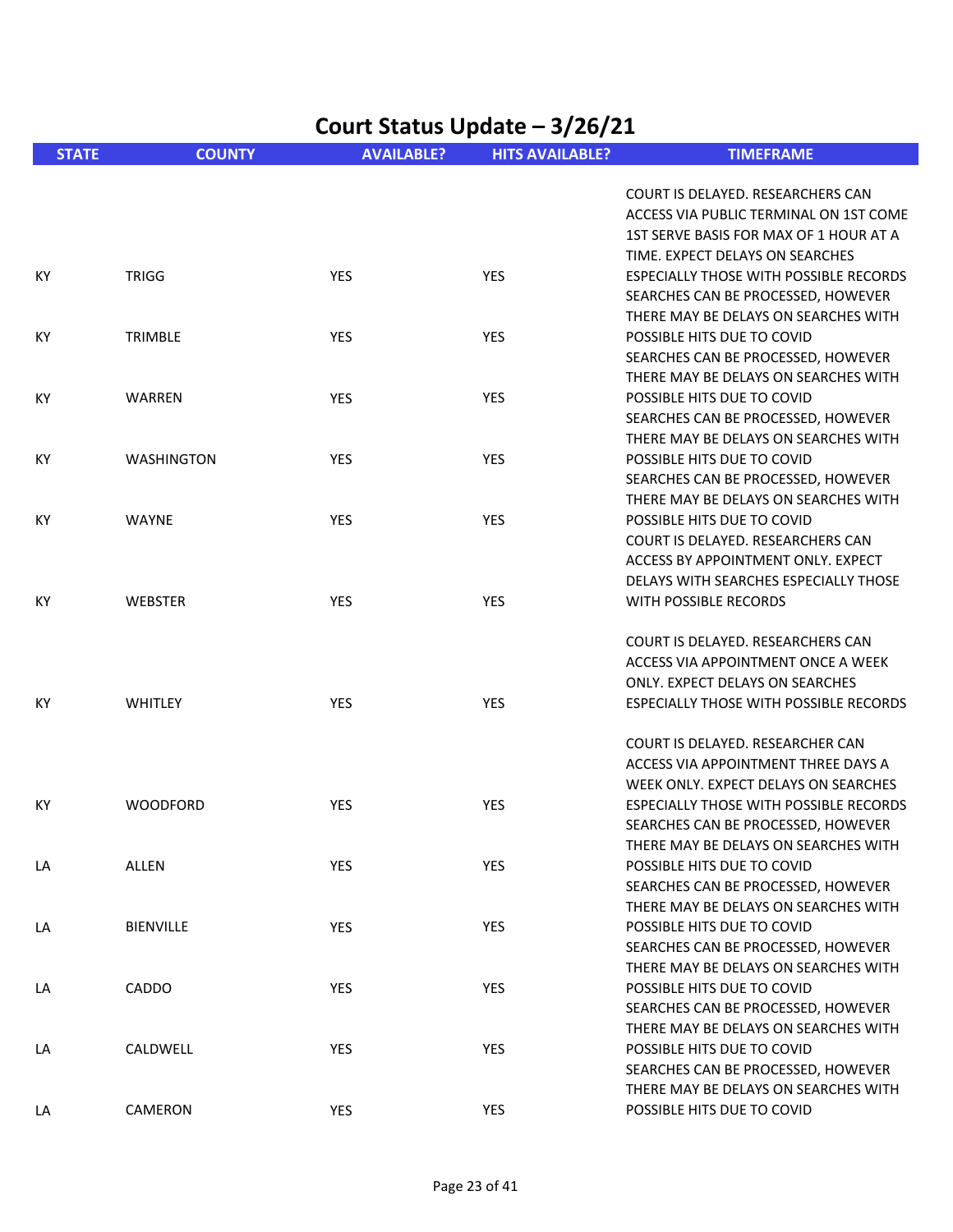| <b>STATE</b> | <b>COUNTY</b>          | <b>AVAILABLE?</b> | <b>HITS AVAILABLE?</b> | <b>TIMEFRAME</b>                      |
|--------------|------------------------|-------------------|------------------------|---------------------------------------|
|              |                        |                   |                        | SEARCHES CAN BE PROCESSED, HOWEVER    |
|              |                        |                   |                        | THERE MAY BE DELAYS ON SEARCHES WITH  |
| LA           | CATAHOULA              | YES               | YES                    | POSSIBLE HITS DUE TO COVID            |
|              |                        |                   |                        | SEARCHES CAN BE PROCESSED, HOWEVER    |
|              |                        |                   |                        | THERE MAY BE DELAYS ON SEARCHES WITH  |
| LA           | CONCORDIA              | YES               | YES                    | POSSIBLE HITS DUE TO COVID            |
|              |                        |                   |                        | SEARCHES CAN BE PROCESSED, HOWEVER    |
|              |                        |                   |                        | THERE MAY BE DELAYS ON SEARCHES WITH  |
| LA           | <b>FRANKLIN</b>        | YES               | YES                    | POSSIBLE HITS DUE TO COVID            |
|              |                        |                   |                        | SEARCHES CAN BE PROCESSED, HOWEVER    |
|              |                        |                   |                        | THERE MAY BE DELAYS ON SEARCHES WITH  |
| LA           | <b>JEFFERSON DAVIS</b> | <b>YES</b>        | YES                    | POSSIBLE HITS DUE TO COVID            |
|              |                        |                   |                        | SEARCHES CAN BE PROCESSED, HOWEVER    |
|              |                        |                   |                        | THERE MAY BE DELAYS ON SEARCHES WITH  |
| LA           | LA SALLE               | YES               | YES                    | POSSIBLE HITS DUE TO COVID            |
|              |                        |                   |                        | SEARCHES CAN BE PROCESSED, HOWEVER    |
|              |                        |                   |                        | THERE MAY BE DELAYS ON SEARCHES WITH  |
| LA           | <b>LIVINGSTON</b>      | YES               | YES                    | POSSIBLE HITS DUE TO COVID            |
|              |                        |                   |                        | COURT IS DELAYED. SEARCHES CAN BE     |
|              |                        |                   |                        | PROCESSED, HOWEVER THERE MAY BE       |
|              |                        |                   |                        | DELAYS ON SEARCHES WITH POSSIBLE HITS |
|              |                        |                   |                        | DUE TO COVID. COURT COPIES ARE NOT    |
| LA           | ORLEANS                | YES               | YES                    | <b>AVAILABLE AT THIS TIME</b>         |
|              |                        |                   |                        | SEARCHES CAN BE PROCESSED, HOWEVER    |
|              |                        |                   |                        | THERE MAY BE DELAYS ON SEARCHES WITH  |
| LA           | POINTE COUPEE          | YES               | YES                    | POSSIBLE HITS DUE TO COVID            |
|              |                        |                   |                        | SEARCHES CAN BE PROCESSED, HOWEVER    |
|              |                        |                   |                        | THERE MAY BE DELAYS ON SEARCHES WITH  |
| LA           | <b>RED RIVER</b>       | YES               | <b>YES</b>             | POSSIBLE HITS DUE TO COVID            |
|              |                        |                   |                        | SEARCHES CAN BE PROCESSED, HOWEVER    |
|              |                        |                   |                        | THERE MAY BE DELAYS ON SEARCHES WITH  |
| LA           | RICHLAND               | YES               | <b>YES</b>             | POSSIBLE HITS DUE TO COVID            |
|              |                        |                   |                        | SEARCHES CAN BE PROCESSED, HOWEVER    |
|              |                        |                   |                        | THERE MAY BE DELAYS ON SEARCHES WITH  |
| LA           | ST. HELENA             | YES               | YES                    | POSSIBLE HITS DUE TO COVID            |
|              |                        |                   |                        | SEARCHES CAN BE PROCESSED, HOWEVER    |
|              |                        |                   |                        | THERE MAY BE DELAYS ON SEARCHES WITH  |
| LA           | ST. JAMES              | YES               | YES                    | POSSIBLE HITS DUE TO COVID            |
|              |                        |                   |                        | SEARCHES CAN BE PROCESSED, HOWEVER    |
|              |                        |                   |                        | THERE MAY BE DELAYS ON SEARCHES WITH  |
| LA           | ST. JOHN THE BAPTISTE  | YES               | YES                    | POSSIBLE HITS DUE TO COVID            |
|              |                        |                   |                        | SEARCHES CAN BE PROCESSED, HOWEVER    |
|              |                        |                   |                        | THERE MAY BE DELAYS ON SEARCHES WITH  |
| LA           | ST. MARY               | <b>YES</b>        | YES                    | POSSIBLE HITS DUE TO COVID            |
|              |                        |                   |                        | SEARCHES CAN BE PROCESSED, HOWEVER    |
|              |                        |                   |                        | THERE MAY BE DELAYS ON SEARCHES WITH  |
| LA           | TERREBONNE             | YES               | YES                    | POSSIBLE HITS DUE TO COVID            |
|              |                        |                   |                        |                                       |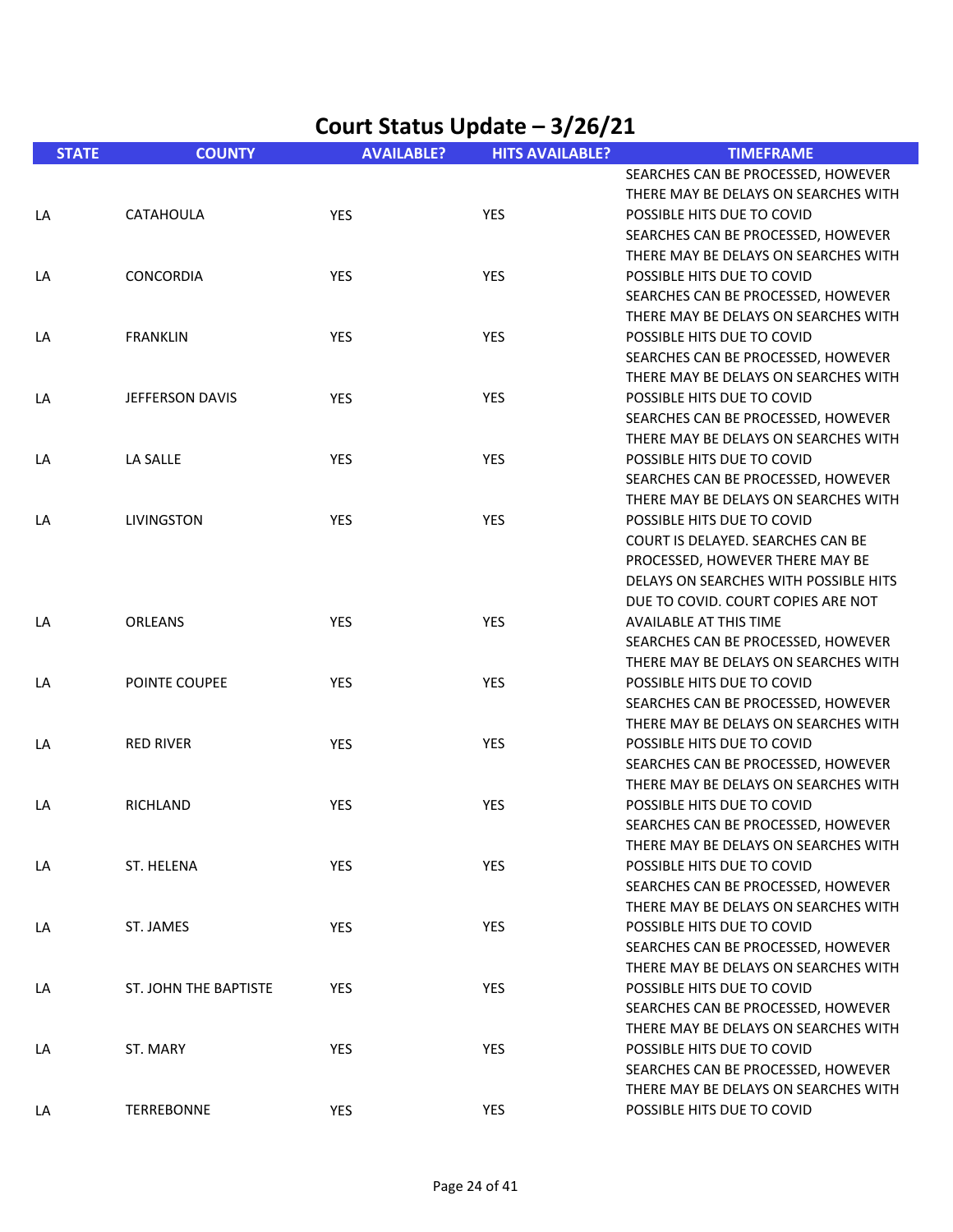| Court Status Update - 3/26/21 |                     |                   |                        |                                                                                                          |  |
|-------------------------------|---------------------|-------------------|------------------------|----------------------------------------------------------------------------------------------------------|--|
| <b>STATE</b>                  | <b>COUNTY</b>       | <b>AVAILABLE?</b> | <b>HITS AVAILABLE?</b> | <b>TIMEFRAME</b>                                                                                         |  |
| LA                            | <b>VERMILLON</b>    | YES               | <b>YES</b>             | SEARCHES CAN BE PROCESSED, HOWEVER<br>THERE MAY BE DELAYS ON SEARCHES WITH<br>POSSIBLE HITS DUE TO COVID |  |
|                               |                     |                   |                        | SEARCHES CAN BE PROCESSED, HOWEVER<br>THERE MAY BE DELAYS ON SEARCHES WITH                               |  |
| LA                            | <b>VERNON</b>       | YES               | <b>YES</b>             | POSSIBLE HITS DUE TO COVID<br>SEARCHES CAN BE PROCESSED, HOWEVER<br>THERE MAY BE DELAYS ON SEARCHES WITH |  |
| MA                            | <b>ALL COUNTIES</b> | <b>YES</b>        | YES                    | POSSIBLE HITS DUE TO COVID<br>SEARCHES CAN BE PROCESSED, HOWEVER<br>THERE MAY BE DELAYS ON SEARCHES WITH |  |
| MD                            | <b>ALL COUNTIES</b> | <b>YES</b>        | <b>YES</b>             | POSSIBLE HITS DUE TO COVID<br>SEARCHES CAN BE PROCESSED, HOWEVER<br>THERE MAY BE DELAYS ON SEARCHES WITH |  |
| MI                            | <b>ALCONA</b>       | <b>YES</b>        | <b>YES</b>             | POSSIBLE HITS DUE TO COVID<br>SEARCHES CAN BE PROCESSED, HOWEVER<br>THERE MAY BE DELAYS ON SEARCHES WITH |  |
| MI                            | ALGER               | YES               | YES                    | POSSIBLE HITS DUE TO COVID<br>SEARCHES CAN BE PROCESSED, HOWEVER<br>THERE MAY BE DELAYS ON SEARCHES WITH |  |
| MI                            | ALLEGAN             | YES               | <b>YES</b>             | POSSIBLE HITS DUE TO COVID<br>SEARCHES CAN BE PROCESSED, HOWEVER<br>THERE MAY BE DELAYS ON SEARCHES WITH |  |
| MI                            | ARENAC              | <b>YES</b>        | <b>YES</b>             | POSSIBLE HITS DUE TO COVID<br>SEARCHES CAN BE PROCESSED, HOWEVER<br>THERE MAY BE DELAYS ON SEARCHES WITH |  |
| MI                            | <b>BAREGA</b>       | YES               | <b>YES</b>             | POSSIBLE HITS DUE TO COVID<br>SEARCHES CAN BE PROCESSED, HOWEVER<br>THERE MAY BE DELAYS ON SEARCHES WITH |  |
| MI                            | <b>BARRY</b>        | YES               | YES                    | POSSIBLE HITS DUE TO COVID<br>SEARCHES CAN BE PROCESSED, HOWEVER<br>THERE MAY BE DELAYS ON SEARCHES WITH |  |
| MI                            | BAY                 | YES               | YES                    | POSSIBLE HITS DUE TO COVID<br>SEARCHES CAN BE PROCESSED, HOWEVER<br>THERE MAY BE DELAYS ON SEARCHES WITH |  |
| MI                            | <b>BENZIE</b>       | YES               | YES                    | POSSIBLE HITS DUE TO COVID<br>SEARCHES CAN BE PROCESSED, HOWEVER<br>THERE MAY BE DELAYS ON SEARCHES WITH |  |
| MI                            | <b>BERRIEN</b>      | YES               | YES                    | POSSIBLE HITS DUE TO COVID<br>SEARCHES CAN BE PROCESSED, HOWEVER<br>THERE MAY BE DELAYS ON SEARCHES WITH |  |
| MI                            | <b>BRANCH</b>       | YES               | YES                    | POSSIBLE HITS DUE TO COVID<br>SEARCHES CAN BE PROCESSED, HOWEVER<br>THERE MAY BE DELAYS ON SEARCHES WITH |  |
| MI                            | CALHOUN             | YES               | YES                    | POSSIBLE HITS DUE TO COVID<br>SEARCHES CAN BE PROCESSED, HOWEVER<br>THERE MAY BE DELAYS ON SEARCHES WITH |  |
| MI                            | CASS                | YES               | YES                    | POSSIBLE HITS DUE TO COVID                                                                               |  |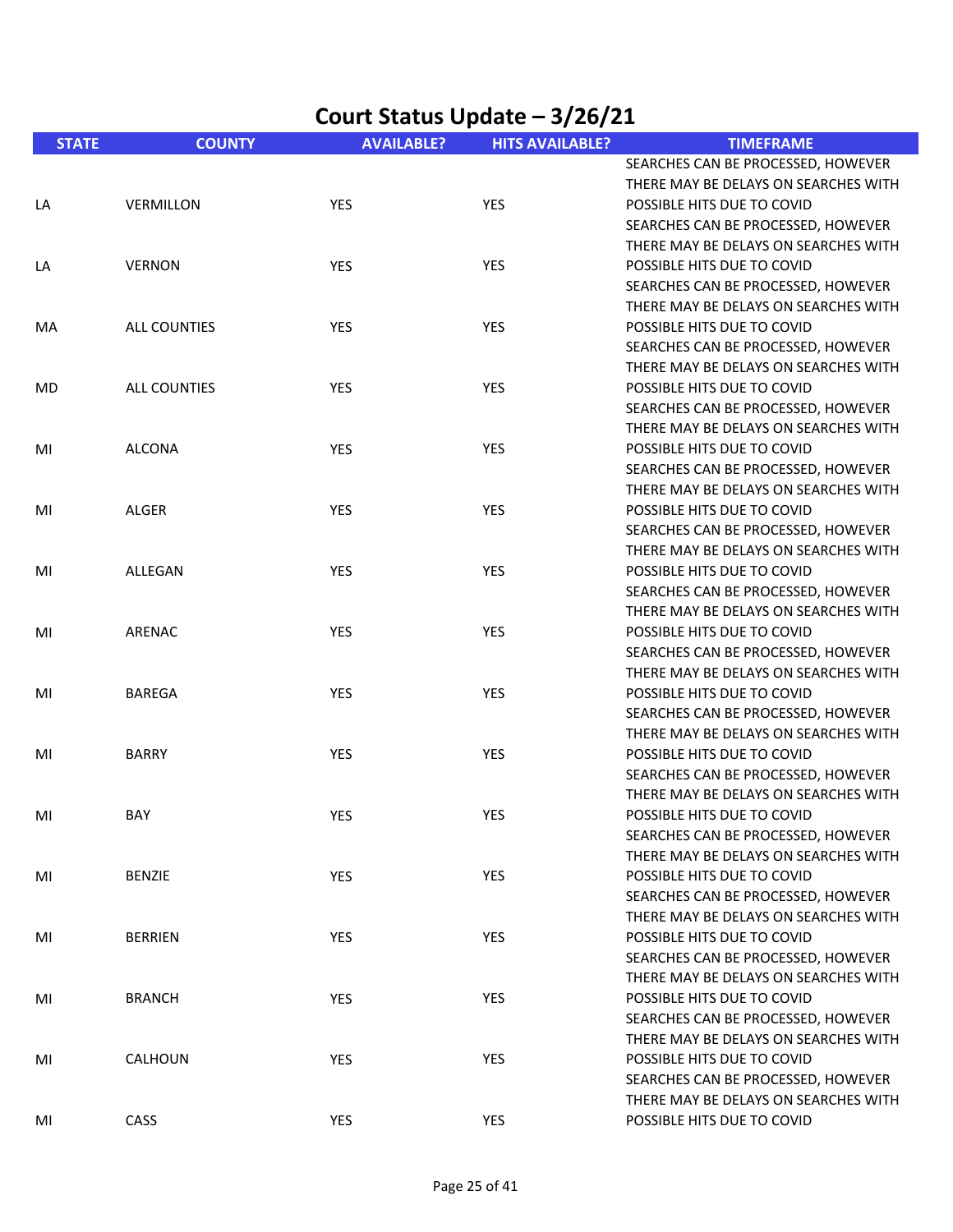| <b>STATE</b> | <b>COUNTY</b>     | <b>AVAILABLE?</b> | <b>HITS AVAILABLE?</b> | <b>TIMEFRAME</b>                      |
|--------------|-------------------|-------------------|------------------------|---------------------------------------|
|              |                   |                   |                        | SEARCHES CAN BE PROCESSED, HOWEVER    |
|              |                   |                   |                        | THERE MAY BE DELAYS ON SEARCHES WITH  |
| MI           | <b>CHARLEVOIX</b> | YES               | YES                    | POSSIBLE HITS DUE TO COVID            |
|              |                   |                   |                        | SEARCHES CAN BE PROCESSED, HOWEVER    |
|              |                   |                   |                        | THERE MAY BE DELAYS ON SEARCHES WITH  |
| MI           | CHEBOYGAN         | YES               | YES                    | POSSIBLE HITS DUE TO COVID            |
|              |                   |                   |                        | SEARCHES CAN BE PROCESSED, HOWEVER    |
|              |                   |                   |                        | THERE MAY BE DELAYS ON SEARCHES WITH  |
| MI           | <b>CHIPPEWA</b>   | YES               | YES                    | POSSIBLE HITS DUE TO COVID            |
|              |                   |                   |                        | SEARCHES CAN BE PROCESSED, HOWEVER    |
|              |                   |                   |                        | THERE MAY BE DELAYS ON SEARCHES WITH  |
| MI           | <b>CLARE</b>      | YES               | YES                    | POSSIBLE HITS DUE TO COVID            |
|              |                   |                   |                        | SEARCHES CAN BE PROCESSED, HOWEVER    |
|              |                   |                   |                        | THERE MAY BE DELAYS ON SEARCHES WITH  |
| MI           | <b>DELTA</b>      | YES               | YES                    | POSSIBLE HITS DUE TO COVID            |
|              |                   |                   |                        | SEARCHES CAN BE PROCESSED, HOWEVER    |
|              |                   |                   |                        | THERE MAY BE DELAYS ON SEARCHES WITH  |
| MI           | <b>DICKSON</b>    | YES               | YES                    | POSSIBLE HITS DUE TO COVID            |
|              |                   |                   |                        | COURT HAS ONCE AGAIN REOPENED. THIS   |
|              |                   |                   |                        | COURT CONTINUES TO OPEN AND CLOSE     |
|              |                   |                   |                        | REPEATEDLY. WILL HOLD SEARCHES FOR 30 |
|              |                   |                   |                        | DAYS AND CLOSE W/COVID WORDING IF     |
| MI           | <b>EATON</b>      | <b>YES</b>        | <b>YES</b>             | NEEDED. EXPECT DELAYS                 |
|              |                   |                   |                        | SEARCHES CAN BE PROCESSED, HOWEVER    |
|              |                   |                   |                        | THERE MAY BE DELAYS ON SEARCHES WITH  |
| MI           | <b>GENESEE</b>    | <b>YES</b>        | YES                    | POSSIBLE HITS DUE TO COVID            |
|              |                   |                   |                        | SEARCHES CAN BE PROCESSED, HOWEVER    |
|              |                   |                   |                        | THERE MAY BE DELAYS ON SEARCHES WITH  |
| MI           | <b>GOGEBIC</b>    | YES               | YES                    | POSSIBLE HITS DUE TO COVID            |
|              |                   |                   |                        | SEARCHES CAN BE PROCESSED, HOWEVER    |
|              |                   |                   |                        | THERE MAY BE DELAYS ON SEARCHES WITH  |
| MI           | <b>GRATIOT</b>    | YES               | YES                    | POSSIBLE HITS DUE TO COVID            |
|              |                   |                   |                        | SEARCHES CAN BE PROCESSED, HOWEVER    |
|              |                   |                   |                        | THERE MAY BE DELAYS ON SEARCHES WITH  |
| MI           | HILLSDALE         | <b>YES</b>        | YES                    | POSSIBLE HITS DUE TO COVID            |
|              |                   |                   |                        | SEARCHES CAN BE PROCESSED, HOWEVER    |
|              |                   |                   |                        | THERE MAY BE DELAYS ON SEARCHES WITH  |
| MI           | <b>HURON</b>      | YES               | YES                    | POSSIBLE HITS DUE TO COVID            |
|              |                   |                   |                        | SEARCHES CAN BE PROCESSED, HOWEVER    |
|              |                   |                   |                        | THERE MAY BE DELAYS ON SEARCHES WITH  |
| MI           | <b>IONIA</b>      | <b>YES</b>        | <b>YES</b>             | POSSIBLE HITS DUE TO COVID            |
|              |                   |                   |                        | SEARCHES CAN BE PROCESSED, HOWEVER    |
|              |                   |                   |                        | THERE MAY BE DELAYS ON SEARCHES WITH  |
| MI           | <b>IOSCO</b>      | <b>YES</b>        | <b>YES</b>             | POSSIBLE HITS DUE TO COVID            |
|              |                   |                   |                        | SEARCHES CAN BE PROCESSED, HOWEVER    |
|              |                   |                   |                        | THERE MAY BE DELAYS ON SEARCHES WITH  |
| MI           | <b>IRON</b>       | <b>YES</b>        | YES                    | POSSIBLE HITS DUE TO COVID            |
|              |                   |                   |                        |                                       |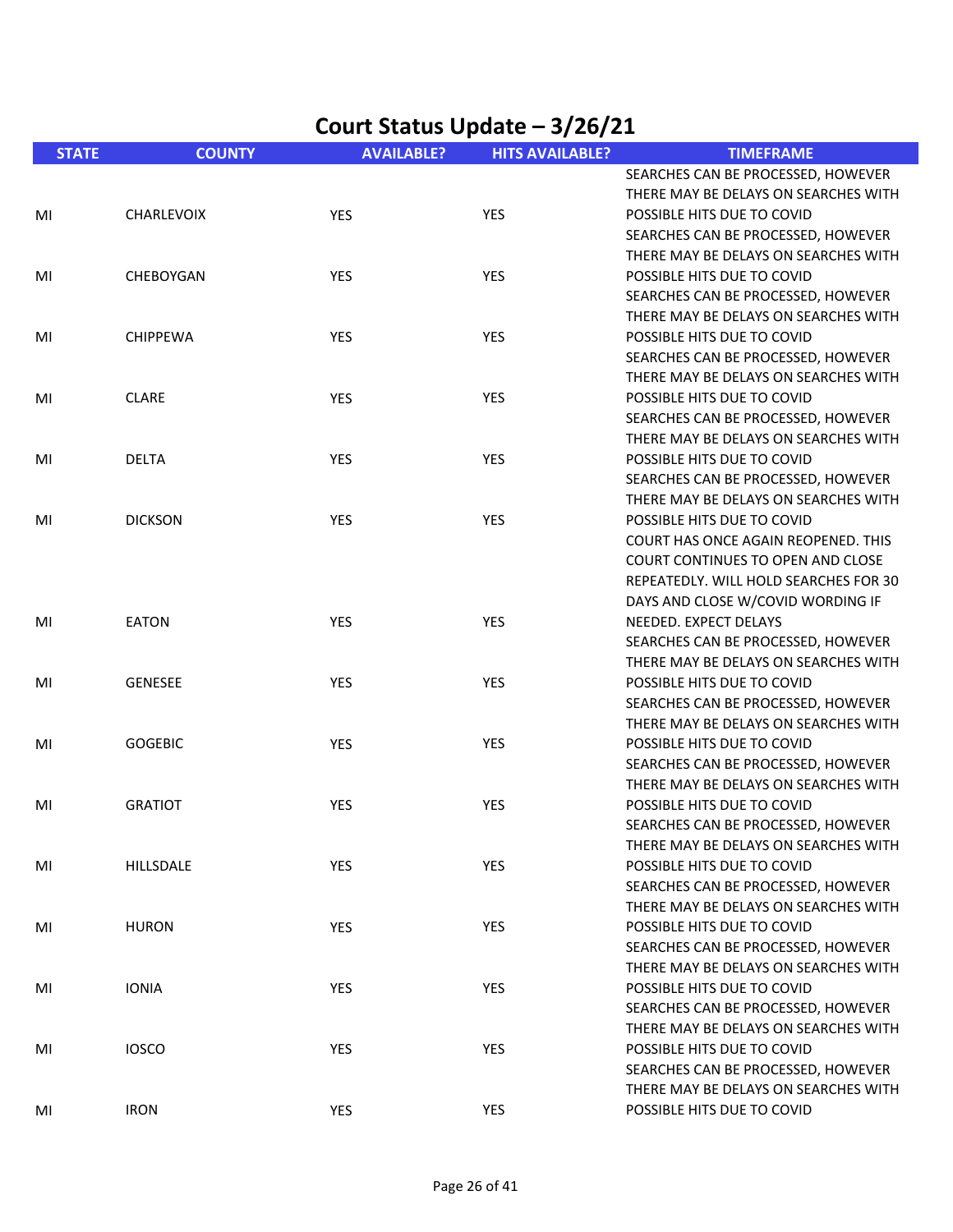| Court Status Update - 3/26/21 |                   |                   |                        |                                                                            |
|-------------------------------|-------------------|-------------------|------------------------|----------------------------------------------------------------------------|
| <b>STATE</b>                  | <b>COUNTY</b>     | <b>AVAILABLE?</b> | <b>HITS AVAILABLE?</b> | <b>TIMEFRAME</b>                                                           |
|                               |                   |                   |                        | SEARCHES CAN BE PROCESSED, HOWEVER                                         |
|                               |                   |                   |                        | THERE MAY BE DELAYS ON SEARCHES WITH                                       |
| MI                            | <b>ISABELLA</b>   | <b>YES</b>        | <b>YES</b>             | POSSIBLE HITS DUE TO COVID                                                 |
|                               |                   |                   |                        | RESEARCHER IS WORKING WITH CLERKS TO                                       |
| MI                            | <b>JACKSON</b>    | YES               | <b>YES</b>             | OBTAIN RESULTS. MAY EXPERIENCE DELAYS                                      |
|                               |                   |                   |                        | SEARCHES CAN BE PROCESSED, HOWEVER                                         |
|                               |                   |                   |                        | THERE MAY BE DELAYS ON SEARCHES WITH                                       |
| MI                            | <b>KALAMAZOO</b>  | <b>YES</b>        | <b>YES</b>             | POSSIBLE HITS DUE TO COVID                                                 |
|                               |                   |                   |                        | SEARCHES CAN BE PROCESSED, HOWEVER                                         |
|                               |                   |                   |                        | THERE MAY BE DELAYS ON SEARCHES WITH                                       |
| MI                            | <b>KEWEENAW</b>   | YES               | <b>YES</b>             | POSSIBLE HITS DUE TO COVID                                                 |
|                               |                   |                   |                        | SEARCHES CAN BE PROCESSED, HOWEVER                                         |
|                               |                   |                   |                        | THERE MAY BE DELAYS ON SEARCHES WITH                                       |
| MI                            | <b>LAKE</b>       | YES               | <b>YES</b>             | POSSIBLE HITS DUE TO COVID                                                 |
|                               |                   |                   |                        | CLERKS ARE ALLOWING RESEARCHERS TO                                         |
|                               |                   |                   |                        | <b>CONDUCT SEARCHES FOR A LIMITED</b>                                      |
| MI                            | LAPEER            | YES               | <b>YES</b>             | AMOUNT OF TIME EACH DAY. EXPECT DELAYS                                     |
|                               |                   |                   |                        | SEARCHES CAN BE PROCESSED, HOWEVER                                         |
|                               |                   |                   |                        | THERE MAY BE DELAYS ON SEARCHES WITH                                       |
| MI                            | LEELANAU          | YES               | <b>YES</b>             | POSSIBLE HITS DUE TO COVID                                                 |
|                               |                   |                   |                        | SEARCHES CAN BE PROCESSED, HOWEVER                                         |
|                               |                   |                   |                        | THERE MAY BE DELAYS ON SEARCHES WITH                                       |
| MI                            | LENAWEE           | <b>YES</b>        | YES                    | POSSIBLE HITS DUE TO COVID                                                 |
|                               |                   |                   |                        | SEARCHES CAN BE PROCESSED, HOWEVER                                         |
|                               |                   |                   |                        | THERE MAY BE DELAYS ON SEARCHES WITH                                       |
| MI                            | <b>LIVINGSTON</b> | <b>YES</b>        | <b>YES</b>             | POSSIBLE HITS DUE TO COVID                                                 |
|                               |                   |                   |                        | SEARCHES CAN BE PROCESSED, HOWEVER                                         |
|                               |                   |                   |                        | THERE MAY BE DELAYS ON SEARCHES WITH                                       |
| MI                            | <b>MACKINAC</b>   | <b>YES</b>        | <b>YES</b>             | POSSIBLE HITS DUE TO COVID                                                 |
|                               |                   |                   |                        | COURT CLOSED HITS NEEDING CLERK                                            |
| MI                            | <b>MACOMB</b>     | YES               | YES                    | ASSISTANCE WILL BE DELAYED                                                 |
|                               |                   |                   |                        | SEARCHES CAN BE PROCESSED, HOWEVER                                         |
|                               |                   |                   |                        | THERE MAY BE DELAYS ON SEARCHES WITH<br>POSSIBLE HITS DUE TO COVID         |
| MI                            | MANISTEE          | YES               | YES                    |                                                                            |
|                               |                   |                   |                        | SEARCHES CAN BE PROCESSED, HOWEVER<br>THERE MAY BE DELAYS ON SEARCHES WITH |
|                               | <b>MARQUETTE</b>  | <b>YES</b>        | <b>YES</b>             | POSSIBLE HITS DUE TO COVID                                                 |
| MI                            |                   |                   |                        | SEARCHES CAN BE PROCESSED, HOWEVER                                         |
|                               |                   |                   |                        | THERE MAY BE DELAYS ON SEARCHES WITH                                       |
| MI                            | MECOSTA           | <b>YES</b>        | <b>YES</b>             | POSSIBLE HITS DUE TO COVID                                                 |
|                               |                   |                   |                        | SEARCHES CAN BE PROCESSED, HOWEVER                                         |
|                               |                   |                   |                        | THERE MAY BE DELAYS ON SEARCHES WITH                                       |
| MI                            | <b>MENOMINEE</b>  | <b>YES</b>        | <b>YES</b>             | POSSIBLE HITS DUE TO COVID                                                 |
|                               |                   |                   |                        | SEARCHES CAN BE PROCESSED, HOWEVER                                         |
|                               |                   |                   |                        | THERE MAY BE DELAYS ON SEARCHES WITH                                       |
| MI                            | MISSAUKEE         | YES               | YES                    | POSSIBLE HITS DUE TO COVID                                                 |
|                               |                   |                   |                        |                                                                            |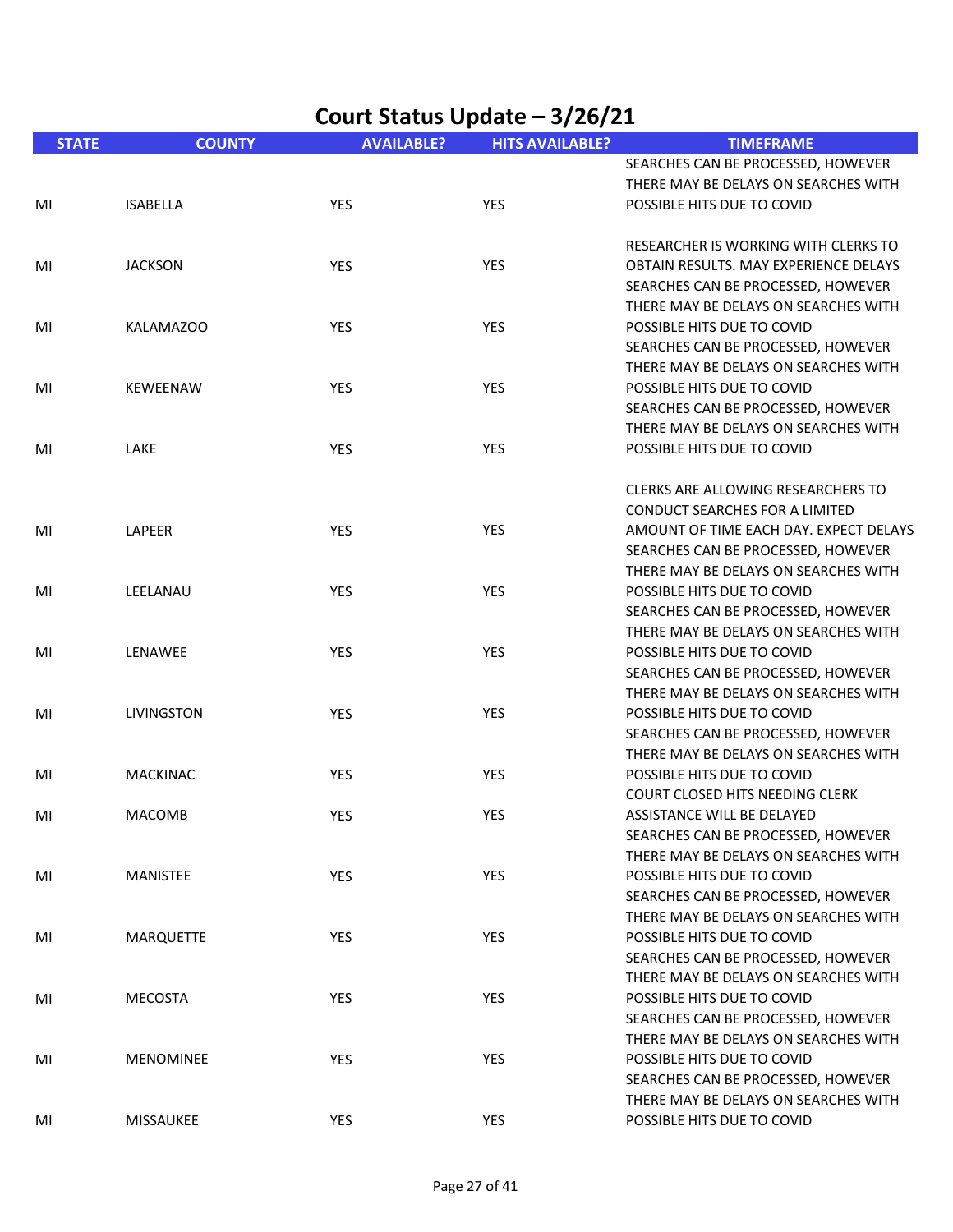| <b>STATE</b> | <b>COUNTY</b>      | <b>AVAILABLE?</b> | <b>HITS AVAILABLE?</b> | <b>TIMEFRAME</b>                              |
|--------------|--------------------|-------------------|------------------------|-----------------------------------------------|
|              |                    |                   |                        | SEARCHES CAN BE PROCESSED, HOWEVER            |
|              |                    |                   |                        | THERE MAY BE DELAYS ON SEARCHES WITH          |
| MI           | <b>MONROE</b>      | <b>YES</b>        | <b>YES</b>             | POSSIBLE HITS DUE TO COVID                    |
|              |                    |                   |                        | SEARCHES CAN BE PROCESSED, HOWEVER            |
|              |                    |                   |                        | THERE MAY BE DELAYS ON SEARCHES WITH          |
| MI           | <b>MONTMORENCY</b> | <b>YES</b>        | <b>YES</b>             | POSSIBLE HITS DUE TO COVID                    |
|              |                    |                   |                        | SEARCHES CAN BE PROCESSED, HOWEVER            |
|              |                    |                   |                        | THERE MAY BE DELAYS ON SEARCHES WITH          |
| MI           | <b>MUSKEGON</b>    | YES               | YES                    | POSSIBLE HITS DUE TO COVID                    |
|              |                    |                   |                        | SEARCHES CAN BE PROCESSED, HOWEVER            |
|              |                    |                   |                        | THERE MAY BE DELAYS ON SEARCHES WITH          |
| MI           | <b>NEWAYGO</b>     | YES               | <b>YES</b>             | POSSIBLE HITS DUE TO COVID                    |
|              |                    |                   |                        | <b>COURT CLOSED TO THE PUBLIC BUT HAS RE-</b> |
|              |                    |                   |                        | OPENED FOR RESEARCHERS TO GAIN ACCESS         |
|              |                    |                   |                        | TO PAT IN LOBBY. POSSIBLE RECORDS WILL        |
|              |                    |                   |                        | STILL BE DELAYED AS CLERK ASSISTANCE MAY      |
| MI           | <b>OAKLAND</b>     | <b>YES</b>        | <b>YES</b>             | NOT BE AVAILABLE.                             |
|              |                    |                   |                        | SEARCHES CAN BE PROCESSED, HOWEVER            |
|              |                    |                   |                        | THERE MAY BE DELAYS ON SEARCHES WITH          |
| MI           | <b>OCEANA</b>      | YES               | YES                    | POSSIBLE HITS DUE TO COVID                    |
|              |                    |                   |                        | SEARCHES CAN BE PROCESSED, HOWEVER            |
|              |                    |                   |                        | THERE MAY BE DELAYS ON SEARCHES WITH          |
| MI           | <b>OGEMAW</b>      | <b>YES</b>        | <b>YES</b>             | POSSIBLE HITS DUE TO COVID                    |
|              |                    |                   |                        | SEARCHES CAN BE PROCESSED, HOWEVER            |
|              |                    |                   |                        | THERE MAY BE DELAYS ON SEARCHES WITH          |
|              | <b>ONTONAGON</b>   | <b>YES</b>        | YES                    | POSSIBLE HITS DUE TO COVID                    |
| MI           |                    |                   |                        |                                               |
|              |                    |                   |                        | SEARCHES CAN BE PROCESSED, HOWEVER            |
|              |                    |                   |                        | THERE MAY BE DELAYS ON SEARCHES WITH          |
| MI           | <b>OSCEOLA</b>     | <b>YES</b>        | <b>YES</b>             | POSSIBLE HITS DUE TO COVID                    |
|              |                    |                   |                        | SEARCHES CAN BE PROCESSED, HOWEVER            |
|              |                    |                   |                        | THERE MAY BE DELAYS ON SEARCHES WITH          |
| MI           | <b>OTTAWA</b>      | YES               | YES                    | POSSIBLE HITS DUE TO COVID                    |
|              |                    |                   |                        | SEARCHES CAN BE PROCESSED, HOWEVER            |
|              |                    |                   |                        | THERE MAY BE DELAYS ON SEARCHES WITH          |
| MI           | PRESQUE ISLE       | YES               | YES                    | POSSIBLE HITS DUE TO COVID                    |
|              |                    |                   |                        | SEARCHES CAN BE PROCESSED, HOWEVER            |
|              |                    |                   |                        | THERE MAY BE DELAYS ON SEARCHES WITH          |
| MI           | ROSCOMMON          | YES               | YES                    | POSSIBLE HITS DUE TO COVID                    |
|              |                    |                   |                        | SEARCHES CAN BE PROCESSED, HOWEVER            |
|              |                    |                   |                        | THERE MAY BE DELAYS ON SEARCHES WITH          |
| MI           | SAGINAW            | YES               | YES                    | POSSIBLE HITS DUE TO COVID                    |
|              |                    |                   |                        | SEARCHES CAN BE PROCESSED, HOWEVER            |
|              |                    |                   |                        | THERE MAY BE DELAYS ON SEARCHES WITH          |
| MI           | SANILAC            | <b>YES</b>        | YES                    | POSSIBLE HITS DUE TO COVID                    |
|              |                    |                   |                        | SEARCHES CAN BE PROCESSED, HOWEVER            |
|              |                    |                   |                        | THERE MAY BE DELAYS ON SEARCHES WITH          |
| MI           | <b>SCHOOLCRAFT</b> | <b>YES</b>        | YES                    | POSSIBLE HITS DUE TO COVID                    |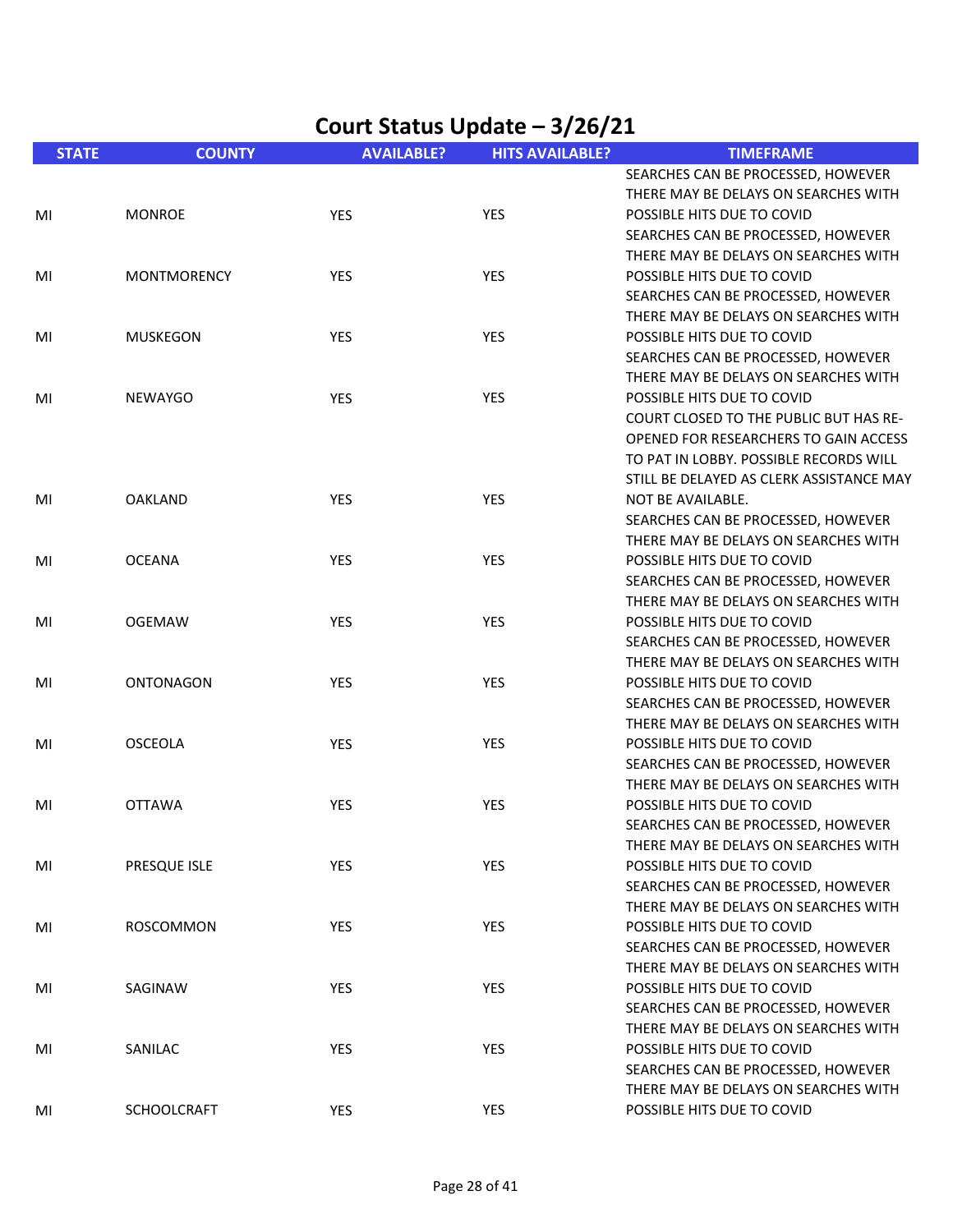| Court Status Update - 3/26/21 |                     |                   |                        |                                                                                                                                                              |  |
|-------------------------------|---------------------|-------------------|------------------------|--------------------------------------------------------------------------------------------------------------------------------------------------------------|--|
| <b>STATE</b>                  | <b>COUNTY</b>       | <b>AVAILABLE?</b> | <b>HITS AVAILABLE?</b> | <b>TIMEFRAME</b>                                                                                                                                             |  |
|                               |                     |                   |                        | SEARCHES CAN BE PROCESSED, HOWEVER<br>THERE MAY BE DELAYS ON SEARCHES WITH<br>POSSIBLE HITS DUE TO COVID. FILE PULL                                          |  |
| MI                            | SHIAWASSEE          | <b>YES</b>        | <b>YES</b>             | <b>REQUESTS NOT AVAILABLE</b><br>SEARCHES CAN BE PROCESSED, HOWEVER<br>THERE MAY BE DELAYS ON SEARCHES WITH                                                  |  |
| MI                            | ST. JOSEPH          | YES               | <b>YES</b>             | POSSIBLE HITS DUE TO COVID                                                                                                                                   |  |
|                               |                     |                   |                        | SEARCHES CAN BE PROCESSED, HOWEVER<br>THERE MAY BE DELAYS ON SEARCHES WITH<br>POSSIBLE HITS DUE TO COVID. FILE PULL<br>REQUESTS ARE TAKING LONGER THAN USUAL |  |
| MI                            | <b>WAYNE</b>        | YES               | <b>YES</b>             | AT THIS TIME DUE TO COVID RESTRICTIONS<br>SEARCHES CAN BE PROCESSED, HOWEVER<br>THERE MAY BE DELAYS ON SEARCHES WITH                                         |  |
| ΜN                            | <b>ALL COUNTIES</b> | YES               | <b>YES</b>             | POSSIBLE HITS DUE TO COVID<br>SEARCHES CAN BE PROCESSED, HOWEVER<br>THERE MAY BE DELAYS ON SEARCHES WITH                                                     |  |
| <b>MS</b>                     | <b>BOLIVAR</b>      | <b>YES</b>        | <b>YES</b>             | POSSIBLE HITS DUE TO COVID<br>SEARCHES CAN BE PROCESSED, HOWEVER<br>THERE MAY BE DELAYS ON SEARCHES WITH                                                     |  |
| <b>MS</b>                     | DE SOTO             | YES               | <b>YES</b>             | POSSIBLE HITS DUE TO COVID<br>SEARCHES CAN BE PROCESSED, HOWEVER<br>THERE MAY BE DELAYS ON SEARCHES WITH                                                     |  |
| <b>MS</b>                     | <b>HANCOCK</b>      | YES               | <b>YES</b>             | POSSIBLE HITS DUE TO COVID<br>SEARCHES CAN BE PROCESSED, HOWEVER<br>THERE MAY BE DELAYS ON SEARCHES WITH                                                     |  |
| <b>MS</b>                     | <b>ITAWAMBA</b>     | YES               | YES                    | POSSIBLE HITS DUE TO COVID<br>SEARCHES CAN BE PROCESSED, HOWEVER<br>THERE MAY BE DELAYS ON SEARCHES WITH                                                     |  |
| <b>MS</b>                     | <b>JONES</b>        | YES               | YES                    | POSSIBLE HITS DUE TO COVID<br>SEARCHES CAN BE PROCESSED, HOWEVER<br>THERE MAY BE DELAYS ON SEARCHES WITH                                                     |  |
| MS                            | LEFLORE             | <b>YES</b>        | YES                    | POSSIBLE HITS DUE TO COVID<br>SEARCHES CAN BE PROCESSED, HOWEVER<br>THERE MAY BE DELAYS ON SEARCHES WITH                                                     |  |
| <b>MS</b>                     | <b>MONROE</b>       | YES               | YES                    | POSSIBLE HITS DUE TO COVID<br>SEARCHES CAN BE PROCESSED, HOWEVER<br>THERE MAY BE DELAYS ON SEARCHES WITH                                                     |  |
| MS.                           | PANOLA              | <b>YES</b>        | <b>YES</b>             | POSSIBLE HITS DUE TO COVID<br>SEARCHES CAN BE PROCESSED, HOWEVER<br>THERE MAY BE DELAYS ON SEARCHES WITH                                                     |  |
| MS                            | <b>PIKE</b>         | <b>YES</b>        | <b>YES</b>             | POSSIBLE HITS DUE TO COVID<br>SEARCHES CAN BE PROCESSED, HOWEVER<br>THERE MAY BE DELAYS ON SEARCHES WITH                                                     |  |
| MS                            | <b>PRENTISS</b>     | YES               | <b>YES</b>             | POSSIBLE HITS DUE TO COVID<br>SEARCHES CAN BE PROCESSED, HOWEVER<br>THERE MAY BE DELAYS ON SEARCHES WITH                                                     |  |
| MS                            | SUNFLOWER           | <b>YES</b>        | YES                    | POSSIBLE HITS DUE TO COVID                                                                                                                                   |  |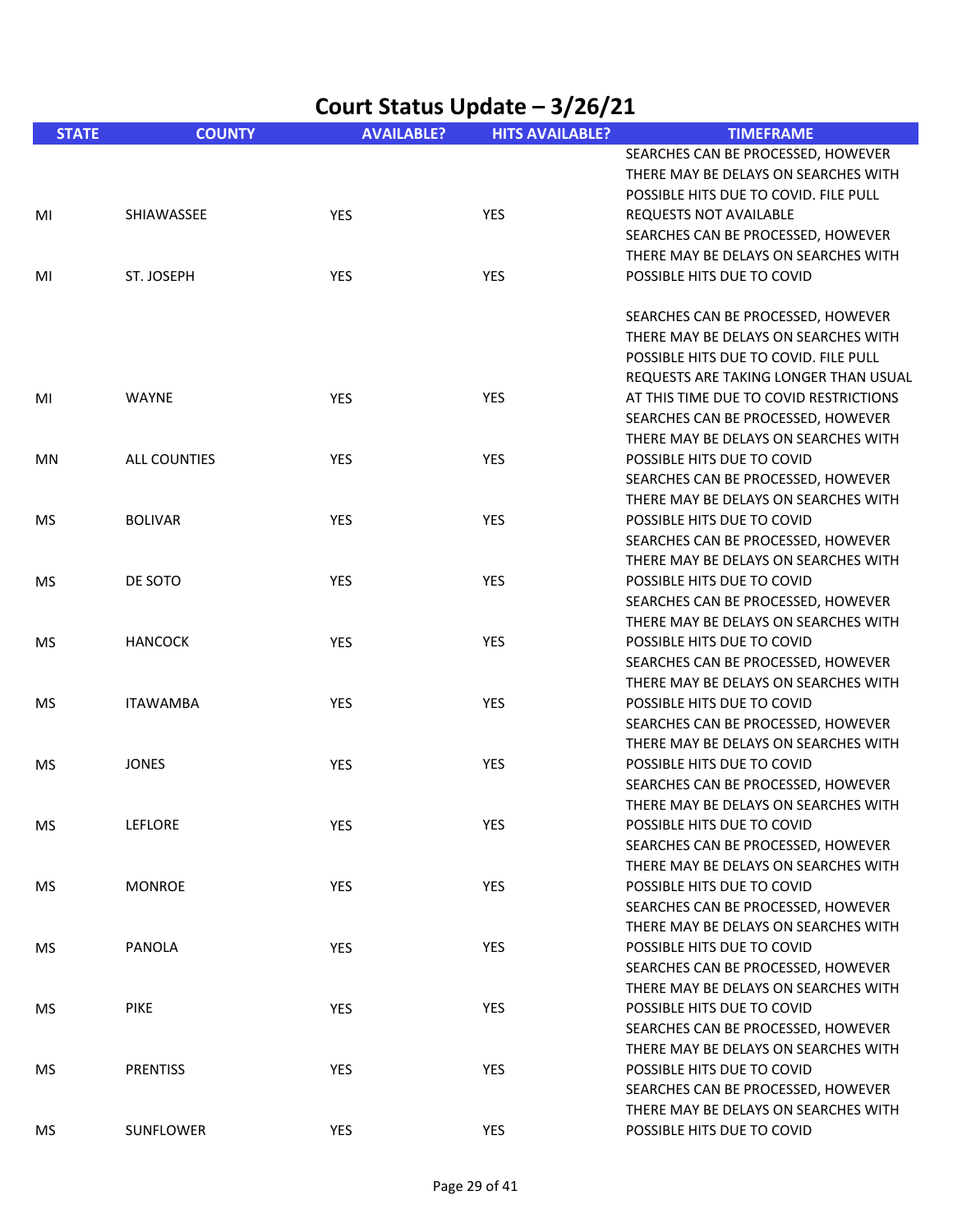| Court Status Update - 3/26/21 |                     |                   |                        |                                                                    |
|-------------------------------|---------------------|-------------------|------------------------|--------------------------------------------------------------------|
| <b>STATE</b>                  | <b>COUNTY</b>       | <b>AVAILABLE?</b> | <b>HITS AVAILABLE?</b> | <b>TIMEFRAME</b>                                                   |
|                               |                     |                   |                        | SEARCHES CAN BE PROCESSED, HOWEVER                                 |
|                               |                     |                   |                        | THERE MAY BE DELAYS ON SEARCHES WITH                               |
| <b>MS</b>                     | <b>TALLAHATCHIE</b> | <b>YES</b>        | YES                    | POSSIBLE HITS DUE TO COVID                                         |
|                               |                     |                   |                        | SEARCHES CAN BE PROCESSED, HOWEVER                                 |
|                               | <b>WASHINGTON</b>   | <b>YES</b>        | YES                    | THERE MAY BE DELAYS ON SEARCHES WITH<br>POSSIBLE HITS DUE TO COVID |
| MS.                           |                     |                   |                        | SEARCHES CAN BE PROCESSED, HOWEVER                                 |
|                               |                     |                   |                        | THERE MAY BE DELAYS ON SEARCHES WITH                               |
| <b>MS</b>                     | <b>HUMPHREYS</b>    | <b>YES</b>        | <b>YES</b>             | POSSIBLE HITS DUE TO COVID                                         |
|                               |                     |                   |                        | SEARCHES CAN BE PROCESSED, HOWEVER                                 |
|                               |                     |                   |                        | THERE MAY BE DELAYS ON SEARCHES WITH                               |
| <b>MS</b>                     | <b>AMITE</b>        | <b>YES</b>        | <b>YES</b>             | POSSIBLE HITS DUE TO COVID                                         |
|                               |                     |                   |                        | SEARCHES CAN BE PROCESSED, HOWEVER                                 |
|                               |                     |                   |                        | THERE MAY BE DELAYS ON SEARCHES WITH                               |
| <b>MS</b>                     | <b>JEFFERSON</b>    | <b>YES</b>        | YES                    | POSSIBLE HITS DUE TO COVID                                         |
|                               |                     |                   |                        | SEARCHES CAN BE PROCESSED, HOWEVER                                 |
|                               |                     |                   |                        | THERE MAY BE DELAYS ON SEARCHES WITH                               |
| MS.                           | <b>WILKINSON</b>    | YES               | <b>YES</b>             | POSSIBLE HITS DUE TO COVID                                         |
|                               |                     |                   |                        | <b>COURTS ARE RESTRICTING ACCESS. EXPECT</b>                       |
|                               |                     |                   |                        | DELAYS. MAY HAVE TO CLOSE AFTER 30 DAYS                            |
| MT                            | <b>ALL COUNTIES</b> | YES               | YES                    | WITH COVID WORDING                                                 |
|                               |                     |                   |                        | SEARCHES CAN BE PROCESSED, HOWEVER                                 |
|                               |                     |                   |                        | THERE MAY BE DELAYS ON SEARCHES WITH                               |
| NС                            | <b>ALL COUNTIES</b> | YES               | <b>YES</b>             | POSSIBLE HITS DUE TO COVID                                         |
|                               |                     |                   |                        | COURT CAN COMPLETE SEARCHES VIA                                    |
|                               |                     |                   |                        | ONLINE SITE. MAY EXPERIENCE DELAYS WITH                            |
| <b>NJ</b>                     | <b>ALL COUNTIES</b> | <b>YES</b>        | YES                    | RECORDS NEEDING CLERK ASSISTANCE                                   |
| <b>NJ</b>                     | <b>STATEWIDE</b>    | <b>YES</b>        | YES                    | CAN RUN VIA ONLINE. SEE COUNTY                                     |
|                               |                     |                   |                        | COURT IS DELAYED. RESEARCHERS CAN                                  |
|                               |                     |                   |                        | ACCESS VIA APPOINTMENT TWICE A WEEK                                |
|                               |                     |                   |                        | ONLY. EXPECT DELAYS ON SEARCHES                                    |
| <b>NY</b>                     | ALBANY              | <b>YES</b>        | YES                    | <b>ESPECIALLY THOSE WITH POSSIBLE HITS</b>                         |
|                               |                     |                   |                        | SEARCHES CAN BE PROCESSED, HOWEVER                                 |
|                               |                     |                   |                        | THERE MAY BE DELAYS ON SEARCHES WITH                               |
| <b>NY</b>                     | <b>BROOME</b>       | <b>YES</b>        | YES                    | POSSIBLE HITS DUE TO COVID                                         |
|                               |                     |                   |                        | SEARCHES CAN BE PROCESSED, HOWEVER                                 |
|                               |                     |                   |                        | THERE MAY BE DELAYS ON SEARCHES WITH                               |
| <b>NY</b>                     | CATTARAUGUS         | YES               | YES                    | POSSIBLE HITS DUE TO COVID<br>SEARCHES CAN BE PROCESSED, HOWEVER   |
|                               |                     |                   |                        | THERE MAY BE DELAYS ON SEARCHES WITH                               |
| <b>NY</b>                     | CHAUTAQUA           | <b>YES</b>        | YES                    | POSSIBLE HITS DUE TO COVID                                         |
|                               |                     |                   |                        | SEARCHES CAN BE PROCESSED, HOWEVER                                 |
|                               |                     |                   |                        | THERE MAY BE DELAYS ON SEARCHES WITH                               |
| <b>NY</b>                     | <b>CHEMUNG</b>      | <b>YES</b>        | YES                    | POSSIBLE HITS DUE TO COVID                                         |
|                               |                     |                   |                        | SEARCHES CAN BE PROCESSED, HOWEVER                                 |
|                               |                     |                   |                        | THERE MAY BE DELAYS ON SEARCHES WITH                               |
| NY.                           | CHENANGO            | <b>YES</b>        | YES                    | POSSIBLE HITS DUE TO COVID                                         |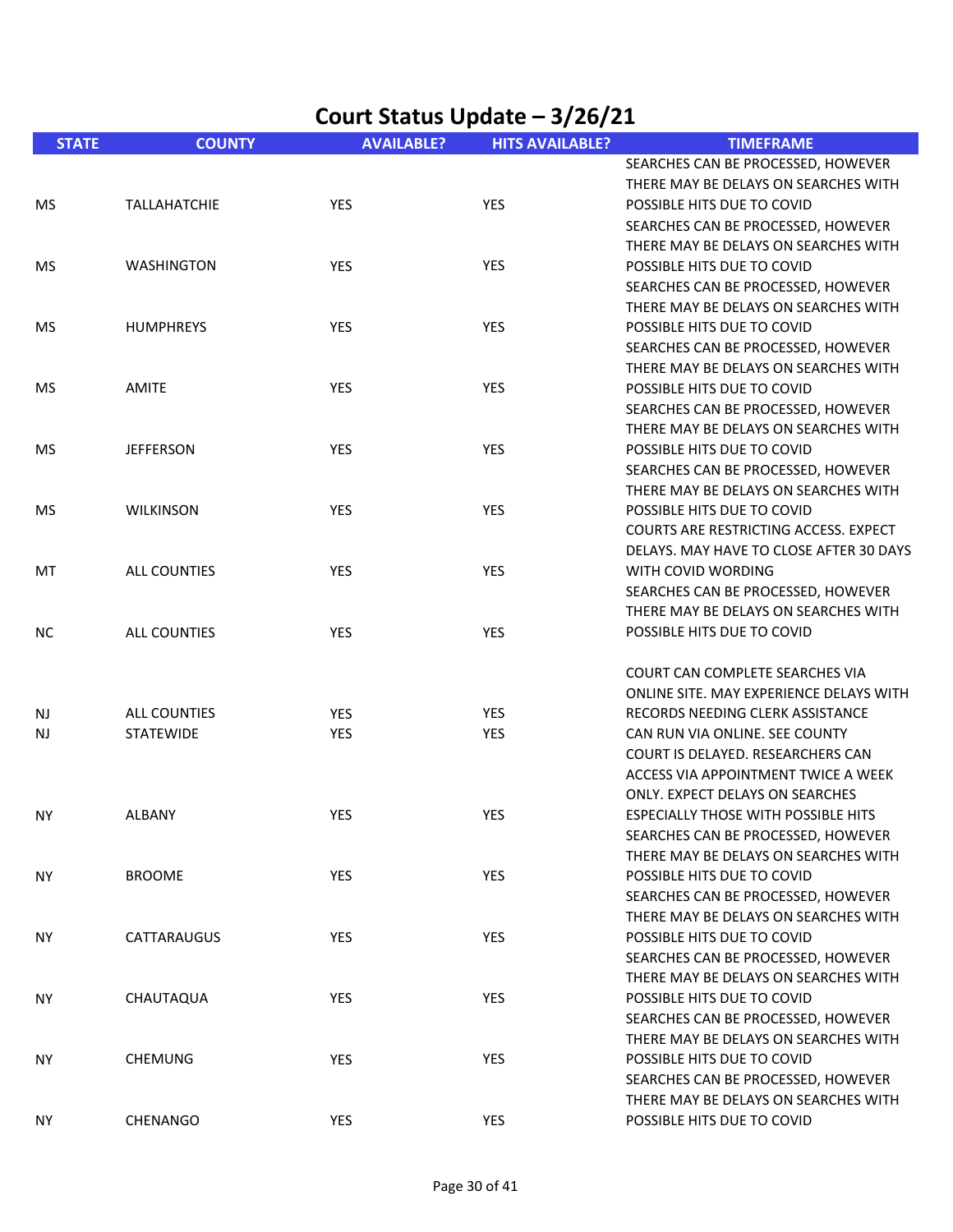|              | Court Status Update - 3/26/21 |                   |                        |                                                                                                                                                |  |
|--------------|-------------------------------|-------------------|------------------------|------------------------------------------------------------------------------------------------------------------------------------------------|--|
| <b>STATE</b> | <b>COUNTY</b>                 | <b>AVAILABLE?</b> | <b>HITS AVAILABLE?</b> | <b>TIMEFRAME</b>                                                                                                                               |  |
|              |                               |                   |                        | SEARCHES CAN BE PROCESSED, HOWEVER<br>THERE MAY BE DELAYS ON SEARCHES WITH                                                                     |  |
| NY.          | <b>CLINTON</b>                | <b>YES</b>        | <b>YES</b>             | POSSIBLE HITS DUE TO COVID<br>SEARCHES CAN BE PROCESSED, HOWEVER<br>THERE MAY BE DELAYS ON SEARCHES WITH                                       |  |
| <b>NY</b>    | DELAWARE                      | <b>YES</b>        | YES                    | POSSIBLE HITS DUE TO COVID<br>SEARCHES CAN BE PROCESSED, HOWEVER<br>THERE MAY BE DELAYS ON SEARCHES WITH                                       |  |
| NY.          | <b>ESSEX</b>                  | <b>YES</b>        | <b>YES</b>             | POSSIBLE HITS DUE TO COVID<br>COURT DELAYED, COURT IS ONLY HALF-<br>STAFFED DUE TO COVID RESTRICTIONS.<br>EXPECT DELAYS ON SEARCHES ESPECIALLY |  |
| ΝY           | <b>FRANKLIN</b>               | YES               | <b>YES</b>             | THOSE WITH POSSIBLE RECORDS<br>SEARCHES CAN BE PROCESSED, HOWEVER<br>THERE MAY BE DELAYS ON SEARCHES WITH                                      |  |
| NY.          | GREENE                        | YES               | <b>YES</b>             | POSSIBLE HITS DUE TO COVID<br>SEARCHES CAN BE PROCESSED, HOWEVER<br>THERE MAY BE DELAYS ON SEARCHES WITH                                       |  |
| NY.          | <b>HERKIMER</b>               | YES               | <b>YES</b>             | POSSIBLE HITS DUE TO COVID<br>SEARCHES CAN BE PROCESSED, HOWEVER<br>THERE MAY BE DELAYS ON SEARCHES WITH                                       |  |
| <b>NY</b>    | <b>JEFFERSON</b>              | YES               | <b>YES</b>             | POSSIBLE HITS DUE TO COVID<br>REDUCED STAFF. SIGNIFICANT DELAYS ON                                                                             |  |
| <b>NY</b>    | <b>OCA</b>                    | <b>YES</b>        | <b>YES</b>             | BOTH CLEARS AND HITS ARE EXPECTED<br>SEARCHES CAN BE PROCESSED, HOWEVER<br>THERE MAY BE DELAYS ON SEARCHES WITH                                |  |
| <b>NY</b>    | ONEIDA                        | YES               | YES                    | POSSIBLE HITS DUE TO COVID<br>SEARCHES CAN BE PROCESSED, HOWEVER<br>THERE MAY BE DELAYS ON SEARCHES WITH                                       |  |
| NY.          | <b>ONONDAGA</b>               | YES               | YES                    | POSSIBLE HITS DUE TO COVID<br>SEARCHES CAN BE PROCESSED, HOWEVER<br>THERE MAY BE DELAYS ON SEARCHES WITH                                       |  |
| NY.          | <b>OSTEGO</b>                 | YES               | YES                    | POSSIBLE HITS DUE TO COVID<br>SEARCHES CAN BE PROCESSED, HOWEVER<br>THERE MAY BE DELAYS ON SEARCHES WITH                                       |  |
| ΝY           | SARATOGA                      | YES               | YES                    | POSSIBLE HITS DUE TO COVID<br>SEARCHES CAN BE PROCESSED, HOWEVER<br>THERE MAY BE DELAYS ON SEARCHES WITH                                       |  |
| NY.          | <b>SCHENECTADY</b>            | <b>YES</b>        | YES                    | POSSIBLE HITS DUE TO COVID<br>SEARCHES CAN BE PROCESSED, HOWEVER<br>THERE MAY BE DELAYS ON SEARCHES WITH                                       |  |
| <b>NY</b>    | <b>TIOGA</b>                  | <b>YES</b>        | YES                    | POSSIBLE HITS DUE TO COVID<br>SEARCHES CAN BE PROCESSED, HOWEVER<br>THERE MAY BE DELAYS ON SEARCHES WITH                                       |  |
| <b>NY</b>    | <b>WASHINGTON</b>             | YES               | YES                    | POSSIBLE HITS DUE TO COVID<br>SEARCHES CAN BE PROCESSED, HOWEVER<br>THERE MAY BE DELAYS ON SEARCHES WITH                                       |  |
| ΝY           | WAYNE                         | <b>YES</b>        | YES                    | POSSIBLE HITS DUE TO COVID                                                                                                                     |  |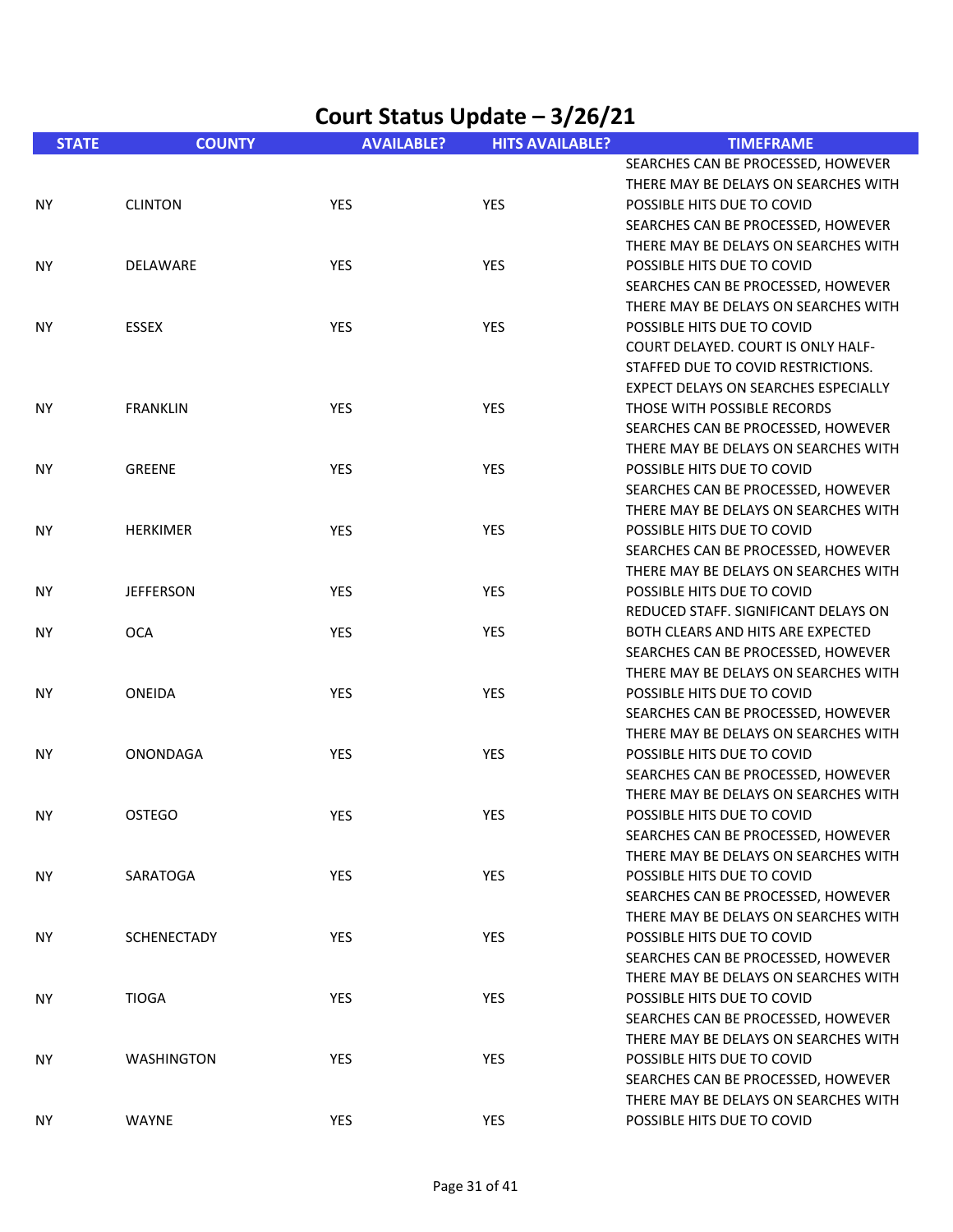| <b>STATE</b> | <b>COUNTY</b>       | <b>AVAILABLE?</b> | <b>HITS AVAILABLE?</b> | <b>TIMEFRAME</b>                       |
|--------------|---------------------|-------------------|------------------------|----------------------------------------|
|              |                     |                   |                        | SEARCHES CAN BE PROCESSED, HOWEVER     |
|              |                     |                   |                        | THERE MAY BE DELAYS ON SEARCHES WITH   |
| NY.          | <b>YATES</b>        | YES               | YES                    | POSSIBLE HITS DUE TO COVID             |
|              |                     |                   |                        | SEARCHES CAN BE PROCESSED, HOWEVER     |
|              |                     |                   |                        | THERE MAY BE DELAYS ON SEARCHES WITH   |
| NY.          | <b>STEUBEN</b>      | <b>YES</b>        | YES                    | POSSIBLE HITS DUE TO COVID             |
|              |                     |                   |                        | SEARCHES CAN BE PROCESSED, HOWEVER     |
|              |                     |                   |                        | THERE MAY BE DELAYS ON SEARCHES WITH   |
| PA           | <b>COLUMBIA</b>     | YES               | YES                    | POSSIBLE HITS DUE TO COVID             |
|              |                     |                   |                        | SEARCHES CAN BE PROCESSED, HOWEVER     |
|              |                     |                   |                        | THERE MAY BE DELAYS ON SEARCHES WITH   |
| PA           | DELAWARE            | YES               | YES                    | POSSIBLE HITS DUE TO COVID             |
|              |                     |                   |                        | SEARCHES CAN BE PROCESSED, HOWEVER     |
|              |                     |                   |                        | THERE MAY BE DELAYS ON SEARCHES WITH   |
| PA           | <b>MONTGOMERY</b>   | <b>UES</b>        | YES                    | POSSIBLE HITS DUE TO COVID             |
|              |                     |                   |                        | SEARCHES CAN BE PROCESSED, HOWEVER     |
|              |                     |                   |                        | THERE MAY BE DELAYS ON SEARCHES WITH   |
| PA           | PHILADELPHIA        | YES               | YES                    | POSSIBLE HITS DUE TO COVID             |
|              |                     |                   |                        | SEARCHES CAN BE PROCESSED, HOWEVER     |
|              |                     |                   |                        | THERE MAY BE DELAYS ON SEARCHES WITH   |
|              |                     |                   |                        | POSSIBLE HITS DUE TO COVID. FILE PULLS |
| RI           | ALL COUNTIES        | YES               | YES                    | MAY NOT BE AVAILABLE AT TIMES          |
|              |                     |                   |                        | SEARCHES CAN BE PROCESSED, HOWEVER     |
|              |                     |                   |                        | THERE MAY BE DELAYS ON SEARCHES WITH   |
| <b>SC</b>    | <b>ALL COUNTIES</b> | YES               | YES                    | POSSIBLE HITS DUE TO COVID             |
|              |                     |                   |                        | SEARCHES CAN BE PROCESSED, HOWEVER     |
|              |                     |                   |                        | THERE MAY BE DELAYS ON SEARCHES WITH   |
| <b>SC</b>    | RICHLAND            | <b>YES</b>        | <b>YES</b>             | POSSIBLE HITS DUE TO COVID             |
|              |                     |                   |                        | SEARCHES CAN BE PROCESSED, HOWEVER     |
|              |                     |                   |                        | THERE MAY BE DELAYS ON SEARCHES WITH   |
| <b>SD</b>    | ALL COUNTIES        | YES               | YES                    | POSSIBLE HITS DUE TO COVID             |
|              |                     |                   |                        | COURT IS DELAYED. SEARCHES CAN BE      |
|              |                     |                   |                        | PROCESSED, HOWEVER THERE MAY BE        |
|              |                     |                   |                        | DELAYS ON SEARCHES WITH POSSIBLE HITS  |
| TN           | <b>BENTON</b>       | YES               | YES                    | DUE TO COVID                           |
|              |                     |                   |                        | SEARCHES CAN BE PROCESSED, HOWEVER     |
|              |                     |                   |                        | THERE MAY BE DELAYS ON SEARCHES WITH   |
| TN           | <b>BRADLEY</b>      | YES               | YES                    | POSSIBLE HITS DUE TO COVID             |
|              |                     |                   |                        | SEARCHES CAN BE PROCESSED, HOWEVER     |
|              |                     |                   |                        | THERE MAY BE DELAYS ON SEARCHES WITH   |
| TN           | CARROLL             | YES               | YES                    | POSSIBLE HITS DUE TO COVID             |
|              |                     |                   |                        | SEARCHES CAN BE PROCESSED, HOWEVER     |
|              |                     |                   |                        | THERE MAY BE DELAYS ON SEARCHES WITH   |
| TN           | CHEATHAM            | <b>YES</b>        | <b>YES</b>             | POSSIBLE HITS DUE TO COVID             |
|              |                     |                   |                        | SEARCHES CAN BE PROCESSED, HOWEVER     |
|              |                     |                   |                        | THERE MAY BE DELAYS ON SEARCHES WITH   |
| TN           | <b>CHESTER</b>      | <b>YES</b>        | YES                    | POSSIBLE HITS DUE TO COVID             |
|              |                     |                   |                        |                                        |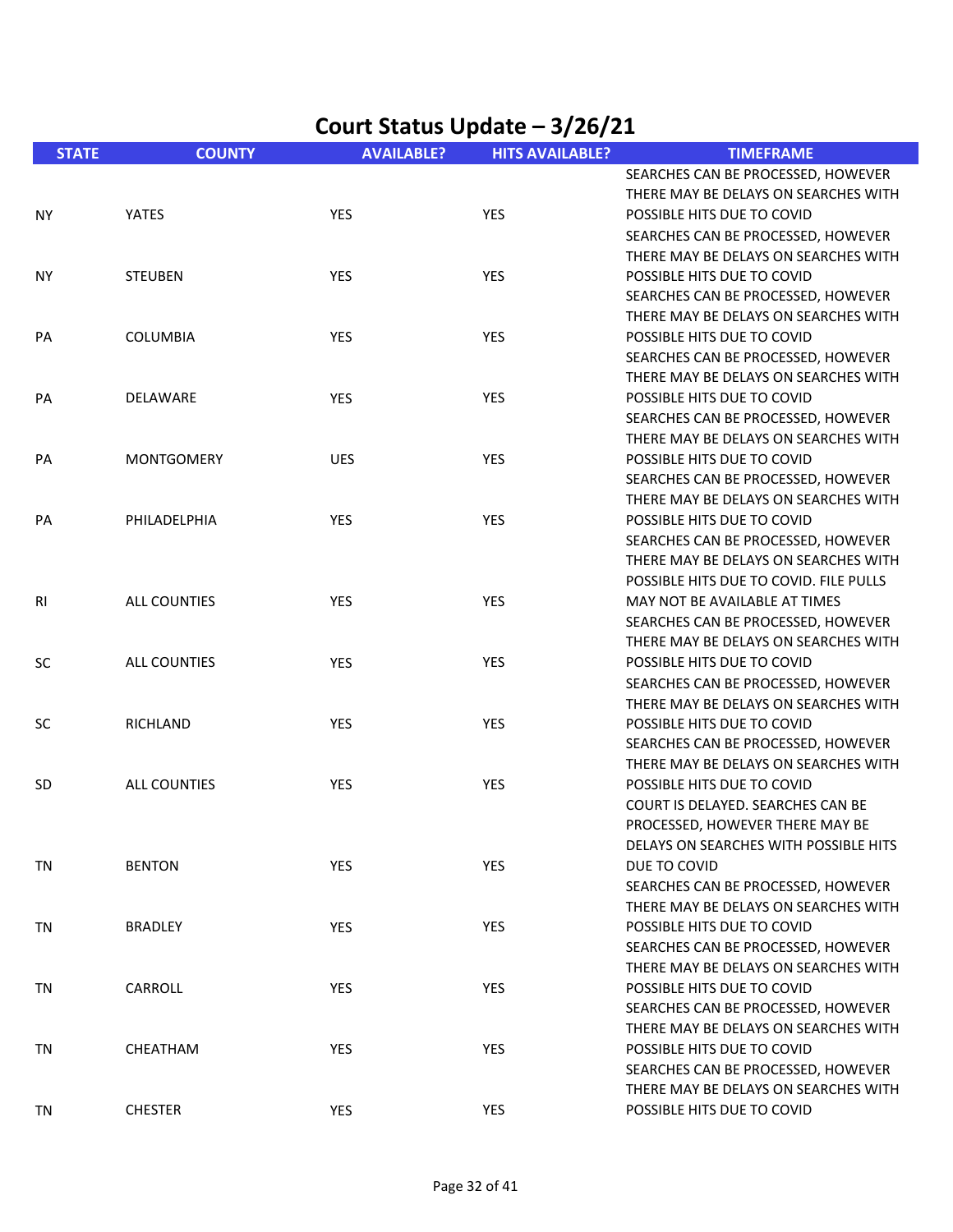|              | Court Status Update – 3/26/21 |                   |                        |                                                                            |  |
|--------------|-------------------------------|-------------------|------------------------|----------------------------------------------------------------------------|--|
| <b>STATE</b> | <b>COUNTY</b>                 | <b>AVAILABLE?</b> | <b>HITS AVAILABLE?</b> | <b>TIMEFRAME</b>                                                           |  |
|              |                               |                   |                        | SEARCHES CAN BE PROCESSED, HOWEVER<br>THERE MAY BE DELAYS ON SEARCHES WITH |  |
| TN           | <b>CLAY</b>                   | YES               | YES                    | POSSIBLE HITS DUE TO COVID                                                 |  |
|              |                               |                   |                        | <b>COURT IS OPEN HOWEVER CLERKS ARE</b>                                    |  |
|              |                               |                   |                        | BEHIND DUE TO RESTRICTIONS AND                                             |  |
|              |                               |                   |                        | MULTIPLE CLOSURES FROM COVID. WILL                                         |  |
|              |                               |                   |                        | HOLD FOR 30 DAYS AND CLOSE W/COVID                                         |  |
| TN           | <b>COFFEE</b>                 | <b>YES</b>        | <b>YES</b>             | DELAY WORDING IF NEEDED                                                    |  |
|              |                               |                   |                        | SEARCHES CAN BE PROCESSED, HOWEVER                                         |  |
|              |                               |                   |                        | THERE MAY BE DELAYS ON SEARCHES WITH                                       |  |
| TN           | <b>CROCKETT</b>               | <b>YES</b>        | <b>YES</b>             | POSSIBLE HITS DUE TO COVID                                                 |  |
|              |                               |                   |                        | COURT IS DELAYED. RESERCHER CAN ACCESS                                     |  |
|              |                               |                   |                        | COURT THROUGH LIMITED TERMINAL USE.                                        |  |
|              |                               |                   |                        | EXPECT DELAYS ON SEARCHES ESPECIALLY                                       |  |
| TN           | <b>DECATUR</b>                | YES               | YES                    | THOSE WITH POSSIBLE HITS                                                   |  |
|              |                               |                   |                        | SEARCHES CAN BE PROCESSED, HOWEVER                                         |  |
|              |                               |                   |                        | THERE MAY BE DELAYS ON SEARCHES WITH                                       |  |
| TN           | <b>DICKSON</b>                | <b>YES</b>        | <b>YES</b>             | POSSIBLE HITS DUE TO COVID                                                 |  |
|              |                               |                   |                        | SEARCHES CAN BE PROCESSED, HOWEVER                                         |  |
|              |                               |                   |                        | THERE MAY BE DELAYS ON SEARCHES WITH                                       |  |
| TN           | <b>FAYETTE</b>                | <b>YES</b>        | <b>YES</b>             | POSSIBLE HITS DUE TO COVID                                                 |  |
|              |                               |                   |                        | COURT IS DELAYED. RESEARCHER HAS ACCESS                                    |  |
|              |                               |                   |                        | VIA APPOINTMENT ONLY. EXPECT DELAYS ON                                     |  |
|              |                               |                   |                        | SEARCHES ESPECIALLY THOSE WITH POSSIBLE                                    |  |
| TN           | <b>FENTRESS</b>               | <b>YES</b>        | YES                    | <b>HITS</b>                                                                |  |
|              |                               |                   |                        | SEARCHES CAN BE PROCESSED, HOWEVER                                         |  |
|              |                               |                   |                        | THERE MAY BE DELAYS ON SEARCHES WITH                                       |  |
| TN           | <b>GIBSON</b>                 | <b>YES</b>        | <b>YES</b>             | POSSIBLE HITS DUE TO COVID                                                 |  |
|              |                               |                   |                        | SEARCHES CAN BE PROCESSED, HOWEVER                                         |  |
|              |                               |                   |                        | THERE MAY BE DELAYS ON SEARCHES WITH                                       |  |
| TN           | <b>GILES</b>                  | <b>YES</b>        | <b>YES</b>             | POSSIBLE HITS DUE TO COVID                                                 |  |
|              |                               |                   |                        | COURT IS DELAYED. RESEARCHERS CAN                                          |  |
|              |                               |                   |                        | ACCESS COURT BY APPOINTMENT ONCE A                                         |  |
|              |                               |                   |                        | WEEK ONLY. EXPECT DELAYS ON SEARCHES                                       |  |
| TN           | <b>GRAINGER</b>               | YES               | YES                    | <b>ESPECIALLY THOSE WITH POSSIBLE HITS</b>                                 |  |
|              |                               |                   |                        | SEARCHES CAN BE PROCESSED, HOWEVER                                         |  |
|              | <b>GRUNDY</b>                 |                   |                        | THERE MAY BE DELAYS ON SEARCHES WITH<br>POSSIBLE HITS DUE TO COVID         |  |
| TN           |                               | YES               | YES                    |                                                                            |  |
|              |                               |                   |                        | SEARCHES CAN BE PROCESSED, HOWEVER<br>THERE MAY BE DELAYS ON SEARCHES WITH |  |
| TN           | <b>HANCOCK</b>                | <b>YES</b>        | YES                    | POSSIBLE HITS DUE TO COVID                                                 |  |
|              |                               |                   |                        | SEARCHES CAN BE PROCESSED, HOWEVER                                         |  |
|              |                               |                   |                        | THERE MAY BE DELAYS ON SEARCHES WITH                                       |  |
| TN           | HARDEMAN                      | YES               | YES                    | POSSIBLE HITS DUE TO COVID                                                 |  |
|              |                               |                   |                        | COURT IS DELAYED. RESEARCHER HAS                                           |  |
|              |                               |                   |                        | LIMITED ACCESS ONLY. EXPECT DELAYS ON                                      |  |
|              |                               |                   |                        | SEARCHES ESPECIALLY THOSE WITH POSSIBLE                                    |  |
| TN           | <b>HARDIN</b>                 | YES               | YES                    | <b>HITS</b>                                                                |  |
|              |                               |                   |                        |                                                                            |  |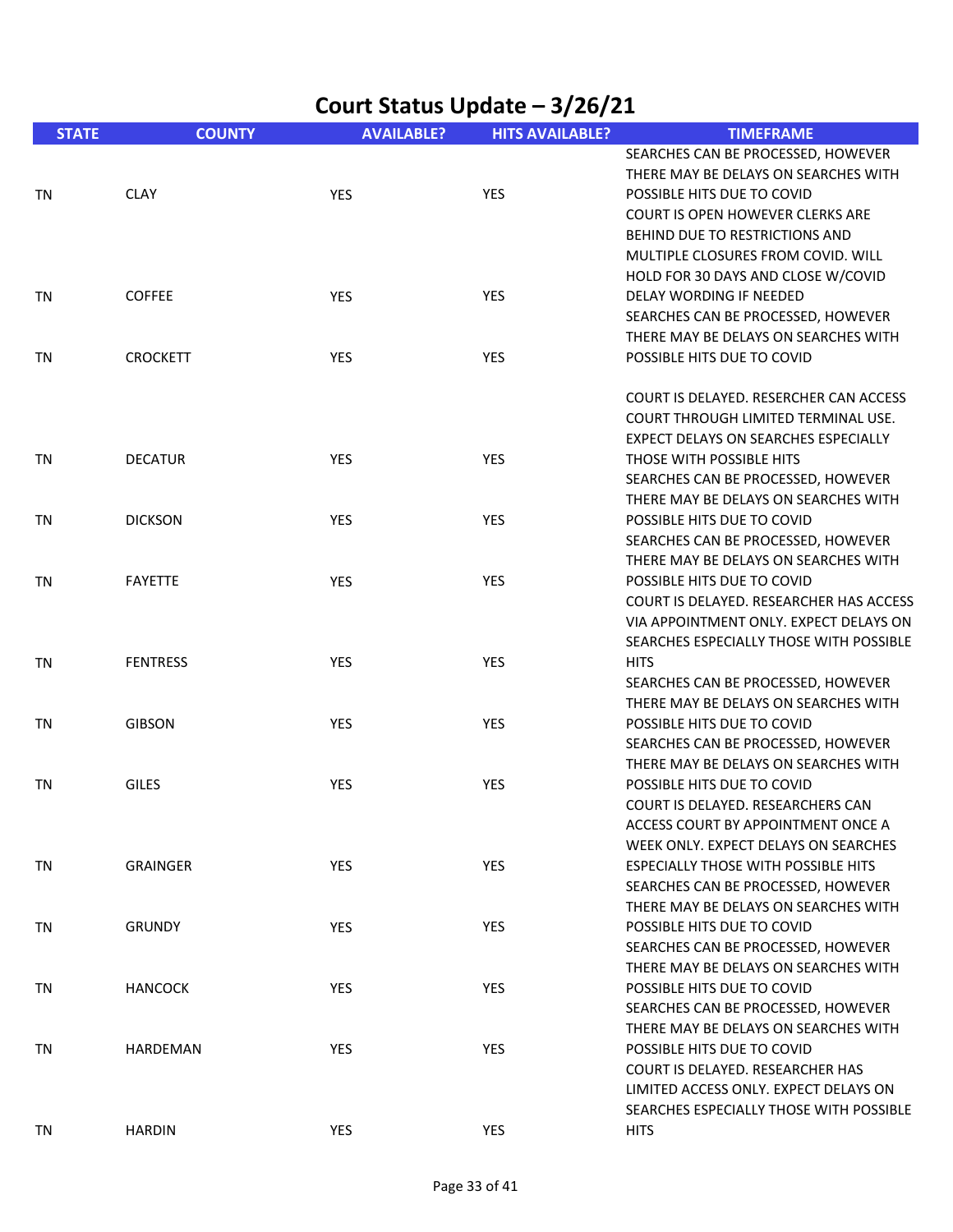|              | Court Status Update - 3/26/21 |                   |                        |                                                                            |  |
|--------------|-------------------------------|-------------------|------------------------|----------------------------------------------------------------------------|--|
| <b>STATE</b> | <b>COUNTY</b>                 | <b>AVAILABLE?</b> | <b>HITS AVAILABLE?</b> | <b>TIMEFRAME</b>                                                           |  |
|              |                               |                   |                        | SEARCHES CAN BE PROCESSED, HOWEVER                                         |  |
|              |                               |                   |                        | THERE MAY BE DELAYS ON SEARCHES WITH                                       |  |
| TN           | <b>HAWKINS</b>                | YES               | <b>YES</b>             | POSSIBLE HITS DUE TO COVID                                                 |  |
|              |                               |                   |                        | SEARCHES CAN BE PROCESSED, HOWEVER                                         |  |
|              |                               |                   |                        | THERE MAY BE DELAYS ON SEARCHES WITH                                       |  |
| TN           | <b>HAYWOOD</b>                | YES               | <b>YES</b>             | POSSIBLE HITS DUE TO COVID                                                 |  |
|              |                               |                   |                        | SEARCHES CAN BE PROCESSED, HOWEVER                                         |  |
|              |                               |                   |                        | THERE MAY BE DELAYS ON SEARCHES WITH                                       |  |
| TN           | <b>HENDERSON</b>              | YES               | <b>YES</b>             | POSSIBLE HITS DUE TO COVID                                                 |  |
|              |                               |                   |                        | COURT IS DELAYED. RESEARCHER CAN ACESS                                     |  |
|              |                               |                   |                        | PUBLIC TERMINAL AS FIRST COME FIRST                                        |  |
|              |                               |                   |                        | SERVE, ONLY 1 RESEARCHER ALLOWED AT A<br>TIME IN COURT. EXPECT DELAYS ON   |  |
|              |                               |                   |                        | SEARCHES ESPECIALLY THOSE WITH POSSIBLE                                    |  |
| TN           | <b>HENRY</b>                  | YES               | <b>YES</b>             | <b>HITS</b>                                                                |  |
|              |                               |                   |                        | SEARCHES CAN BE PROCESSED, HOWEVER                                         |  |
|              |                               |                   |                        | THERE MAY BE DELAYS ON SEARCHES WITH                                       |  |
| TN           | <b>HICKMAN</b>                | <b>YES</b>        | YES                    | POSSIBLE HITS DUE TO COVID                                                 |  |
|              |                               |                   |                        | SEARCHES CAN BE PROCESSED, HOWEVER                                         |  |
|              |                               |                   |                        | THERE MAY BE DELAYS ON SEARCHES WITH                                       |  |
| TN           | LAKE                          | <b>YES</b>        | <b>YES</b>             | POSSIBLE HITS DUE TO COVID                                                 |  |
|              |                               |                   |                        | SEARCHES CAN BE PROCESSED, HOWEVER                                         |  |
|              |                               |                   |                        | THERE MAY BE DELAYS ON SEARCHES WITH                                       |  |
| TN           | LAUDERDALE                    | <b>YES</b>        | <b>YES</b>             | POSSIBLE HITS DUE TO COVID                                                 |  |
|              |                               |                   |                        | SEARCHES CAN BE PROCESSED, HOWEVER                                         |  |
|              |                               |                   |                        | THERE MAY BE DELAYS ON SEARCHES WITH                                       |  |
| TN           | LAWRENCE                      | YES               | <b>YES</b>             | POSSIBLE HITS DUE TO COVID                                                 |  |
|              |                               |                   |                        | SEARCHES CAN BE PROCESSED, HOWEVER                                         |  |
|              |                               |                   |                        | THERE MAY BE DELAYS ON SEARCHES WITH                                       |  |
| TN           | LEWIS                         | YES               | YES                    | POSSIBLE HITS DUE TO COVID                                                 |  |
|              |                               |                   |                        | SEARCHES CAN BE PROCESSED, HOWEVER                                         |  |
|              |                               |                   |                        | THERE MAY BE DELAYS ON SEARCHES WITH                                       |  |
| TN           | <b>LOUDON</b>                 | <b>YES</b>        | <b>YES</b>             | POSSIBLE HITS DUE TO COVID                                                 |  |
|              |                               |                   |                        | SEARCHES CAN BE PROCESSED, HOWEVER                                         |  |
|              |                               |                   |                        | THERE MAY BE DELAYS ON SEARCHES WITH                                       |  |
| TN           | <b>MADISON</b>                | YES               | YES                    | POSSIBLE HITS DUE TO COVID                                                 |  |
|              |                               |                   |                        | SEARCHES CAN BE PROCESSED, HOWEVER                                         |  |
|              |                               |                   |                        | THERE MAY BE DELAYS ON SEARCHES WITH                                       |  |
| TN           | MARSHALL                      | <b>YES</b>        | YES                    | POSSIBLE HITS DUE TO COVID                                                 |  |
|              |                               |                   |                        | SEARCHES CAN BE PROCESSED, HOWEVER<br>THERE MAY BE DELAYS ON SEARCHES WITH |  |
| TN           | <b>MCMINN</b>                 | <b>YES</b>        | YES                    | POSSIBLE HITS DUE TO COVID                                                 |  |
|              |                               |                   |                        | SEARCHES CAN BE PROCESSED, HOWEVER                                         |  |
|              |                               |                   |                        | THERE MAY BE DELAYS ON SEARCHES WITH                                       |  |
| TN           | <b>MOORE</b>                  | YES               | YES                    | POSSIBLE HITS DUE TO COVID                                                 |  |
|              |                               |                   |                        | COURT IS DELAYED. RESEARCHER CAN                                           |  |
|              |                               |                   |                        | ACCESS VIA APPOINTMENT ONLY. EXPECT                                        |  |
|              |                               |                   |                        | DELAYS ON SEARCHES ESPECIALLY THOSE                                        |  |
| TN           | OBION                         | YES               | YES                    | WITH POSSIBLE RECORDS                                                      |  |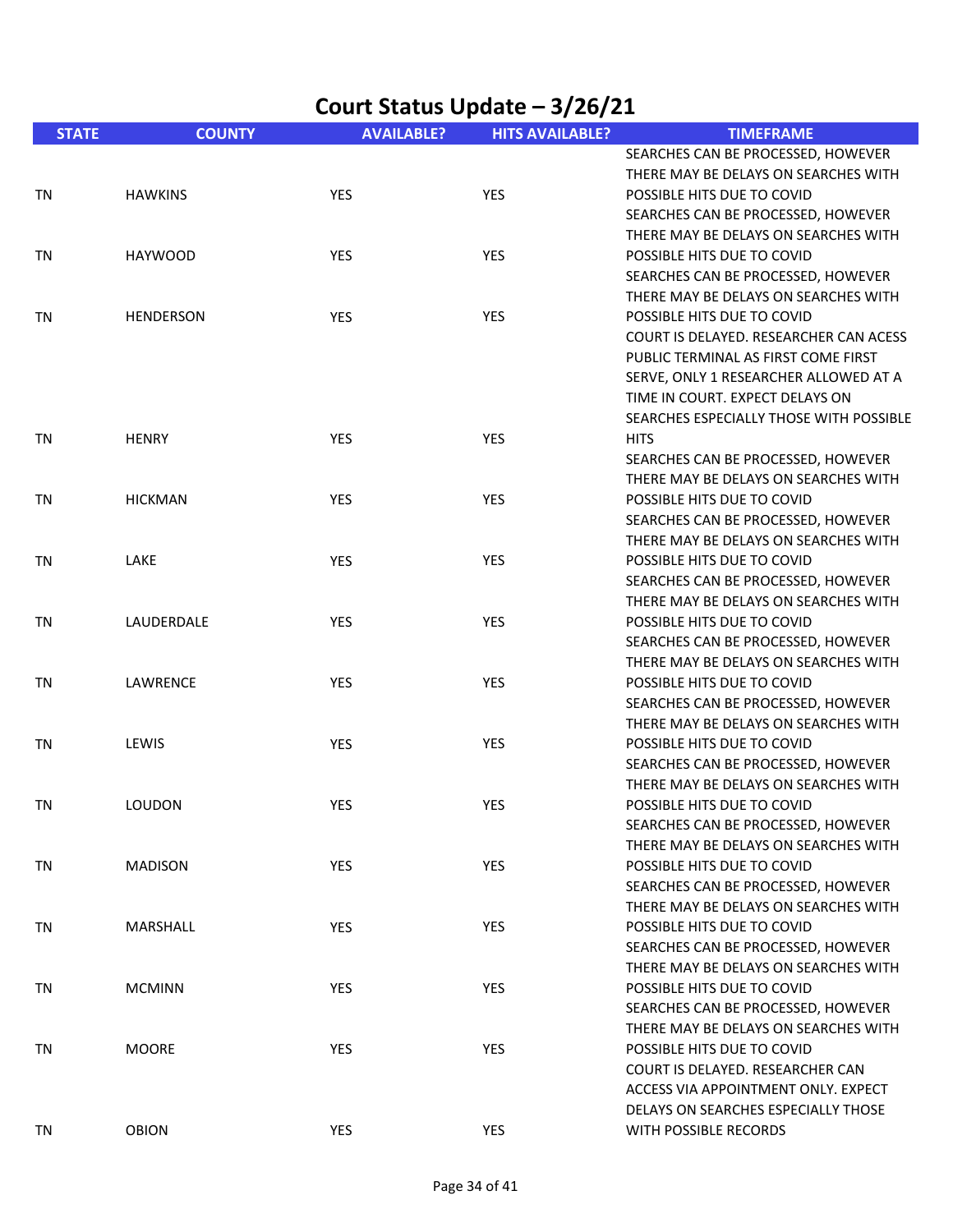| Court Status Update - 3/26/21 |                   |                   |                        |                                        |  |
|-------------------------------|-------------------|-------------------|------------------------|----------------------------------------|--|
| <b>STATE</b>                  | <b>COUNTY</b>     | <b>AVAILABLE?</b> | <b>HITS AVAILABLE?</b> | <b>TIMEFRAME</b>                       |  |
|                               |                   |                   |                        | SEARCHES CAN BE PROCESSED, HOWEVER     |  |
|                               |                   |                   |                        | THERE MAY BE DELAYS ON SEARCHES WITH   |  |
| TN                            | <b>ROBERTSON</b>  | <b>YES</b>        | <b>YES</b>             | POSSIBLE HITS DUE TO COVID             |  |
|                               |                   |                   |                        | SEARCHES CAN BE PROCESSED, HOWEVER     |  |
|                               |                   |                   |                        | THERE MAY BE DELAYS ON SEARCHES WITH   |  |
| TN                            | <b>SEQUATCHIE</b> | YES               | YES                    | POSSIBLE HITS DUE TO COVID             |  |
|                               |                   |                   |                        | COURT IS DELAYED DUE TO REDUCED STAFF. |  |
|                               |                   |                   |                        | SEARCHES CAN BE PROCESSED, HOWEVER     |  |
|                               |                   |                   |                        | THERE MAY BE DELAYS ON SEARCHES WITH   |  |
| <b>TN</b>                     | <b>SEVIER</b>     | <b>YES</b>        | <b>YES</b>             | POSSIBLE HITS DUE TO COVID             |  |
|                               |                   |                   |                        | COURT IS DELAYED. RESEARCHERS CAN      |  |
|                               |                   |                   |                        | ACCESS VIA APPOINTMENT ONLY. EXPECT    |  |
|                               |                   |                   |                        | DELAYS ON SEARCHES ESPECIALLY THOSE    |  |
| ΤN                            | <b>STEWART</b>    | <b>YES</b>        | YES                    | <b>WITH POSSIBLE RECORDS</b>           |  |
|                               |                   |                   |                        | SEARCHES CAN BE PROCESSED, HOWEVER     |  |
|                               |                   |                   |                        | THERE MAY BE DELAYS ON SEARCHES WITH   |  |
| <b>TN</b>                     | <b>TIPTON</b>     | YES               | <b>YES</b>             | POSSIBLE HITS DUE TO COVID             |  |
|                               |                   |                   |                        | SEARCHES CAN BE PROCESSED, HOWEVER     |  |
|                               |                   |                   |                        | THERE MAY BE DELAYS ON SEARCHES WITH   |  |
| TN                            | <b>TROUSDALE</b>  | YES               | <b>YES</b>             | POSSIBLE HITS DUE TO COVID             |  |
|                               |                   |                   |                        | SEARCHES CAN BE PROCESSED, HOWEVER     |  |
|                               |                   |                   |                        | THERE MAY BE DELAYS ON SEARCHES WITH   |  |
| ΤN                            | <b>UNION</b>      | <b>YES</b>        | <b>YES</b>             | POSSIBLE HITS DUE TO COVID             |  |
|                               |                   |                   |                        | SEARCHES CAN BE PROCESSED, HOWEVER     |  |
|                               |                   |                   |                        | THERE MAY BE DELAYS ON SEARCHES WITH   |  |
| <b>TN</b>                     | WEAKLEY           | YES               | <b>YES</b>             | POSSIBLE HITS DUE TO COVID             |  |
|                               |                   |                   |                        | SEARCHES CAN BE PROCESSED, HOWEVER     |  |
|                               |                   |                   |                        | THERE MAY BE DELAYS ON SEARCHES WITH   |  |
| <b>TN</b>                     | WARREN            | YES               | <b>YES</b>             | POSSIBLE HITS DUE TO COVID             |  |
|                               |                   |                   |                        | SEARCHES CAN BE PROCESSED, HOWEVER     |  |
|                               |                   |                   |                        | THERE MAY BE DELAYS ON SEARCHES WITH   |  |
| <b>TN</b>                     | <b>DEKALB</b>     | YES               | YES                    | POSSIBLE HITS DUE TO COVID             |  |
|                               |                   |                   |                        | SEARCHES CAN BE PROCESSED, HOWEVER     |  |
|                               |                   |                   |                        | THERE MAY BE DELAYS ON SEARCHES WITH   |  |
| TN                            | <b>DYER</b>       | YES               | YES                    | POSSIBLE HITS DUE TO COVID             |  |
|                               |                   |                   |                        | SEARCHES CAN BE PROCESSED, HOWEVER     |  |
|                               |                   |                   |                        | THERE MAY BE DELAYS ON SEARCHES WITH   |  |
| TN                            | <b>RHEA</b>       | <b>YES</b>        | YES                    | POSSIBLE HITS DUE TO COVID             |  |
|                               |                   |                   |                        | SEARCHES CAN BE PROCESSED, HOWEVER     |  |
|                               |                   |                   |                        | THERE MAY BE DELAYS ON SEARCHES WITH   |  |
| TN                            | COCKE             | YES               | YES                    | POSSIBLE HITS DUE TO COVID             |  |
|                               |                   |                   |                        | SEARCHES CAN BE PROCESSED, HOWEVER     |  |
|                               |                   |                   |                        | THERE MAY BE DELAYS ON SEARCHES WITH   |  |
| TN                            | <b>VAN BUREN</b>  | YES               | YES                    | POSSIBLE HITS DUE TO COVID             |  |
|                               |                   |                   |                        | SEARCHES CAN BE PROCESSED, HOWEVER     |  |
|                               |                   |                   |                        | THERE MAY BE DELAYS ON SEARCHES WITH   |  |
| TX                            | <b>BELL</b>       | YES               | YES                    | POSSIBLE HITS DUE TO COVID             |  |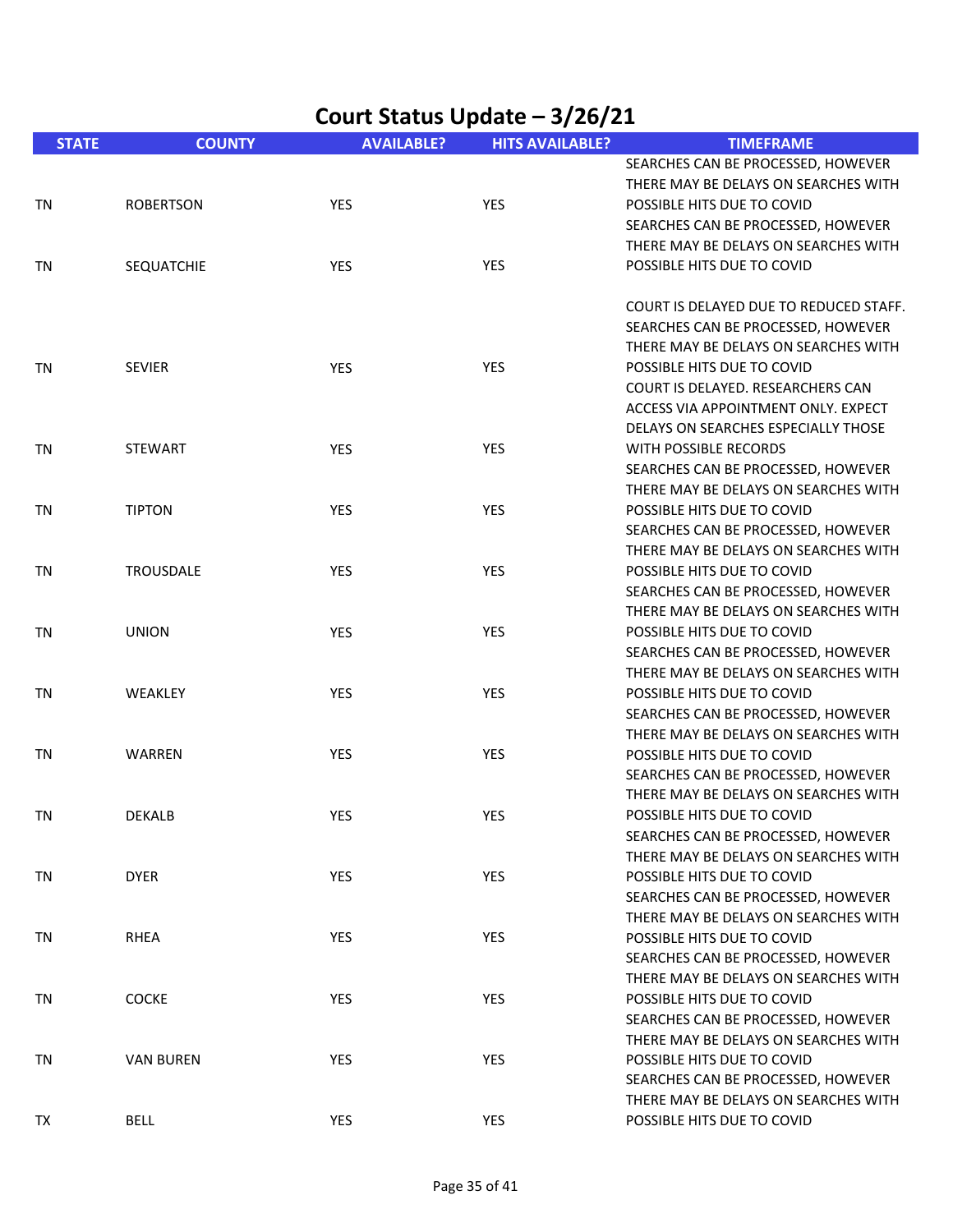| Court Status Update - 3/26/21 |                 |                   |                        |                                          |  |
|-------------------------------|-----------------|-------------------|------------------------|------------------------------------------|--|
| <b>STATE</b>                  | <b>COUNTY</b>   | <b>AVAILABLE?</b> | <b>HITS AVAILABLE?</b> | <b>TIMEFRAME</b>                         |  |
|                               |                 |                   |                        | SEARCHES CAN BE PROCESSED, HOWEVER       |  |
|                               |                 |                   |                        | THERE MAY BE DELAYS ON SEARCHES WITH     |  |
| TX                            | <b>BREWSTER</b> | YES               | YES                    | POSSIBLE HITS DUE TO COVID               |  |
|                               |                 |                   |                        | SEARCHES CAN BE PROCESSED, HOWEVER       |  |
|                               |                 |                   |                        | THERE MAY BE DELAYS ON SEARCHES WITH     |  |
| TX                            | CALLAHAN        | YES               | YES                    | POSSIBLE HITS DUE TO COVID               |  |
|                               |                 |                   |                        | SEARCHES CAN BE PROCESSED, HOWEVER       |  |
|                               |                 |                   |                        | THERE MAY BE DELAYS ON SEARCHES WITH     |  |
| TX                            | CAMP            | <b>YES</b>        | YES                    | POSSIBLE HITS DUE TO COVID               |  |
|                               |                 |                   |                        | SEARCHES CAN BE PROCESSED, HOWEVER       |  |
|                               |                 |                   |                        | THERE MAY BE DELAYS ON SEARCHES WITH     |  |
| TX                            | COMAL           | YES               | YES                    | POSSIBLE HITS DUE TO COVID               |  |
|                               |                 |                   |                        | SEARCHES CAN BE PROCESSED, HOWEVER       |  |
|                               |                 |                   |                        | THERE MAY BE DELAYS ON SEARCHES WITH     |  |
| TX                            | <b>CRANE</b>    | YES               | YES                    | POSSIBLE HITS DUE TO COVID               |  |
|                               |                 |                   |                        | SEARCHES CAN BE PROCESSED, HOWEVER       |  |
|                               |                 |                   |                        | THERE MAY BE DELAYS ON SEARCHES WITH     |  |
| TX                            | <b>DALLAS</b>   | YES               | YES                    | POSSIBLE HITS DUE TO COVID               |  |
|                               |                 |                   |                        | SEARCHES CAN BE PROCESSED, HOWEVER       |  |
|                               |                 |                   |                        | THERE MAY BE DELAYS ON SEARCHES WITH     |  |
| TX                            | EL PASO         | <b>YES</b>        | <b>YES</b>             | POSSIBLE HITS DUE TO COVID               |  |
|                               |                 |                   |                        | SEARCHES CAN BE PROCESSED, HOWEVER       |  |
|                               |                 |                   |                        | THERE MAY BE DELAYS ON SEARCHES WITH     |  |
| TX                            | <b>ELLIS</b>    | YES               | <b>YES</b>             | POSSIBLE HITS DUE TO COVID               |  |
|                               |                 |                   |                        | SEARCHES CAN BE PROCESSED, HOWEVER       |  |
|                               |                 |                   |                        | THERE MAY BE DELAYS ON SEARCHES WITH     |  |
| TX                            | <b>HUNT</b>     | YES               | YES                    | POSSIBLE HITS DUE TO COVID               |  |
|                               |                 |                   |                        | SEARCHES CAN BE PROCESSED, HOWEVER       |  |
|                               |                 |                   |                        | THERE MAY BE DELAYS ON SEARCHES WITH     |  |
| TX                            | <b>JACK</b>     | YES               | YES                    | POSSIBLE HITS DUE TO COVID               |  |
|                               |                 |                   |                        | SEARCHES CAN BE PROCESSED, HOWEVER       |  |
|                               |                 |                   |                        | THERE MAY BE DELAYS ON SEARCHES WITH     |  |
| TX                            | MATAGORDA       | YES               | <b>YES</b>             | POSSIBLE HITS DUE TO COVID               |  |
|                               |                 |                   |                        | SEARCHES CAN BE PROCESSED, HOWEVER       |  |
|                               |                 |                   |                        | THERE MAY BE DELAYS ON SEARCHES WITH     |  |
| TX                            | MCCULLOCH       | YES               | YES                    | POSSIBLE HITS DUE TO COVID               |  |
|                               |                 |                   |                        | SEARCHES CAN BE PROCESSED, HOWEVER       |  |
|                               |                 |                   |                        | THERE MAY BE DELAYS ON SEARCHES WITH     |  |
| TX                            | <b>TRAVIS</b>   | <b>YES</b>        | YES                    | POSSIBLE HITS DUE TO COVID               |  |
|                               |                 |                   |                        | ALL COUNTIES CAN BE RUN WITH CLERK       |  |
|                               |                 |                   |                        | ASSISTANCE. \$30 COURT FEE IS NOW        |  |
|                               |                 |                   |                        | APPLICABLE TO ALL COUNTIES. ADDED        |  |
|                               |                 |                   |                        | COURT FEE TO: ADDISON, CHITTENDEN,       |  |
|                               |                 |                   |                        | FRANKLIN, RUTLAND. WILL TAKE COURT FEE'S |  |
|                               |                 |                   |                        | OFF THESE COUNTIES WHEN COURTS RE-       |  |
| VT                            | ALL COUNTIES    | <b>YES</b>        | <b>YES</b>             | <b>OPEN</b>                              |  |
|                               |                 |                   |                        | SEARCHES CAN BE PROCESSED, HOWEVER       |  |
|                               |                 |                   |                        | THERE MAY BE DELAYS ON SEARCHES WITH     |  |
| <b>WA</b>                     | ALL COUNTIES    | YES               | YES                    | POSSIBLE HITS DUE TO COVID               |  |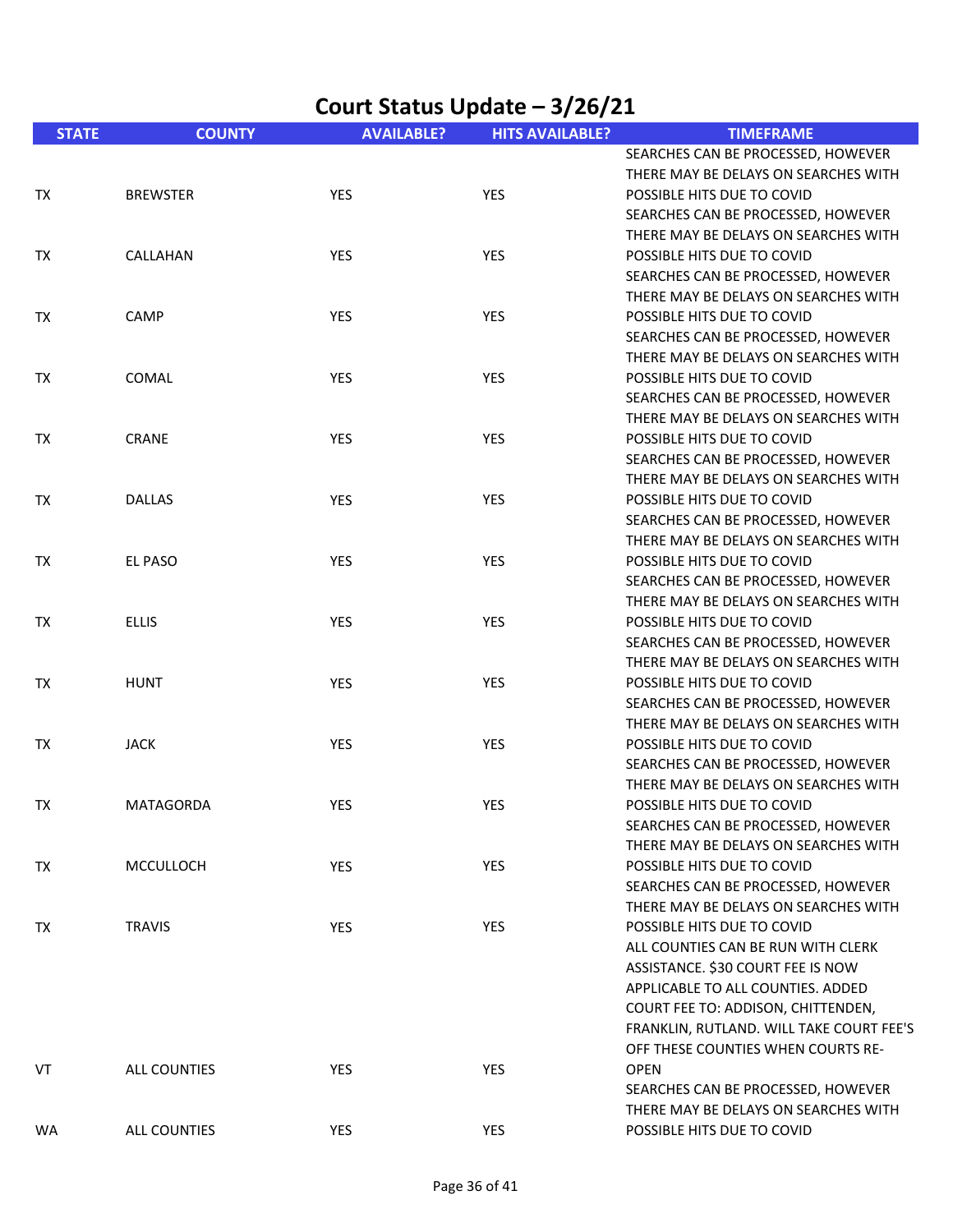| <b>STATE</b> | <b>COUNTY</b>     | <b>AVAILABLE?</b> | <b>HITS AVAILABLE?</b> | <b>TIMEFRAME</b>                           |
|--------------|-------------------|-------------------|------------------------|--------------------------------------------|
|              |                   |                   |                        | SEARCHES CAN BE PROCESSED, HOWEVER         |
|              |                   |                   |                        | THERE MAY BE DELAYS ON SEARCHES WITH       |
| <b>WV</b>    | <b>BARBOUR</b>    | YES               | <b>YES</b>             | POSSIBLE HITS DUE TO COVID                 |
|              |                   |                   |                        | SEARCHES CAN BE PROCESSED, HOWEVER         |
|              |                   |                   |                        | THERE MAY BE DELAYS ON SEARCHES WITH       |
| <b>WV</b>    | <b>BERKELEY</b>   | YES               | <b>YES</b>             | POSSIBLE HITS DUE TO COVID                 |
|              |                   |                   |                        | COURT IS CLOSED TO THE PUBLIC BUT CLERKS   |
|              |                   |                   |                        | ARE ASSISTING WITH SEARCHES. EXPECT        |
| <b>WV</b>    | <b>BOONE</b>      | YES               | <b>YES</b>             | <b>SEVERE DELAYS</b>                       |
|              |                   |                   |                        | SEARCHES CAN BE PROCESSED, HOWEVER         |
|              |                   |                   |                        | THERE MAY BE DELAYS ON SEARCHES WITH       |
| <b>WV</b>    | <b>BRAXTON</b>    | YES               | <b>YES</b>             | POSSIBLE HITS DUE TO COVID                 |
|              |                   |                   |                        | COURT IS DELAYED. LIMITED CAPACITY IN      |
|              |                   |                   |                        | COURTHOUSE AND SEARCHES ARE HEAVILY        |
|              |                   |                   |                        | CLERK ASSISTED. EXPECT DELAYS ON           |
|              |                   |                   |                        | SEARCHES ESPECIALLY THOSE WITH POSSIBLE    |
| <b>WV</b>    | <b>BROOKE</b>     | YES               | <b>YES</b>             | <b>HITS</b>                                |
|              |                   |                   |                        | COURT IS DELAYED. LIMITED CAPACITY IN      |
|              |                   |                   |                        | <b>COURTHOUSE AND SEARCHES ARE HEAVILY</b> |
|              |                   |                   |                        | CLERK ASSISTED. EXPECT DELAYS ON           |
|              |                   |                   |                        | SEARCHES ESPECIALLY THOSE WITH POSSIBLE    |
| <b>WV</b>    | CABELL            | YES               | <b>YES</b>             | <b>HITS</b>                                |
|              |                   |                   |                        | SEARCHES CAN BE PROCESSED, HOWEVER         |
|              |                   |                   |                        | THERE MAY BE DELAYS ON SEARCHES WITH       |
| <b>WV</b>    | CALHOUN           | YES               | YES                    | POSSIBLE HITS DUE TO COVID                 |
|              |                   |                   |                        |                                            |
|              |                   |                   |                        | SEARCHES CAN BE PROCESSED, HOWEVER         |
|              |                   |                   |                        | THERE MAY BE DELAYS ON SEARCHES WITH       |
| <b>WV</b>    | <b>CLAY</b>       | YES               | <b>YES</b>             | POSSIBLE HITS DUE TO COVID                 |
|              |                   |                   |                        | SEARCHES CAN BE PROCESSED, HOWEVER         |
|              |                   |                   |                        | THERE MAY BE DELAYS ON SEARCHES WITH       |
| <b>WV</b>    | <b>DODDRIDGE</b>  | <b>YES</b>        | YES                    | POSSIBLE HITS DUE TO COVID                 |
|              |                   |                   |                        | SEARCHES CAN BE PROCESSED, HOWEVER         |
|              |                   |                   |                        | THERE MAY BE DELAYS ON SEARCHES WITH       |
| <b>WV</b>    | <b>FAYETTE</b>    | YES               | YES                    | POSSIBLE HITS DUE TO COVID                 |
|              |                   |                   |                        | COURT IS DELAYED. LIMITED CAPACITY IN      |
|              |                   |                   |                        | <b>COURTHOUSE AND SEARCHES ARE HEAVILY</b> |
|              |                   |                   |                        | CLERK ASSISTED. EXPECT DELAYS ON           |
|              |                   |                   |                        | SEARCHES ESPECIALLY THOSE WITH POSSIBLE    |
| <b>WV</b>    | <b>GILMER</b>     | YES               | YES                    | <b>HITS</b>                                |
|              |                   |                   |                        | SEARCHES CAN BE PROCESSED, HOWEVER         |
|              |                   |                   |                        | THERE MAY BE DELAYS ON SEARCHES WITH       |
| <b>WV</b>    | <b>GRANT</b>      | <b>YES</b>        | YES                    | POSSIBLE HITS DUE TO COVID                 |
|              |                   |                   |                        | SEARCHES CAN BE PROCESSED, HOWEVER         |
|              |                   |                   |                        | THERE MAY BE DELAYS ON SEARCHES WITH       |
| <b>WV</b>    | <b>GREENBRIER</b> | <b>YES</b>        | YES                    | POSSIBLE HITS DUE TO COVID                 |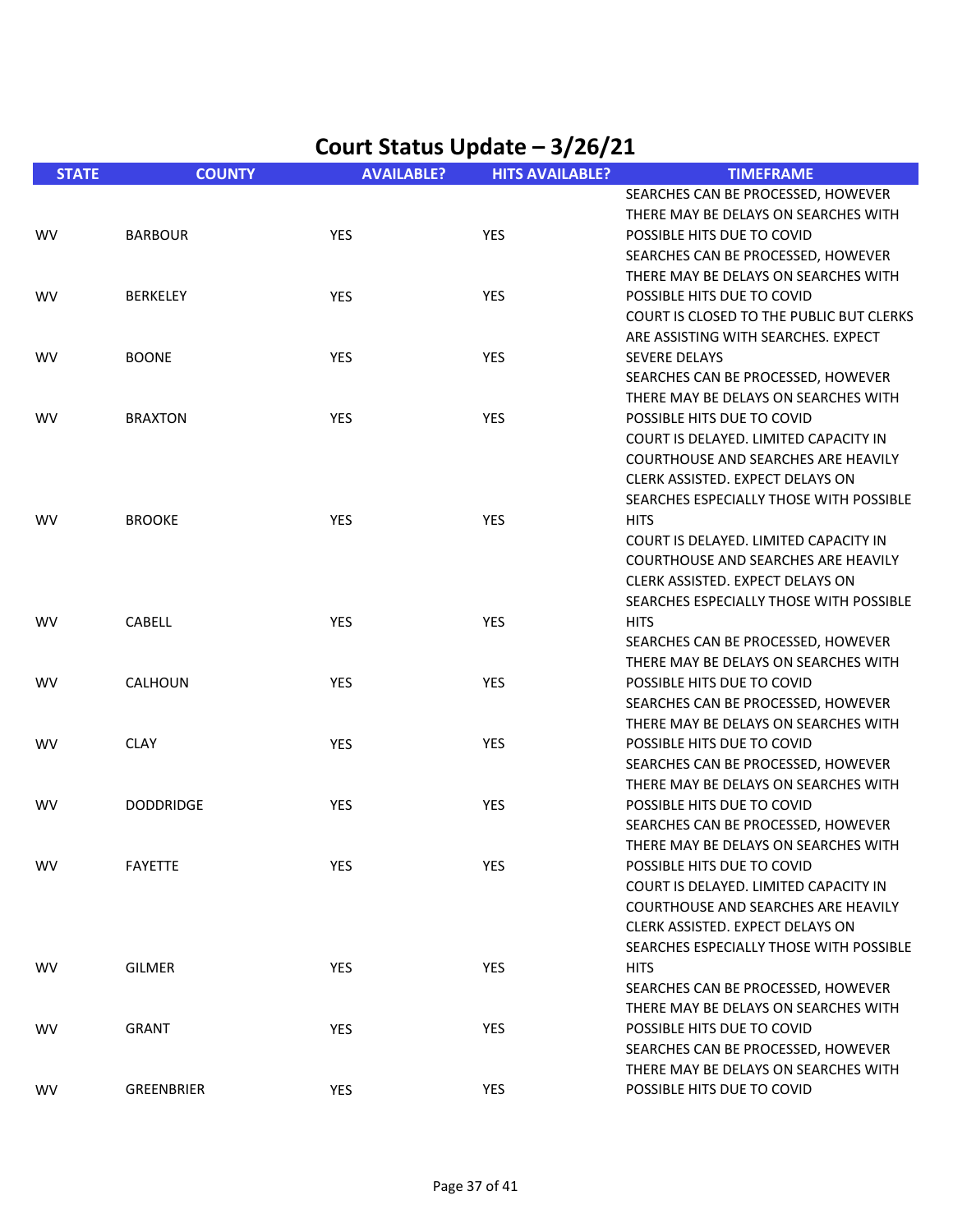| Court Status Update - 3/26/21 |                  |                   |                        |                                                                                                                                                                                                  |
|-------------------------------|------------------|-------------------|------------------------|--------------------------------------------------------------------------------------------------------------------------------------------------------------------------------------------------|
| <b>STATE</b>                  | <b>COUNTY</b>    | <b>AVAILABLE?</b> | <b>HITS AVAILABLE?</b> | <b>TIMEFRAME</b>                                                                                                                                                                                 |
|                               |                  |                   |                        | COURT IS DELAYED. LIMITED CAPACITY IN<br><b>COURTHOUSE AND SEARCHES ARE HEAVILY</b><br>CLERK ASSISTED. EXPECT DELAYS ON<br>SEARCHES ESPECIALLY THOSE WITH POSSIBLE                               |
| <b>WV</b>                     | <b>HAMPSHIRE</b> | YES               | YES                    | <b>HITS</b><br>SEARCHES CAN BE PROCESSED, HOWEVER<br>THERE MAY BE DELAYS ON SEARCHES WITH                                                                                                        |
| <b>WV</b>                     | <b>HANCOCK</b>   | <b>YES</b>        | <b>YES</b>             | POSSIBLE HITS DUE TO COVID<br>SEARCHES CAN BE PROCESSED, HOWEVER<br>THERE MAY BE DELAYS ON SEARCHES WITH                                                                                         |
| <b>WV</b>                     | <b>HARDY</b>     | <b>YES</b>        | <b>YES</b>             | POSSIBLE HITS DUE TO COVID<br>SEARCHES CAN BE PROCESSED, HOWEVER<br>THERE MAY BE DELAYS ON SEARCHES WITH                                                                                         |
| <b>WV</b>                     | <b>HARRISON</b>  | <b>YES</b>        | <b>YES</b>             | POSSIBLE HITS DUE TO COVID<br>SEARCHES CAN BE PROCESSED, HOWEVER<br>THERE MAY BE DELAYS ON SEARCHES WITH                                                                                         |
| <b>WV</b>                     | <b>JACKSON</b>   | YES               | <b>YES</b>             | POSSIBLE HITS DUE TO COVID<br>COURT IS DELAYED. LIMITED CAPACITY IN<br>COURTHOUSE AND SEARCHES ARE HEAVILY<br>CLERK ASSISTED. EXPECT DELAYS ON<br>SEARCHES ESPECIALLY THOSE WITH POSSIBLE        |
| <b>WV</b>                     | <b>KANAWHA</b>   | <b>YES</b>        | <b>YES</b>             | <b>HITS</b><br>SEARCHES CAN BE PROCESSED, HOWEVER<br>THERE MAY BE DELAYS ON SEARCHES WITH                                                                                                        |
| <b>WV</b>                     | LEWIS            | <b>YES</b>        | <b>YES</b>             | POSSIBLE HITS DUE TO COVID<br>COURT IS DELAYED. LIMITED CAPACITY IN<br>COURTHOUSE AND SEARCHES ARE HEAVILY<br>CLERK ASSISTED. EXPECT DELAYS ON<br>SEARCHES ESPECIALLY THOSE WITH POSSIBLE        |
| <b>WV</b>                     | LINCOLN          | YES               | YES                    | <b>HITS</b><br>COURT IS DELAYED. LIMITED CAPACITY IN<br>COURTHOUSE AND SEARCHES ARE HEAVILY<br>CLERK ASSISTED. EXPECT DELAYS ON<br>SEARCHES ESPECIALLY THOSE WITH POSSIBLE                       |
| <b>WV</b>                     | LOGAN            | YES               | YES                    | <b>HITS</b><br>COURT IS DELAYED. LIMITED CAPACITY IN<br><b>COURTHOUSE AND SEARCHES ARE HEAVILY</b><br>CLERK ASSISTED. EXPECT DELAYS ON<br>SEARCHES ESPECIALLY THOSE WITH POSSIBLE                |
| <b>WV</b>                     | <b>MARION</b>    | <b>YES</b>        | YES                    | <b>HITS</b><br>SEARCHES CAN BE PROCESSED, HOWEVER<br>THERE MAY BE DELAYS ON SEARCHES WITH                                                                                                        |
| <b>WV</b>                     | MARSHALL         | <b>YES</b>        | YES                    | POSSIBLE HITS DUE TO COVID<br>COURT IS DELAYED. LIMITED CAPACITY IN<br><b>COURTHOUSE AND SEARCHES ARE HEAVILY</b><br>CLERK ASSISTED. EXPECT DELAYS ON<br>SEARCHES ESPECIALLY THOSE WITH POSSIBLE |
| <b>WV</b>                     | <b>MASON</b>     | YES               | YES                    | <b>HITS</b>                                                                                                                                                                                      |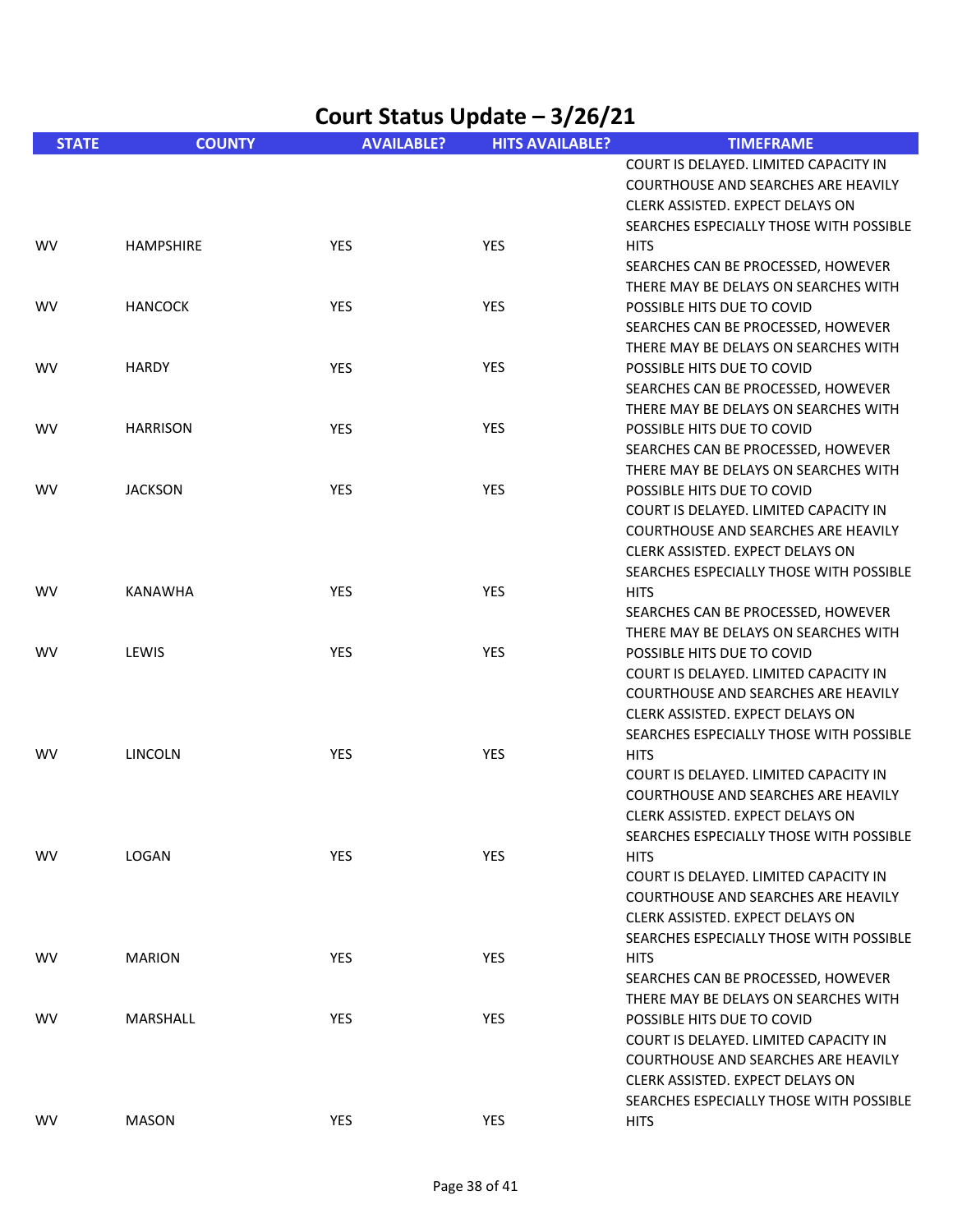| <b>STATE</b> | <b>COUNTY</b>   | <b>AVAILABLE?</b> | <b>HITS AVAILABLE?</b> | <b>TIMEFRAME</b>                           |
|--------------|-----------------|-------------------|------------------------|--------------------------------------------|
|              |                 |                   |                        | COURT IS DELAYED. LIMITED CAPACITY IN      |
|              |                 |                   |                        | COURTHOUSE AND SEARCHES ARE HEAVILY        |
|              |                 |                   |                        | CLERK ASSISTED. EXPECT DELAYS ON           |
|              |                 |                   |                        | SEARCHES ESPECIALLY THOSE WITH POSSIBLE    |
| <b>WV</b>    | <b>MCDOWELL</b> | YES               | <b>YES</b>             | <b>HITS</b>                                |
|              |                 |                   |                        | SEARCHES CAN BE PROCESSED, HOWEVER         |
|              |                 |                   |                        | THERE MAY BE DELAYS ON SEARCHES WITH       |
| <b>WV</b>    | <b>MERCER</b>   | YES               | YES                    | POSSIBLE HITS DUE TO COVID                 |
|              |                 |                   |                        | SEARCHES CAN BE PROCESSED, HOWEVER         |
|              |                 |                   |                        | THERE MAY BE DELAYS ON SEARCHES WITH       |
| <b>WV</b>    | <b>MINERAL</b>  | <b>YES</b>        | <b>YES</b>             | POSSIBLE HITS DUE TO COVID                 |
|              |                 |                   |                        |                                            |
|              |                 |                   |                        | COURT IS DELAYED. LIMITED CAPACITY IN      |
|              |                 |                   |                        | COURTHOUSE AND SEARCHES ARE HEAVILY        |
|              |                 |                   |                        | CLERK ASSISTED. EXPECT DELAYS ON           |
|              |                 |                   |                        | SEARCHES ESPECIALLY THOSE WITH POSSIBLE    |
| <b>WV</b>    | <b>MINGO</b>    | YES               | <b>YES</b>             | <b>HITS</b>                                |
|              |                 |                   |                        | COURT IS DELAYED. LIMITED CAPACITY IN      |
|              |                 |                   |                        | <b>COURTHOUSE AND SEARCHES ARE HEAVILY</b> |
|              |                 |                   |                        | CLERK ASSISTED. EXPECT DELAYS ON           |
|              |                 |                   |                        | SEARCHES ESPECIALLY THOSE WITH POSSIBLE    |
| WV.          | MONONGALIA      | <b>YES</b>        | <b>YES</b>             | <b>HITS</b>                                |
|              |                 |                   |                        | COURT IS DELAYED. LIMITED CAPACITY IN      |
|              |                 |                   |                        | <b>COURTHOUSE AND SEARCHES ARE HEAVILY</b> |
|              |                 |                   |                        | CLERK ASSISTED. EXPECT DELAYS ON           |
|              |                 |                   |                        | SEARCHES ESPECIALLY THOSE WITH POSSIBLE    |
| <b>WV</b>    | <b>MONROE</b>   | <b>YES</b>        | <b>YES</b>             | <b>HITS</b>                                |
|              |                 |                   |                        | SEARCHES CAN BE PROCESSED, HOWEVER         |
|              |                 |                   |                        | THERE MAY BE DELAYS ON SEARCHES WITH       |
| <b>WV</b>    | <b>MORGAN</b>   | YES               | <b>YES</b>             | POSSIBLE HITS DUE TO COVID                 |
|              |                 |                   |                        | COURT IS DELAYED. LIMITED CAPACITY IN      |
|              |                 |                   |                        | <b>COURTHOUSE AND SEARCHES ARE HEAVILY</b> |
|              |                 |                   |                        | CLERK ASSISTED. EXPECT DELAYS ON           |
|              |                 |                   |                        | SEARCHES ESPECIALLY THOSE WITH POSSIBLE    |
| <b>WV</b>    | <b>NICHOLAS</b> | YES               | YES                    | <b>HITS</b>                                |
|              |                 |                   |                        | COURT IS DELAYED. LIMITED CAPACITY IN      |
|              |                 |                   |                        | <b>COURTHOUSE AND SEARCHES ARE HEAVILY</b> |
|              |                 |                   |                        |                                            |
|              |                 |                   |                        | CLERK ASSISTED. EXPECT DELAYS ON           |
|              |                 |                   |                        | SEARCHES ESPECIALLY THOSE WITH POSSIBLE    |
| <b>WV</b>    | OHIO            | <b>YES</b>        | <b>YES</b>             | <b>HITS</b>                                |
|              |                 |                   |                        | SEARCHES CAN BE PROCESSED, HOWEVER         |
|              |                 |                   |                        | THERE MAY BE DELAYS ON SEARCHES WITH       |
| WV.          | PENDLETON       | YES               | <b>YES</b>             | POSSIBLE HITS DUE TO COVID                 |
|              |                 |                   |                        | SEARCHES CAN BE PROCESSED, HOWEVER         |
|              |                 |                   |                        | THERE MAY BE DELAYS ON SEARCHES WITH       |
| WV           | PLEASANTS       | <b>YES</b>        | YES                    | POSSIBLE HITS DUE TO COVID                 |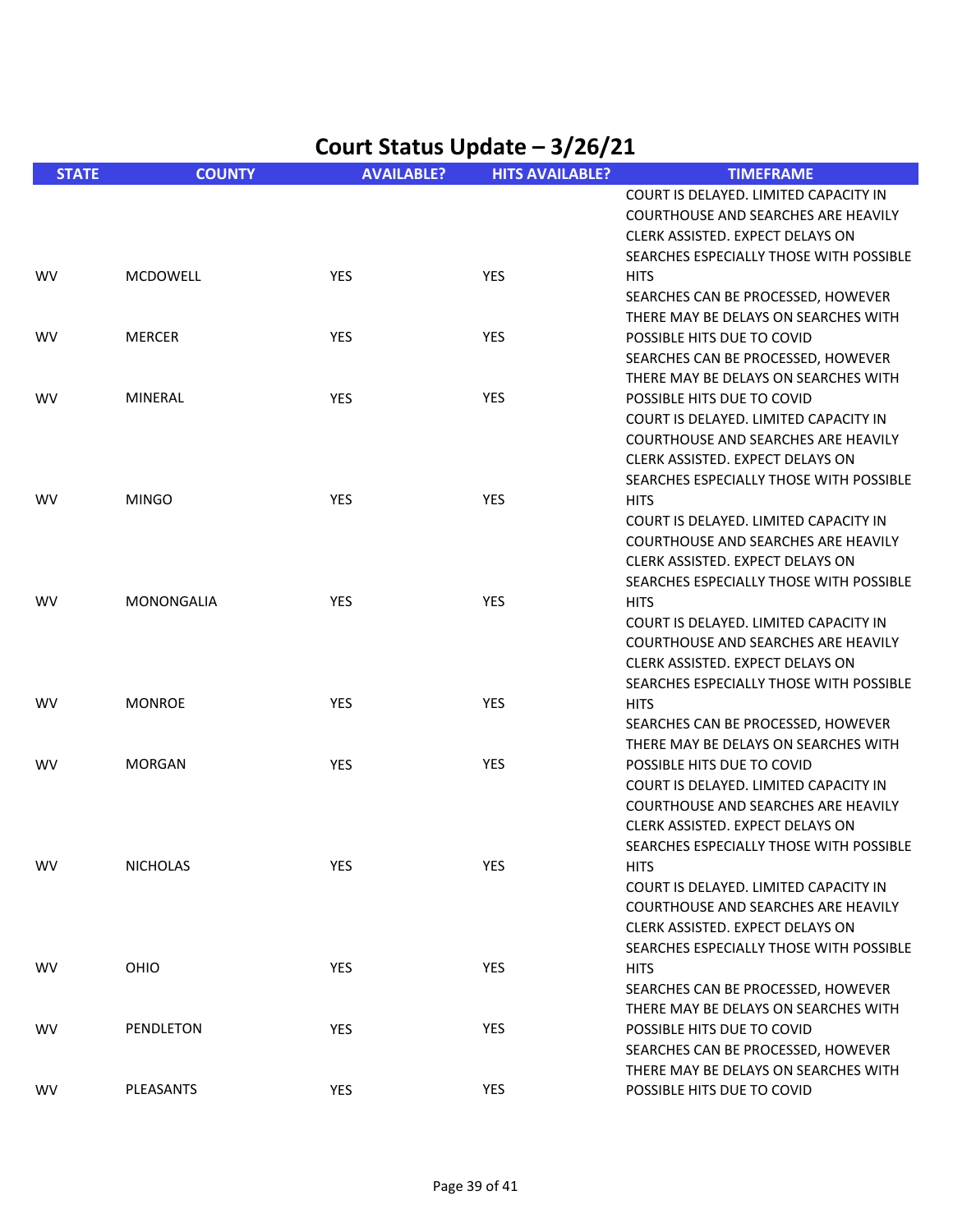| Court Status Update - 3/26/21 |                   |                   |                        |                                                                                                                                                                                                                                                                                                |
|-------------------------------|-------------------|-------------------|------------------------|------------------------------------------------------------------------------------------------------------------------------------------------------------------------------------------------------------------------------------------------------------------------------------------------|
| <b>STATE</b>                  | <b>COUNTY</b>     | <b>AVAILABLE?</b> | <b>HITS AVAILABLE?</b> | <b>TIMEFRAME</b>                                                                                                                                                                                                                                                                               |
| wv                            | <b>POCAHONTAS</b> | YES               | <b>YES</b>             | COURT IS DELAYED. LIMITED CAPACITY IN<br>COURTHOUSE AND SEARCHES ARE HEAVILY<br>CLERK ASSISTED. EXPECT DELAYS ON<br>SEARCHES ESPECIALLY THOSE WITH POSSIBLE<br><b>HITS</b><br>COURT IS DELAYED. LIMITED CAPACITY IN<br>COURTHOUSE AND SEARCHES ARE HEAVILY<br>CLERK ASSISTED. EXPECT DELAYS ON |
| wv                            | <b>PRESTON</b>    | <b>YES</b>        | <b>YES</b>             | SEARCHES ESPECIALLY THOSE WITH POSSIBLE<br><b>HITS</b><br>COURT IS DELAYED. LIMITED CAPACITY IN<br><b>COURTHOUSE AND SEARCHES ARE HEAVILY</b><br>CLERK ASSISTED. EXPECT DELAYS ON                                                                                                              |
| WV                            | <b>PUTNAM</b>     | <b>YES</b>        | <b>YES</b>             | SEARCHES ESPECIALLY THOSE WITH POSSIBLE<br><b>HITS</b><br>COURT IS DELAYED. LIMITED CAPACITY IN<br><b>COURTHOUSE AND SEARCHES ARE HEAVILY</b><br>CLERK ASSISTED. EXPECT DELAYS ON                                                                                                              |
| WV                            | <b>RALEIGH</b>    | <b>YES</b>        | <b>YES</b>             | SEARCHES ESPECIALLY THOSE WITH POSSIBLE<br><b>HITS</b><br>SEARCHES CAN BE PROCESSED, HOWEVER                                                                                                                                                                                                   |
| <b>WV</b>                     | <b>RANDOLPH</b>   | YES               | <b>YES</b>             | THERE MAY BE DELAYS ON SEARCHES WITH<br>POSSIBLE HITS DUE TO COVID<br>SEARCHES CAN BE PROCESSED, HOWEVER<br>THERE MAY BE DELAYS ON SEARCHES WITH                                                                                                                                               |
| WV                            | <b>RITCHIE</b>    | YES               | YES                    | POSSIBLE HITS DUE TO COVID<br>SEARCHES CAN BE PROCESSED, HOWEVER<br>THERE MAY BE DELAYS ON SEARCHES WITH                                                                                                                                                                                       |
| WV                            | <b>ROANE</b>      | YES               | <b>YES</b>             | POSSIBLE HITS DUE TO COVID<br>SEARCHES CAN BE PROCESSED, HOWEVER<br>THERE MAY BE DELAYS ON SEARCHES WITH                                                                                                                                                                                       |
| WV                            | <b>SUMMERS</b>    | <b>YES</b>        | YES                    | POSSIBLE HITS DUE TO COVID<br>SEARCHES CAN BE PROCESSED, HOWEVER<br>THERE MAY BE DELAYS ON SEARCHES WITH                                                                                                                                                                                       |
| WV                            | <b>TAYLOR</b>     | YES               | <b>YES</b>             | POSSIBLE HITS DUE TO COVID<br>COURT IS DELAYED. LIMITED CAPACITY IN<br><b>COURTHOUSE AND SEARCHES ARE HEAVILY</b><br>CLERK ASSISTED. EXPECT DELAYS ON<br>SEARCHES ESPECIALLY THOSE WITH POSSIBLE                                                                                               |
| WV                            | <b>TUCKER</b>     | YES               | YES                    | <b>HITS</b><br>SEARCHES CAN BE PROCESSED, HOWEVER<br>THERE MAY BE DELAYS ON SEARCHES WITH                                                                                                                                                                                                      |
| WV                            | <b>TYLER</b>      | YES               | YES                    | POSSIBLE HITS DUE TO COVID<br>SEARCHES CAN BE PROCESSED, HOWEVER<br>THERE MAY BE DELAYS ON SEARCHES WITH                                                                                                                                                                                       |
| WV                            | <b>UPSHUR</b>     | YES               | YES                    | POSSIBLE HITS DUE TO COVID                                                                                                                                                                                                                                                                     |